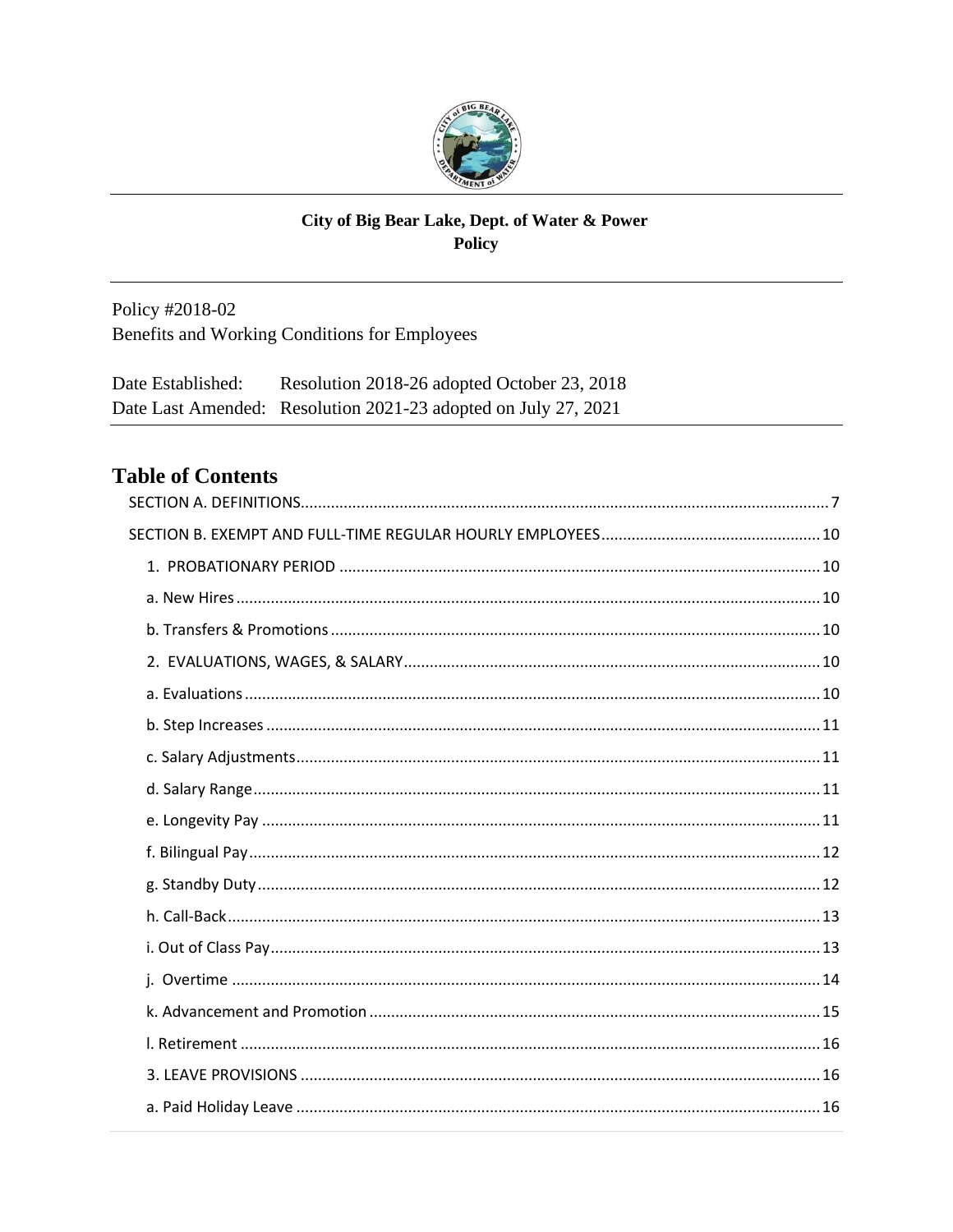| 4. MEDICAL, DENTAL, VISION, LIFE INSURANCE, AND CAFETERIA BENEFITS  23       |  |
|------------------------------------------------------------------------------|--|
|                                                                              |  |
| b. Cafeteria Allowance for Exempt Employees Hired Before December 1, 201623  |  |
| c. Healthcare Benefits for Exempt Employees Hired After December 1, 2016  24 |  |
|                                                                              |  |
|                                                                              |  |
|                                                                              |  |
|                                                                              |  |
|                                                                              |  |
|                                                                              |  |
|                                                                              |  |
|                                                                              |  |
|                                                                              |  |
|                                                                              |  |
|                                                                              |  |
|                                                                              |  |
|                                                                              |  |
|                                                                              |  |
|                                                                              |  |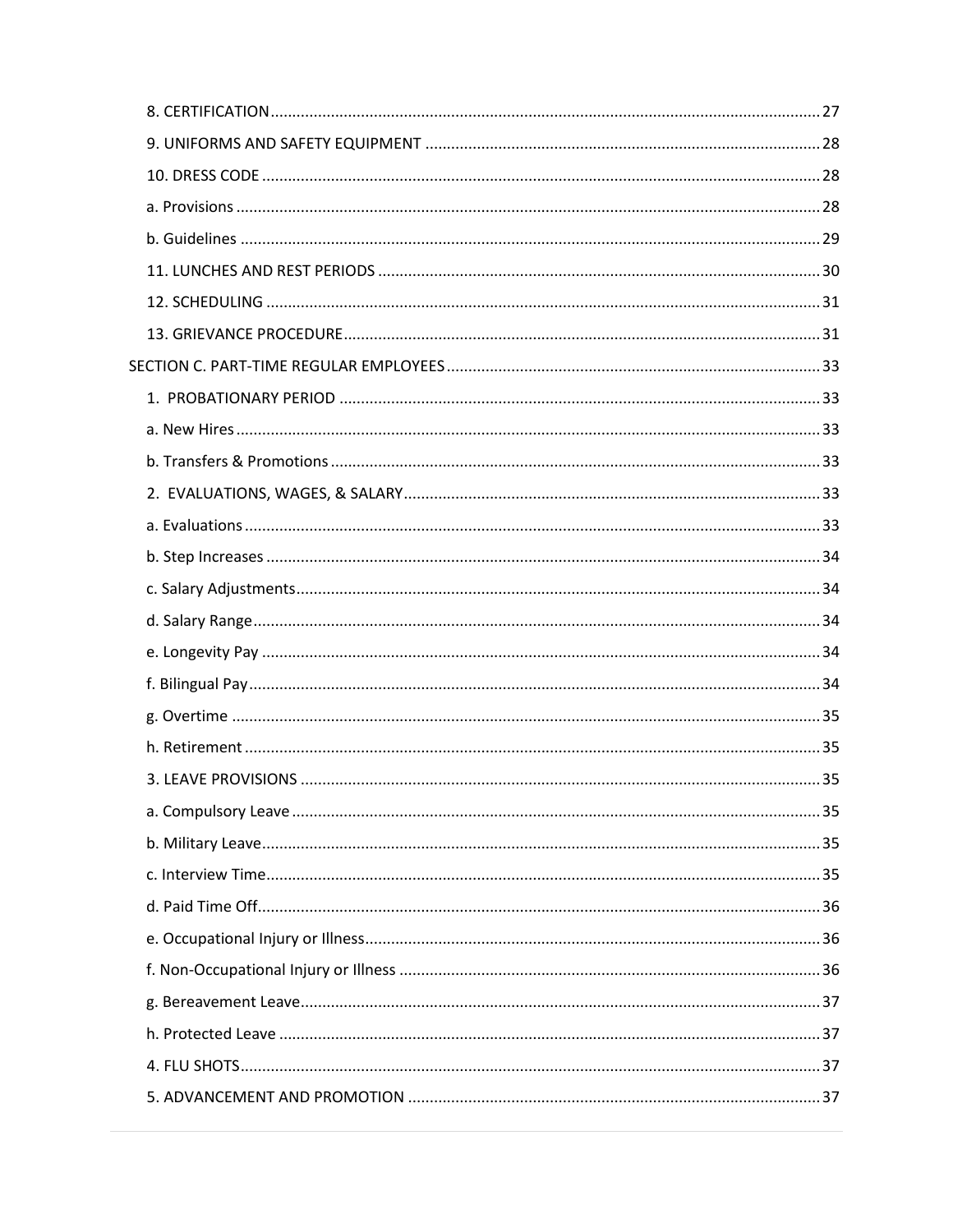| 4. MEDICAL BENEFITS - For Temporary Employees Continuously Working for DWP More Than Six |  |
|------------------------------------------------------------------------------------------|--|
|                                                                                          |  |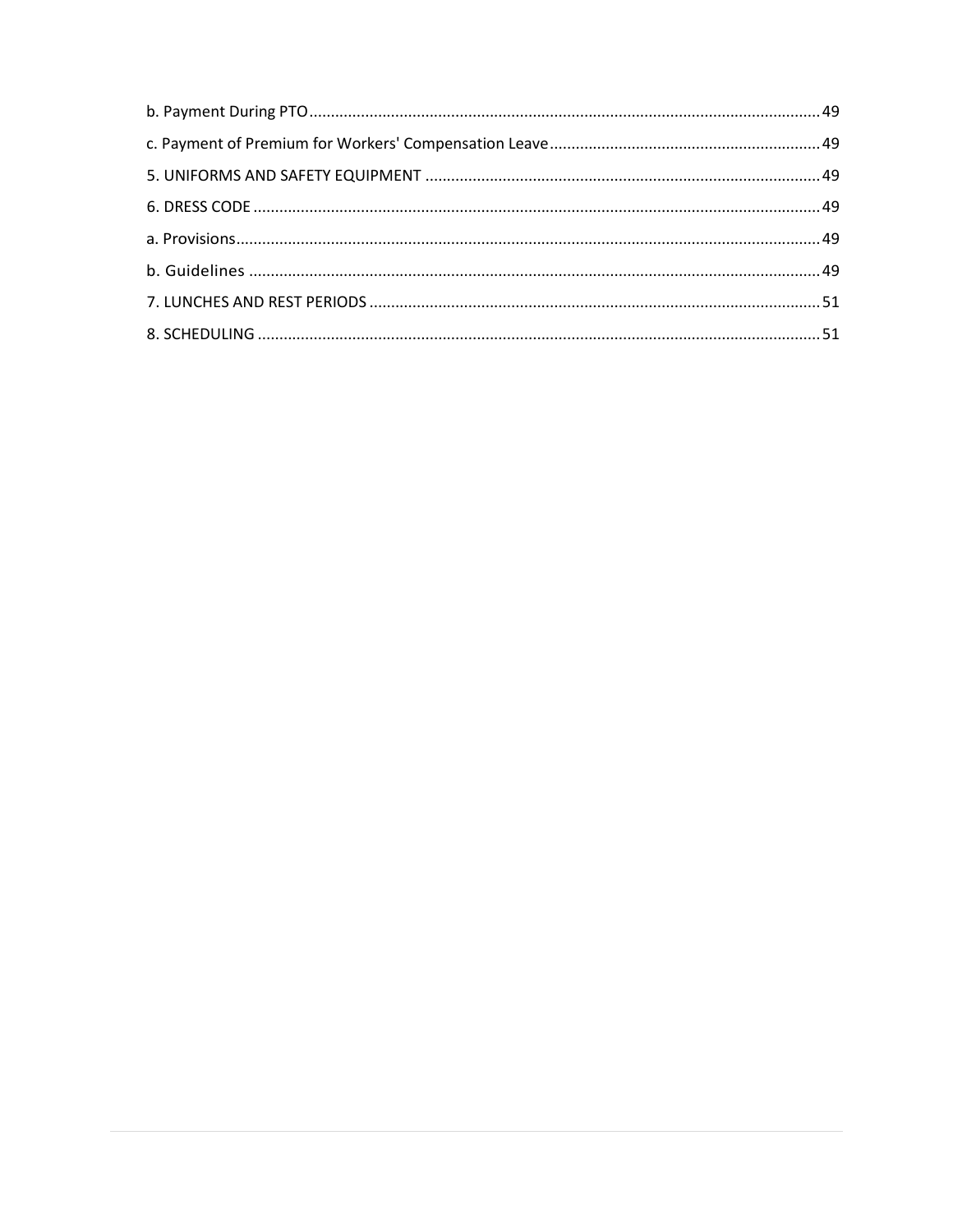# BENEFITS AND WORKING CONDITIONS FOR EMPLOYEES

The following provisions apply to all employees at DWP, with each category of employees having its respective section within the document of Exempt and Full-Time Regular Employees, Part-Time Regular Employees, and Temporary Employees. The sections for Full-Time Regular Employees and Part-Time Regular Employees are intended to provide benefits and working conditions for employees during their Initial Probationary Period, except where limited by probationary status.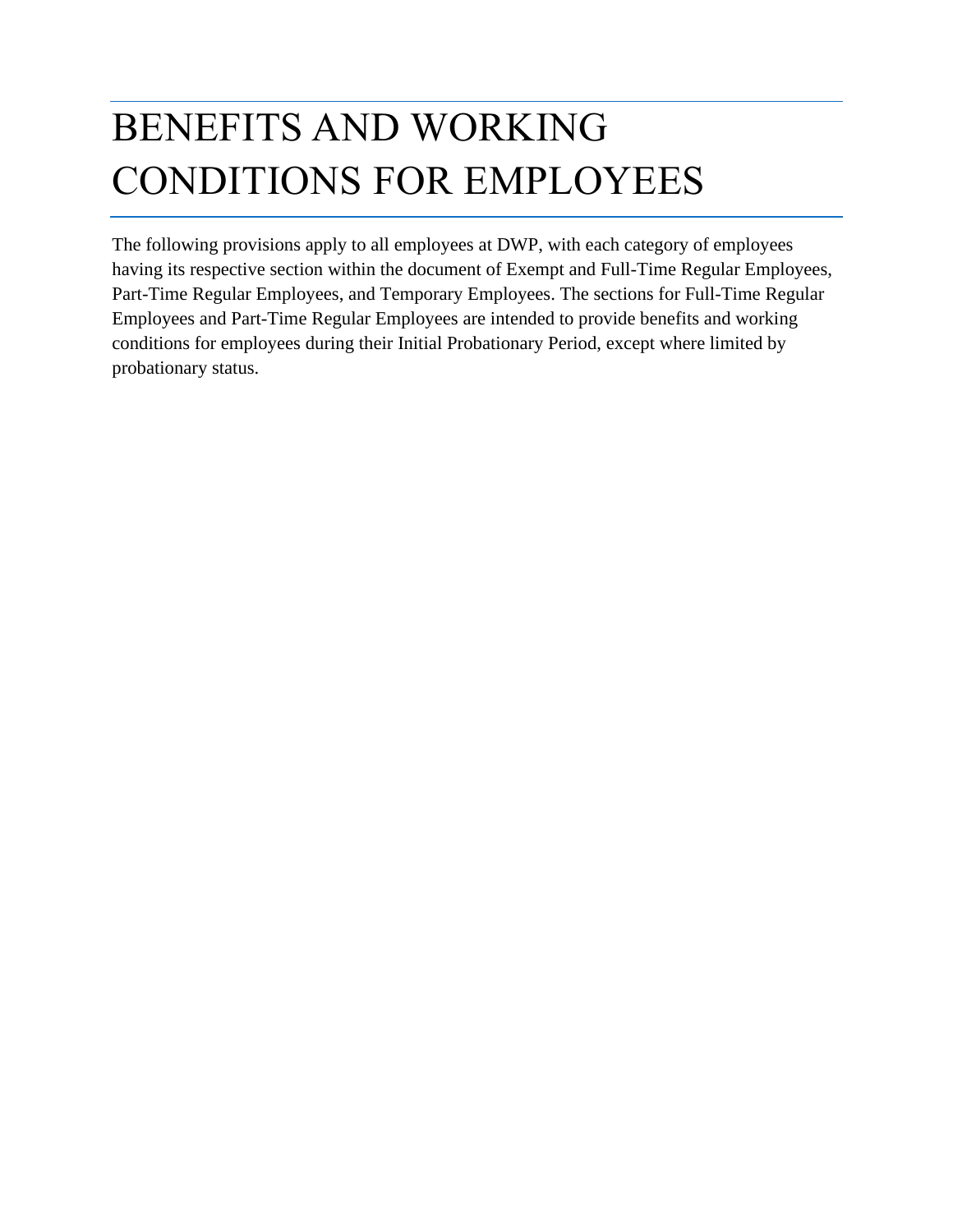# <span id="page-6-0"></span>**SECTION A. DEFINITIONS**

Active Duty – The time when an employee is completing a DWP assigned task.

Anniversary Date – The Anniversary of the Employee's date of hire to a Regular Position.

At-Will – An employee who works at the will of the DWP with no Skelly rights to his or her position.

Call-Back – A DWP assigned task that requires work outside of normal working hours and occurs when the employee is not assigned to Standby Duty.

Eligible Dependents – Dependents of an employee who meets the IRS or Affordable Care Act definition of dependent, as applicable.

Evaluation Date – The date which an employee receives his or her evaluation and may be eligible for a step increase. The Evaluation date may change if the employee receives a promotion or their probationary period is extended.

Exempt Employee – A DWP employee who, based on duties performed and manner of compensation, shall be exempt from the Fair Labor Standards Act (FLSA) minimum wage and overtime provisions.

Field Employee – An employee who primarily works outside of the DWP main office in all weather conditions.

Full Participants – Those employees who are recipients of the DWP employee benefits program for medical, dental, vision and DWP provided life insurance. Full Participants are employees who do not receive any cafeteria allowance.

Full-Time Regular Employee – A DWP employee who has been appointed to a Regular Position and works on average 30 or more hours per week measured over a 12 month period.

Grievance – Any dispute that involves the interpretation or application of any provision of DWP policy. Written reprimands are not subject to Grievance Procedures.

Initial Probationary Period – The period of time after the initial appointment of the employee when the employment status of the probationary employee remains At-Will.

Leave Time – Time taken off work that is compensated due to the use of different types of leave. Leave types are: Sick Leave, Vacation Leave, Comp Time, Personal Leave, Holiday, Paid Time Off (Part-Time and Temporary Employees), and Bereavement Leave.

Non-Field Employee – An employee who primarily works at the DWP main office, but routinely works in the field for various tasks.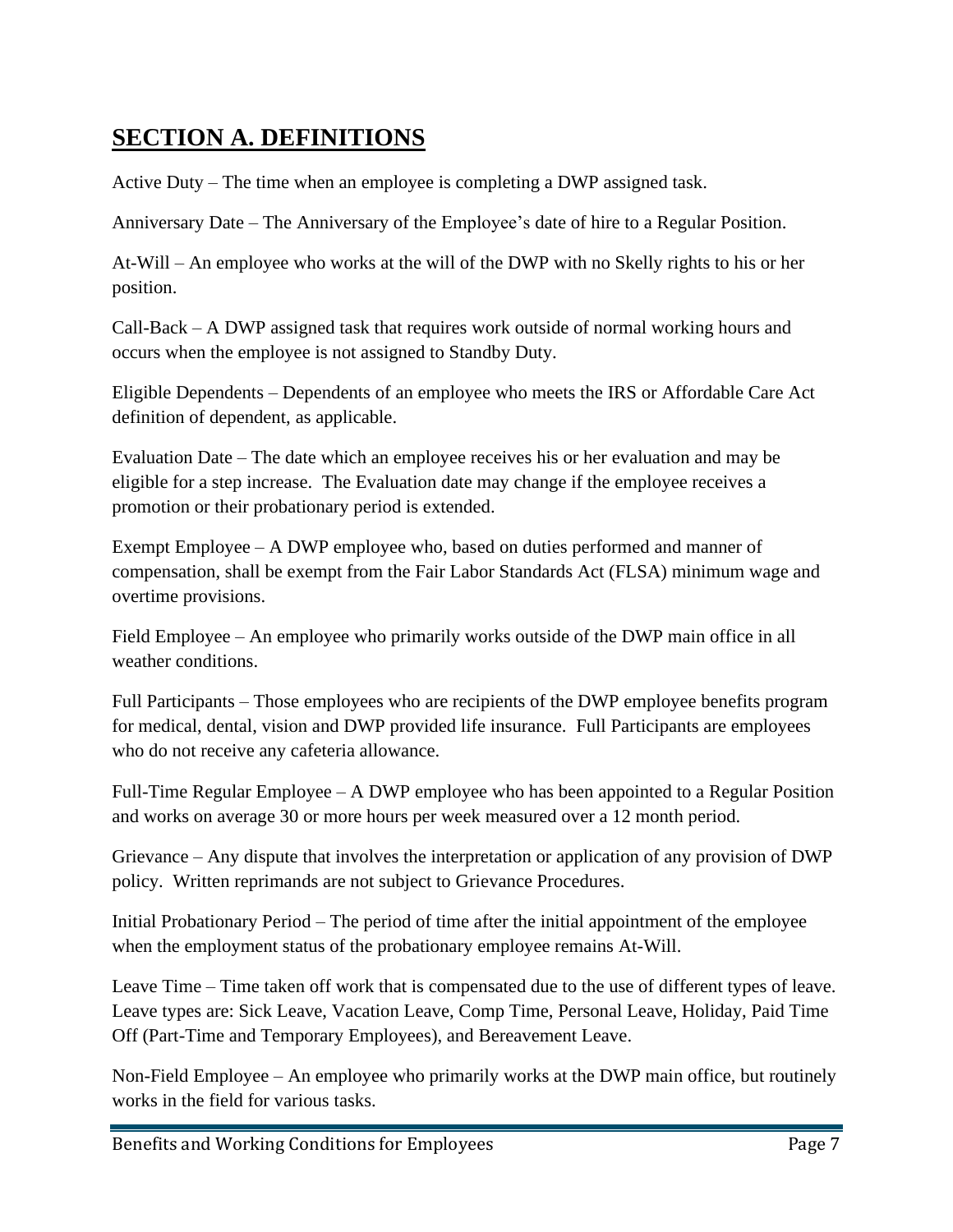Non-Standard Schedule – A schedule that includes any days of the week and includes Weekend work.

Normal Hourly Rate – An employee's basic hourly rate of pay pursuant to the salary schedule approved by the Board of Commissioners, plus longevity pay that is included in the employee's hourly pay rate, if applicable.

Office Employee – An employee who primarily works at the DWP main office.

Overtime – Hours worked in excess of 40 hours per Work Week. Leave Time counts toward hours worked.

Part-Time Regular Employee – A DWP employee who has been appointed to a Regular Position and works on average less than 30 hours per week measured over a 12-month period.

Prorated – The act of applying a proportional ratio based on the percentage of 2080 hours per year compared to the Part-Time employee hours worked in a 12-month period. For the purposes of this document, the term Prorated is applied to benefits. For example, an employee who works 1040 hours per year would have a Prorated amount of 50%. The Prorated amount for Tuition Reimbursement for this example would be 50% of the \$2,250, which is \$1,125.

Regular Employee – An employee appointed to a Regular Position whether it is Full-Time or Part-Time upon completion of probation

Regular Position – An appointed position that requires year-round duty.

Regular Rate of Pay – An employee's regular rate of pay as defined by the Fair Labor Standards Act of 1938 (FLSA).

Standard Schedule – The schedule with regularly scheduled days of work Monday, Tuesday, Wednesday, Thursday, and Friday.

Standby Call – A DWP assigned task that requires work outside of normal working hours while on Standby Duty.

Standby Duty – A rotating assignment to provide after-hours service to the DWP's customers or provide non-routine service to the DWP's water systems.

Standby Pay – An allowance paid to an employee on Standby Duty as readiness-to-serve compensation. Standby pay is determined using hours as a factor however, the hours used to calculate in Standby Pay do not count toward hours worked.

Temporary Employee – An employee who has not been appointed to a Regular Position and is employed for a specified period of time or to fulfill a role that is not long term. An example would be an employee who is hired to conduct routine tasks so experienced employees may focus on a special task or conduct weed abatement at DWP facilities. This type of Temporary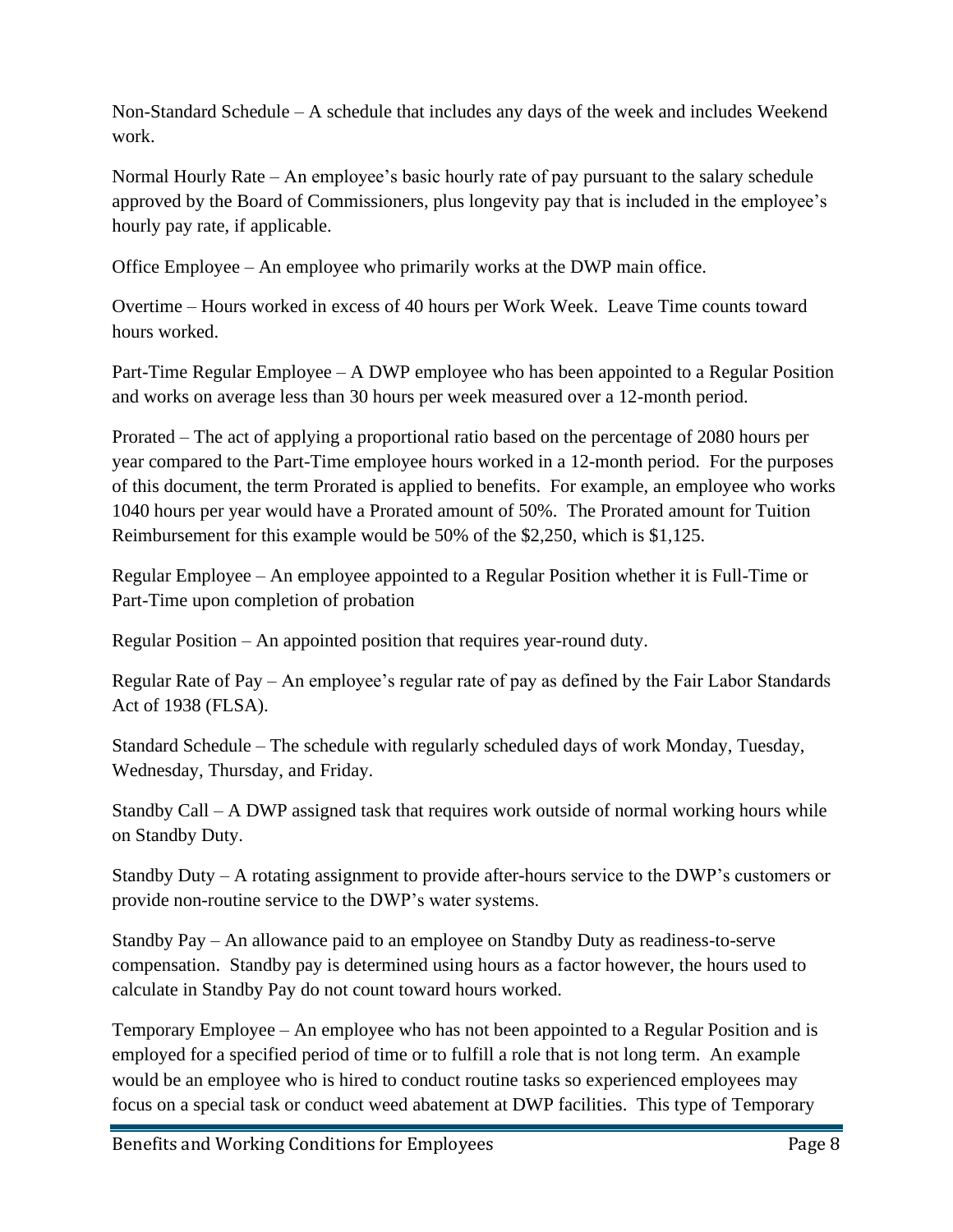Employee is typically given a myriad of tasks by supervisors. Another example would be an employee who is filling in during the absence of a regular DWP employee who may or may not have a determined return date. If a Temporary Employee's term meets the legal requirements to be offered medical coverage, then the employee will be offered a modified benefits package.

Variable Schedule – Scheduled work time varies from week to week as needed by the DWP.

Weekend – The two days off per week that may vary depending on the schedule. Employees on a Standard Schedule have Saturday and Sunday as their Weekend. Employees on a Non-Standard Schedule may have any combination of two regularly scheduled days off as his or her Weekend.

Work Week – The DWP Work Week for payroll purposes is 12:00 AM Saturday through 11:59 PM on Friday.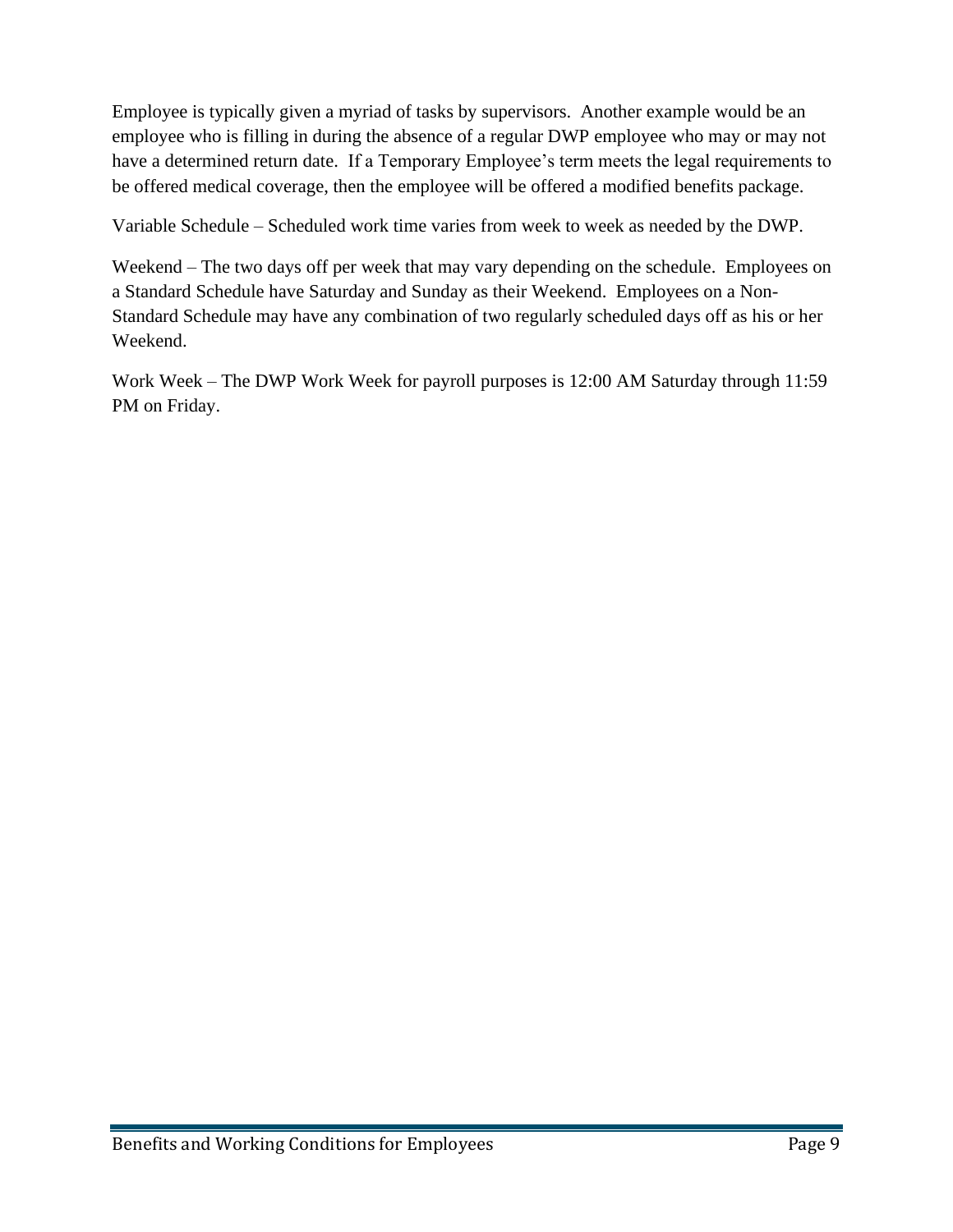# <span id="page-9-0"></span>**SECTION B. EXEMPT AND FULL-TIME REGULAR HOURLY EMPLOYEES**

# <span id="page-9-1"></span>**1. PROBATIONARY PERIOD**

### <span id="page-9-2"></span>**a. New Hires**

The Initial Probationary Period for new hires is ten (10) months and may be extended, based on performance or extenuating circumstances and at the discretion of the General Manager. During probation, employees are At-Will.

### <span id="page-9-3"></span>**b. Transfers & Promotions**

For employee transfers and promotions, probation shall be for six (6) months. Employees transferred or promoted to a classification in which they received out of class pay within the preceding 12 months, shall have their time working out of class be applied to the probationary period subject to the employee receiving at least an overall rating of "meets expectations" or better in his or her most recent annual performance review.

Employees who are promoted but do not pass probation for the new position may be moved back to their previous position (or equivalent) at their previous rate of pay and their previous Evaluation Date.

# <span id="page-9-4"></span>**2. EVALUATIONS, WAGES, & SALARY**

### <span id="page-9-5"></span>**a. Evaluations**

### *i. New Hire*

Newly appointed employees will receive a mid-probation evaluation upon completion of 5 months of service to provide feedback to the employee, but this mid-probation evaluation does not make the employee eligible for a pay increase. Employees will receive an evaluation at the end of the ten-month Initial Probationary Period and at that point will either have their probation extended or complete probation. After an employee completes probation as a new hire, evaluations are given annually. Employees will receive an evaluation immediately prior to the Evaluation Date. When an employee's probation is extended, the employee will be given an evaluation at the end of the extended probation. The date which that evaluation is given will become the Evaluation Date.

### *ii. Promotions*

Promoted employees will be given a probationary evaluation at the end of the sixmonth promotion probationary period. If the employee successfully completes probation, then the employee may be eligible for a step increase one year after his or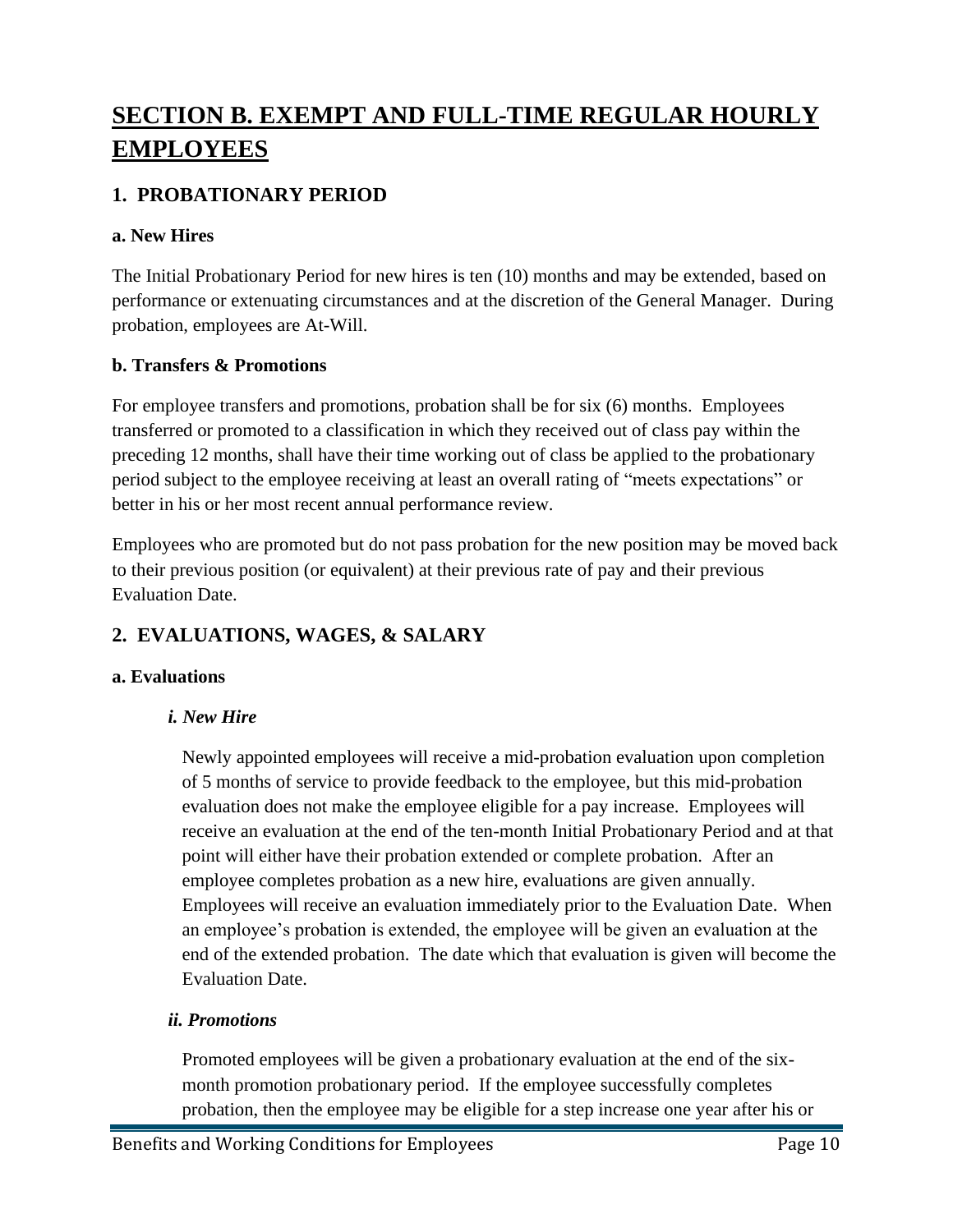her promotion (his or her new Evaluation Date). The end of the probationary period will not result in a salary adjustment. Employees will receive an evaluation immediately prior to the Evaluation Date.

### <span id="page-10-0"></span>**b. Step Increases**

All step increases, pursuant to the DWP Board approved salary schedule, are contingent upon receipt of at least a "meets expectations" overall performance evaluation rating for the review period. Any step increase shall be effective during the pay period that includes the Evaluation Date.

### <span id="page-10-1"></span>**c. Salary Adjustments**

Performance evaluations may or may not result in a salary adjustment. All salary adjustments are recommended by immediate supervisors. Adjustments may not be made beyond the maximum step in the applicable salary range.

### <span id="page-10-2"></span>**d. Salary Range**

The DWP Board of Commissioners will periodically update the salary range for DWP positions. Any salary range adjustments will be made via resolution by the Board.

### <span id="page-10-3"></span>**e. Longevity Pay**

Regular Employees who have worked for the DWP and/or City more than 10,400 base hours (five or more continuous years) shall receive a lump sum payment equaling one percent (1%) of their current base salary. This lump sum payment will be paid each year during the pay period that includes the employee's Anniversary Date until the employee reaches the next longevity threshold.

Regular Employees who have worked for the DWP and/or City more than 20,800 (ten or more continuous years) shall receive a lump sum payment equaling two percent (2%) of their current base salary. This lump sum payment will be paid each year during the pay period that includes the employee's Anniversary Date until the employee reaches the next longevity threshold.

Regular Employees who have worked for the DWP and/or City for 31,200 base hours (fifteen or more continuous years) will no longer receive a lump sum payment each year, and instead the employee's hourly rate will increase by two and one-half percent (2.5%) starting in the pay period that includes the employee's 15<sup>th</sup> Anniversary Date.

Regular Employees who have worked for the DWP and/or City for 41,600 base hours (twenty or more continuous years), the above 2.5% increase will be replaced with a five percent (5%) increase to the employee's hourly pay rate. This increase will take effect in the pay period that includes the employee's 20th Anniversary Date.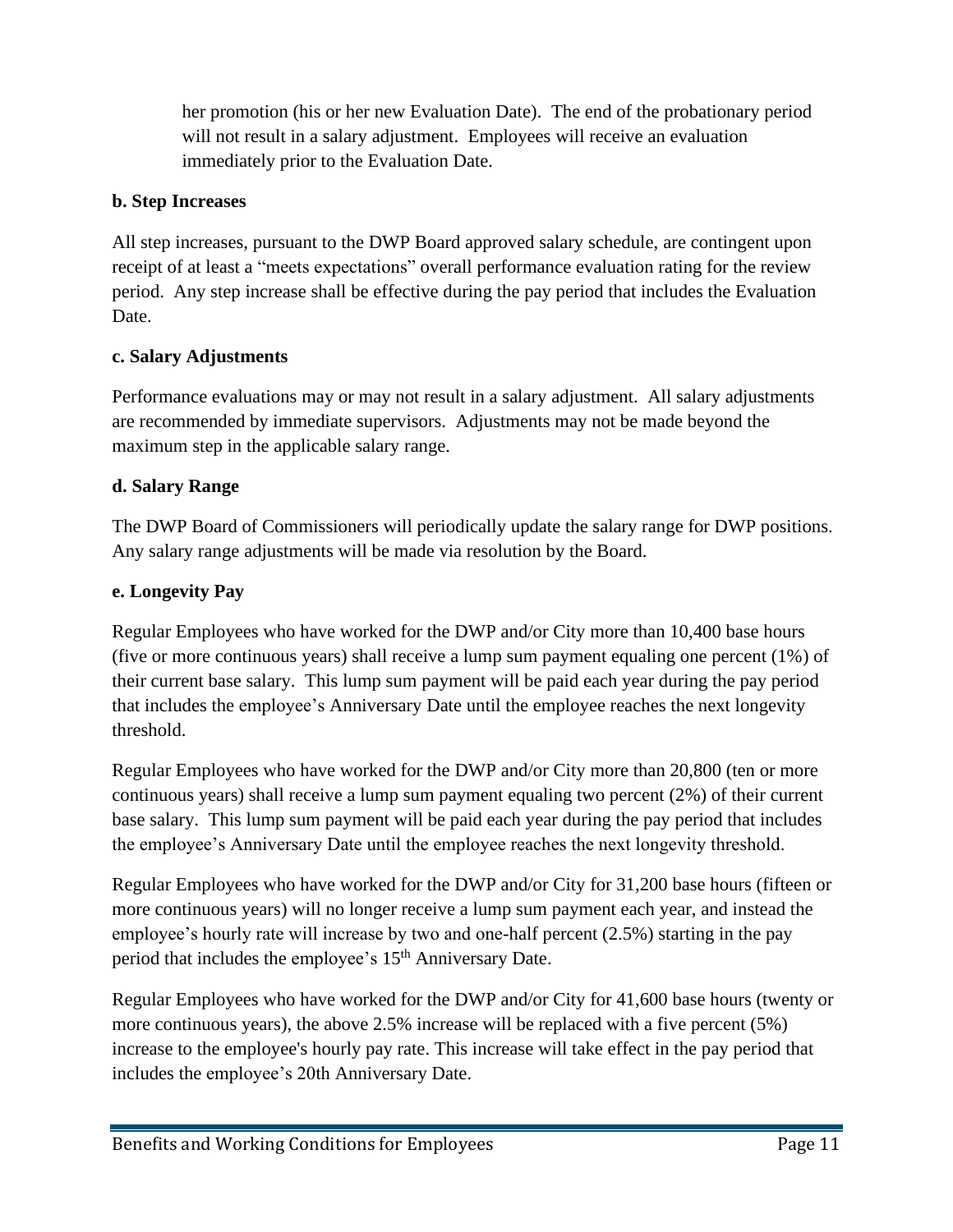Exempt employees may elect to receive longevity pay in a lump sum annual payment concurrent with their anniversary date each year.

### <span id="page-11-0"></span>**f. Bilingual Pay**

The DWP agrees to pay up to four (4) employees in positions that interact with the public, who are designated by management, fifteen dollars (\$15) biweekly for being certified as bilingual. To be certified bilingual, an employee must successfully pass a DWP approved foreign language competency test. Approved foreign languages must be predominately spoken languages within DWP's service area.

### <span id="page-11-1"></span>**g. Standby Duty**

Regular Hourly Employees, who are released from Active Duty but are required by the DWP to be available to return to Active Duty, shall be assigned Standby Duty. All Regular Field Employees are required to work Standby Duty on a rotating basis unless given an exemption by the Management. Regular Employees are permitted to trade or give their Standby Duty to another qualified Regular Employee. The DWP will pay Standby Pay of two hours per night (4 p.m. — 7:30 a.m.) Monday through Friday, and four hours per night for Saturday, Sunday, and DWP defined holidays for qualified Regular Employees to perform Standby Duty at one and a half times the Normal Hourly Rate. The standby employee will be required to drive a DWP truck home/back in order to allow the employee to respond from home, provided the employee resides within the Big Bear Valley. The truck may not be used for any personal benefit. Standby Duty requires that the assigned employee shall: (1) be reachable by telephone or two-way radio (both supplied by DWP); (2) be able to report to a Standby Call within a reasonable amount of time as designated by the Manager; and (3) refrain from activities which might impair their ability to perform assigned duties.

Employees on Standby Duty will be paid a minimum of one (1) hour for Standby Call(s) at a rate of one- and one-half times their Regular Rate of Pay, except if the call occurs before the end of Active Duty or when double time rates apply. If the call occurs before the end of the employee's regular scheduled working hours, then payment is for actual time worked, rounded (up or down) to the nearest fifteen minutes. If the call(s) exceeds one (1) hour, then payment will be for actual time worked, rounded (up or down) to the nearest fifteen (15) minutes.

Any additional calls after the first callout but prior to the employee being released from Active Duty will not be entitled to an additional minimum but will be paid at actual time worked, rounded (up or down) to the nearest fifteen minutes, at a rate of one- and one-half times or twice his or her Regular Rate of Pay depending upon the time services are required.

An employee working 12:00 AM to 7:00 AM will be paid the one (1) hour minimum, as described above, per call at twice the employee's Regular Rate of Pay. If the call(s) exceeds one (1) hour, then payment will be for actual time worked, rounded (up or down) to the nearest fifteen (15) minutes.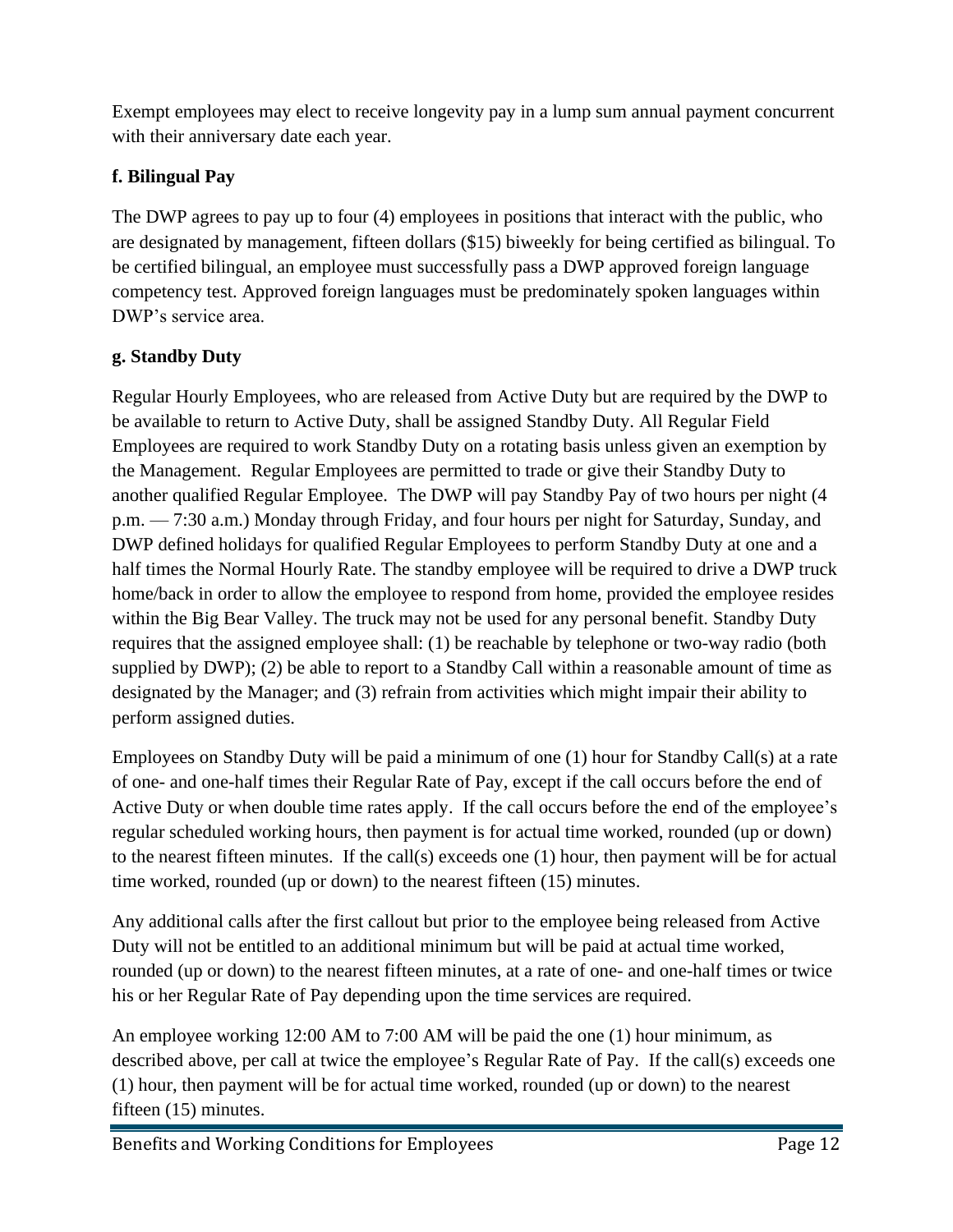While on standby duty, employees shall respond to the work assignment within thirty (30) minutes of receiving the service call, unless extenuating circumstances are present such as extreme weather conditions.

Employees must adhere to the Drug-free and Alcohol-free Policy while on standby duty.

### <span id="page-12-0"></span>**h. Call-Back**

This section does not apply to employees on Standby Duty.

A Regular Hourly Employee who returns to Active Duty (outside of the employee's regularly scheduled working hours) when requested to do so by the Department Head or designee after the employee has been released from Active Duty and has left the workstation, shall be entitled to Call-Back compensation. Special tours of duty scheduled in advance or when employees are called back within one (1) hour of the beginning of a scheduled tour of duty are not Call-Back hours for the purpose of this section.

Call-Back compensation shall be paid in the following manner:

### *i. Non-Field Call-Back*

If the employee responds to a Call-Back via telephone or electronic device and does not have to respond in-person, the employee shall be paid at one and half times or two times the Regular Rate of Pay depending on the time of the call, for a minimum of one (1) hour for each Call-Back. If an employee works in excess of the minimum one (1) hour, then the payment shall be actual time worked, rounded (up or down) to the nearest fifteen (15) minutes.

### *ii. Field Call-Back*

The employee shall be paid at one and half times or two times the Regular Rate of Pay depending on the time of the call, for a minimum of two (2) hours for each Field Call-Back. If an employee works in excess of the minimum two (2) hours, then payment shall be for actual time worked, rounded (up or down) to the nearest fifteen (15) minutes.

Call-Back compensation time begins when the employee accepts the Call-Back assignment and ends when the employee is released from the assignment.

### <span id="page-12-1"></span>**i. Out of Class Pay**

Employees who perform duties of a higher classification for ten (10) consecutive workdays or more shall be paid Out of Class (OOC) pay of five (5%) percent above their current salary or Step 1 of the higher OOC position, whichever is greater. OOC pay shall not exceed Step 5 of the OOC position's pay schedule. If there is a need to fill an OOC assignment for more than 10 days, the GM at his or her discretion, may rotate employees through the OOC assignment in

Benefits and Working Conditions for Employees Page 13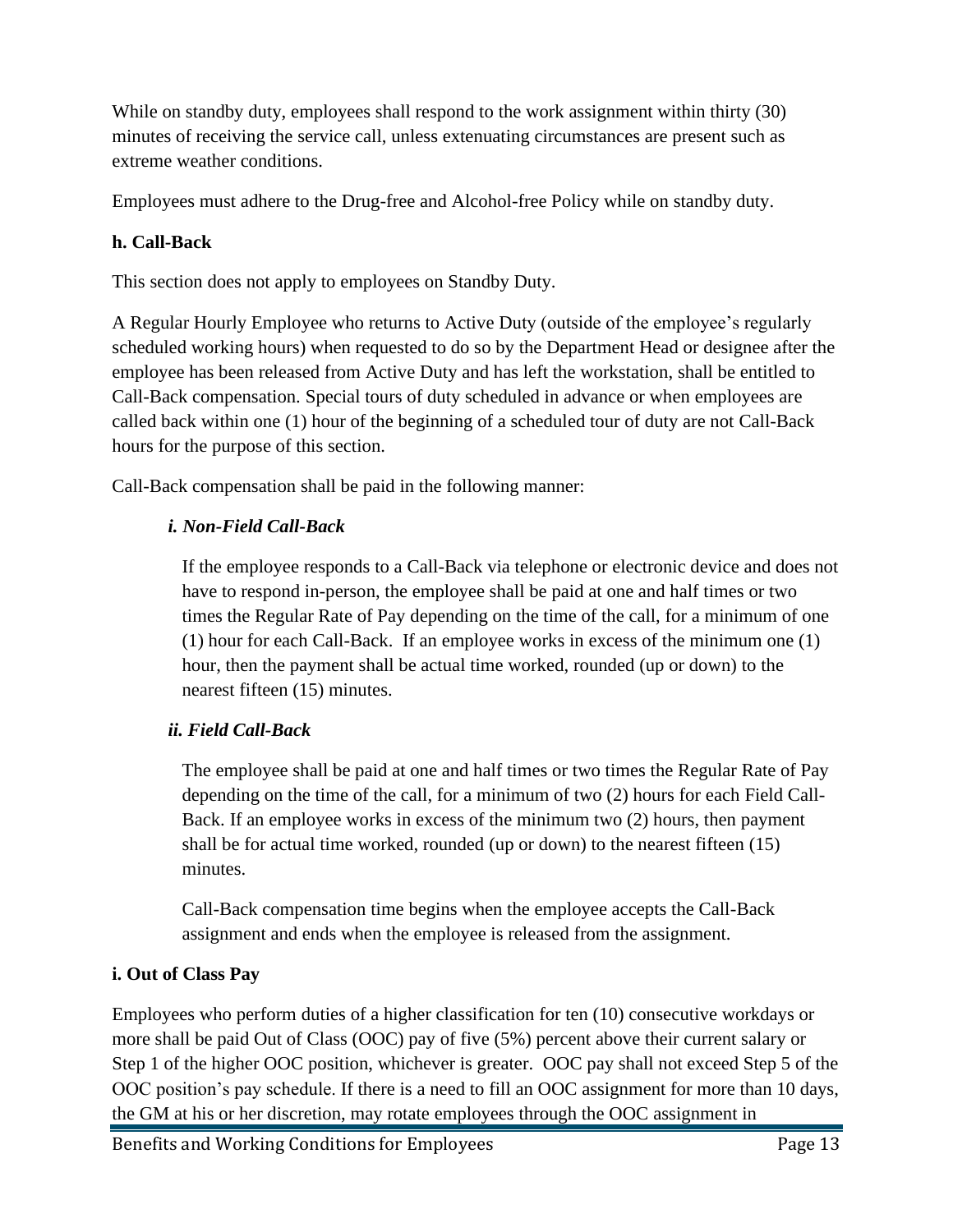increments of no less than ten (10) days at a time. If an employee is on approved leave for any time during the measurement of the ten days, the clock is not reset, rather it is moved to accommodate for those days which the employee is absent. For example, if an employee is working out of class for 8 days, then is out sick for two days, then he or she must complete two more days working out of class to become eligible for OOC Pay. Pay for OOC work assignment shall be retroactive to the first day of the OOC assignment. If an OOC assignment is foreknown, OOC pay can commence in the pay period including the first day of the OOC assignment. Employees working OOC shall continue to be eligible for step increases in their current position, subject to the employee receiving at least an overall rating of satisfactory or better in their annual performance review.

OOC Pay shall be established as indicated above and shall continue as long as the employee continues to perform duties of a higher classification. If an employee takes a full day of any paid leave during an OOC assignment, those full days will be compensated at the hourly rate for his or her Regular Position, not the out of class position.

If an employee working an OOC assignment, which has not been terminated, is temporarily requested to perform normal duties, in full workday increments (8 hours), the employee will receive normal pay during the full workdays performing normal duties. Otherwise, the employee will receive OOC Pay, even on days when he or she performs less than eight  $(8)$  hours of OOC duties.

OOC Pay shall end when the employee's OOC assignment is terminated. Once an OOC assignment has been terminated, employees will have to reestablish eligibility for OOC Pay to receive additional OOC compensation unless the OOC assignment resumes within five days of the prior OOC assignment.

Standby Calls will not be compensated as OOC, unless the employee is performing duties that are associated with an on-going OOC assignment while on Standby Duty.

### <span id="page-13-0"></span>**j. Overtime**

It is the policy of the DWP to discourage Overtime for hourly employees except when necessitated by abnormal or unanticipated workload situations. The Overtime provisions in this section do not apply to Standby Duty. The DWP has the right to require Overtime to be worked as necessary. All Overtime must be approved in advance by the Department head or designee.

### *i. Definition*

In most cases DWP uses the FLSA definition. Overtime shall be defined as all hours actually worked in excess of forty (40) hours per week for hourly employees. For purposes of defining Overtime, paid Leave Time shall be considered as time actually worked (not required by FLSA). Overtime shall be reported in increments of full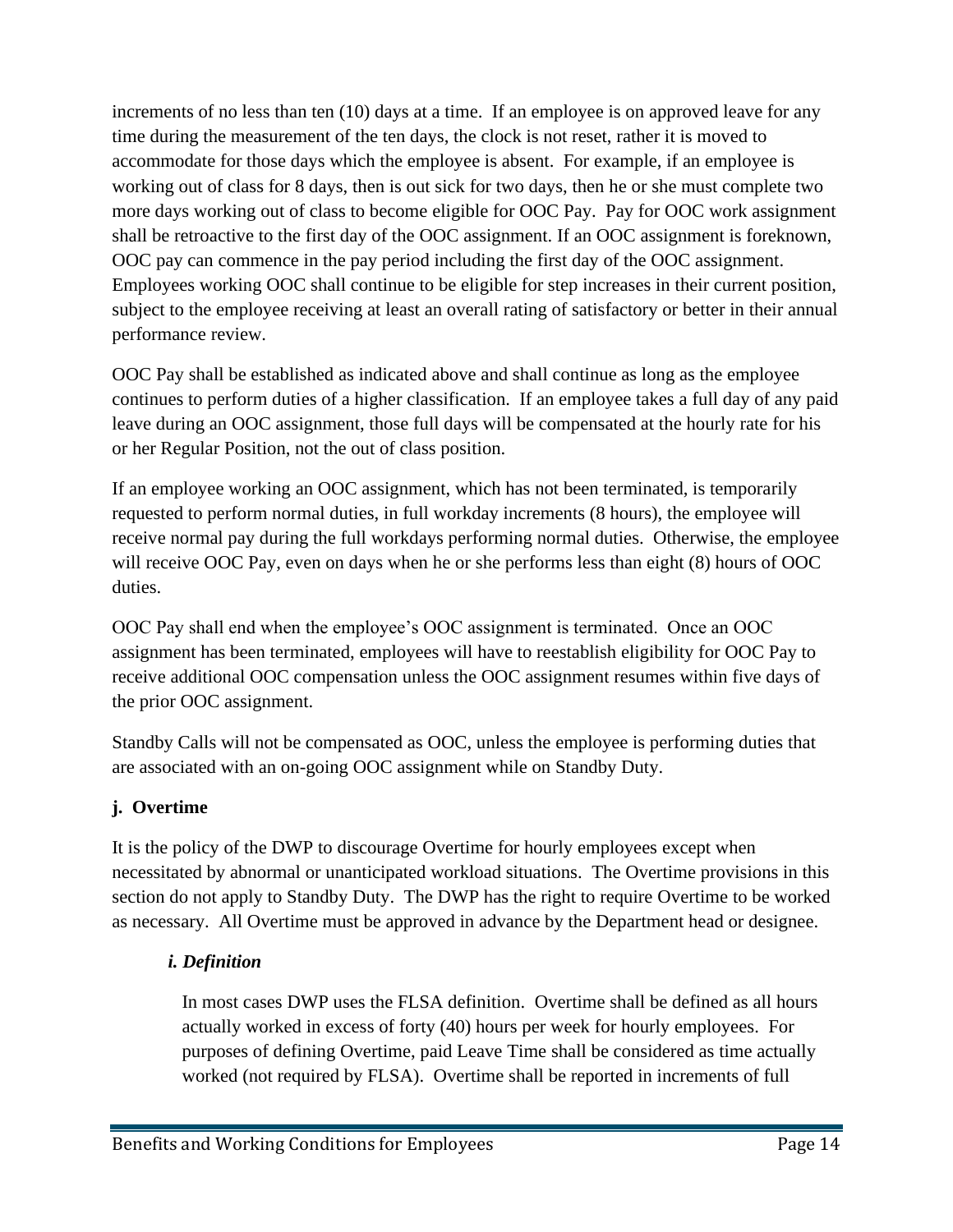fifteen (15) minutes. Overtime shall not affect leave accruals. All time worked on DWP holidays will be considered Overtime (not required by FLSA).

### *ii. Overtime Compensation*

Any employee authorized by the Department head or designee to work Overtime shall be compensated at least time-and-one-half his or her Regular Rate of Pay for all hours worked over forty (40) in a workweek, per FLSA. When the Department head requires the employee to work more than twelve (12) consecutive hours in a workday the employee shall be compensated at twice the employee's Regular Rate of Pay for each fifteen minutes in excess of 12 hours (not required by FLSA). Unpaid meal periods shall not create a break for purposes of meeting the twelve (12) consecutive hours in a workday. The twelve (12) consecutive work hours does not include travel time. Between the hours of 12:00 AM and 7:00 AM, the employee shall be compensated at twice the employee's Regular Rate of Pay.

### *iii. Compensation Time Off*

Regular hourly employees, at their discretion, may accrue up to 160 hours of compensation time off in lieu of cash payment. Compensation time off may be taken at a time approved by the General Manager or designee. Comp Time earned in the calendar year that is not used will be paid out in the last paycheck of the calendar year in which it was earned.

### *v. Meal Allowance*

A meal allowance worth \$15 (not required by FLSA) will be paid to any hourly employee required to work ten (10) or more consecutive hours in a workday (unpaid meal periods shall not create a break for purposes of meeting the ten (10) consecutive hours in a workday).

### <span id="page-14-0"></span>**k. Advancement and Promotion**

### *i. Step Advancement*

Advancement to the next step of the salary schedule shall be contingent upon receipt of a satisfactory overall work performance evaluation after completion of a ten (10) month Initial Probationary Period. Additional step advancements shall be after one (1) year from date of last step advancement, subject to the employee receiving at least an overall rating of satisfactory or better in his or her annual performance review.

### *ii. Promotion*

When a Regular Employee is promoted to a position with a greater salary range and the employee's current salary step is below or within the new salary range, the rate of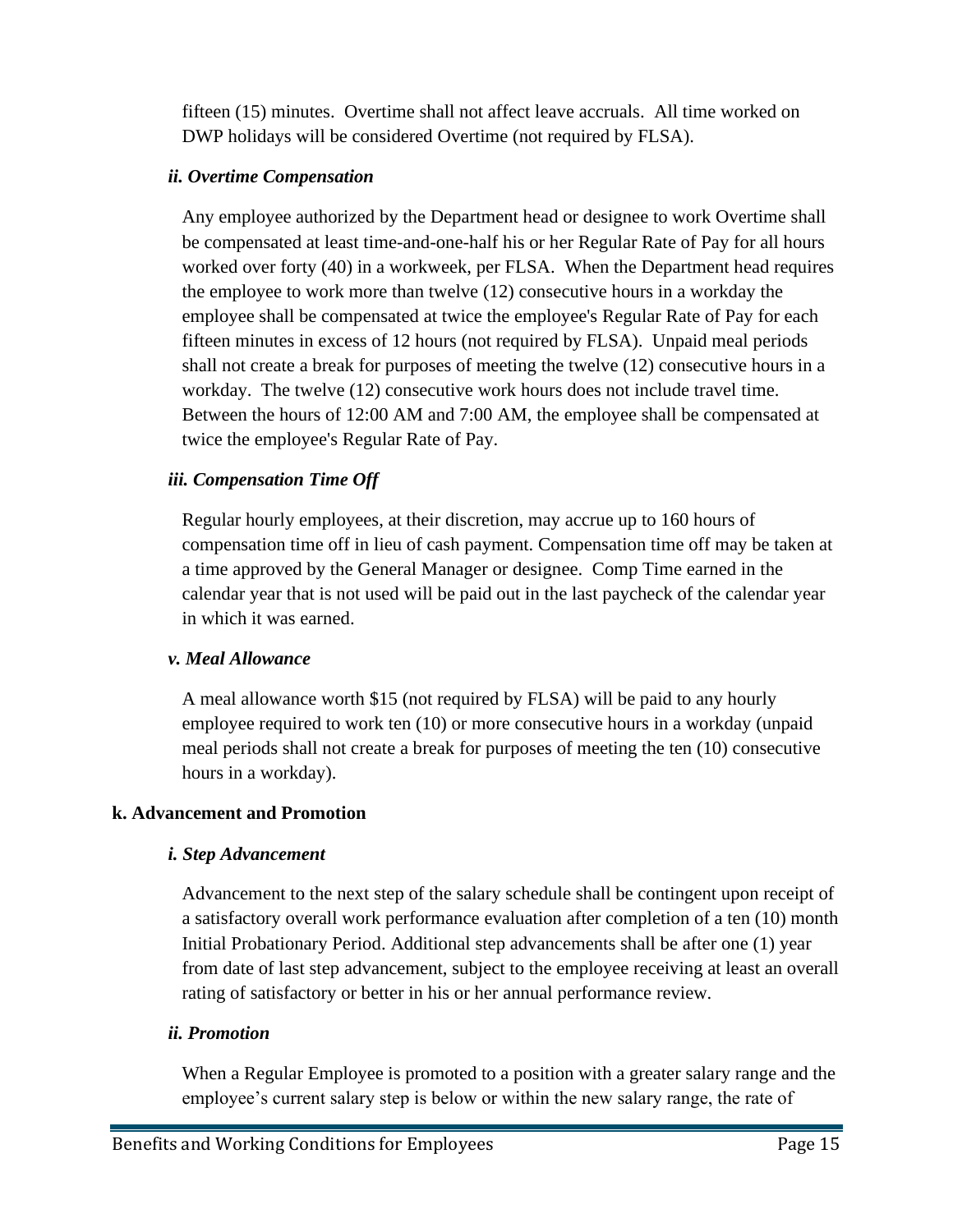compensation to be applied at the beginning of the pay period following the promotion shall be the first step in the new salary range that results in at least a five percent increase but will not exceed the top step of the new salary range.

Employees who are promoted but do not pass probation for the promoted position may be moved back to their previous position (or equivalent) at their previous rate of pay and their previous Evaluation Date.

### <span id="page-15-0"></span>**l. Retirement**

The DWP does not participate in Social Security.

- a. All Exempt and Regular Full-Time Hourly Employees participate in the San Bernardino County Employees' Retirement Association (SBCERA). SBCERA member contribution rate changes that occur each July will be absorbed by the employee. The DWP will contribute 2% toward the member contribution rate for Tier 1 employees (with the exception of those employees listed below).
- b. The incumbents, hired before January 1, 2018, in the positions of Chief Financial Officer, Water Superintendent, and Transmission and Distribution Supervisor have the following benefits:
	- i. DWP pays the member contribution rate, except the first 6% which shall be paid by the employee.
	- ii. DWP assumes the employee Survivor Benefit contribution amount.

# <span id="page-15-1"></span>**3. LEAVE PROVISIONS**

### <span id="page-15-2"></span>**a. Paid Holiday Leave**

A Holiday Schedule will be posted each calendar year prior to the start of the year. Employees must actually work a full shift the last scheduled workday before and the first scheduled workday after a fixed holiday to receive holiday pay unless the employee is on approved paid leave.

The following are the DWP designated holidays:

| New Year's Day         | Veteran's Day           |
|------------------------|-------------------------|
| Martin Luther King Day | <b>Thanksgiving Day</b> |
| President's Day        | Day after Thanksgiving  |
| Memorial Day           | Christmas Eve Day       |
| Independence Day       | Christmas Day           |
| Labor Day              | New Year's Eve Day      |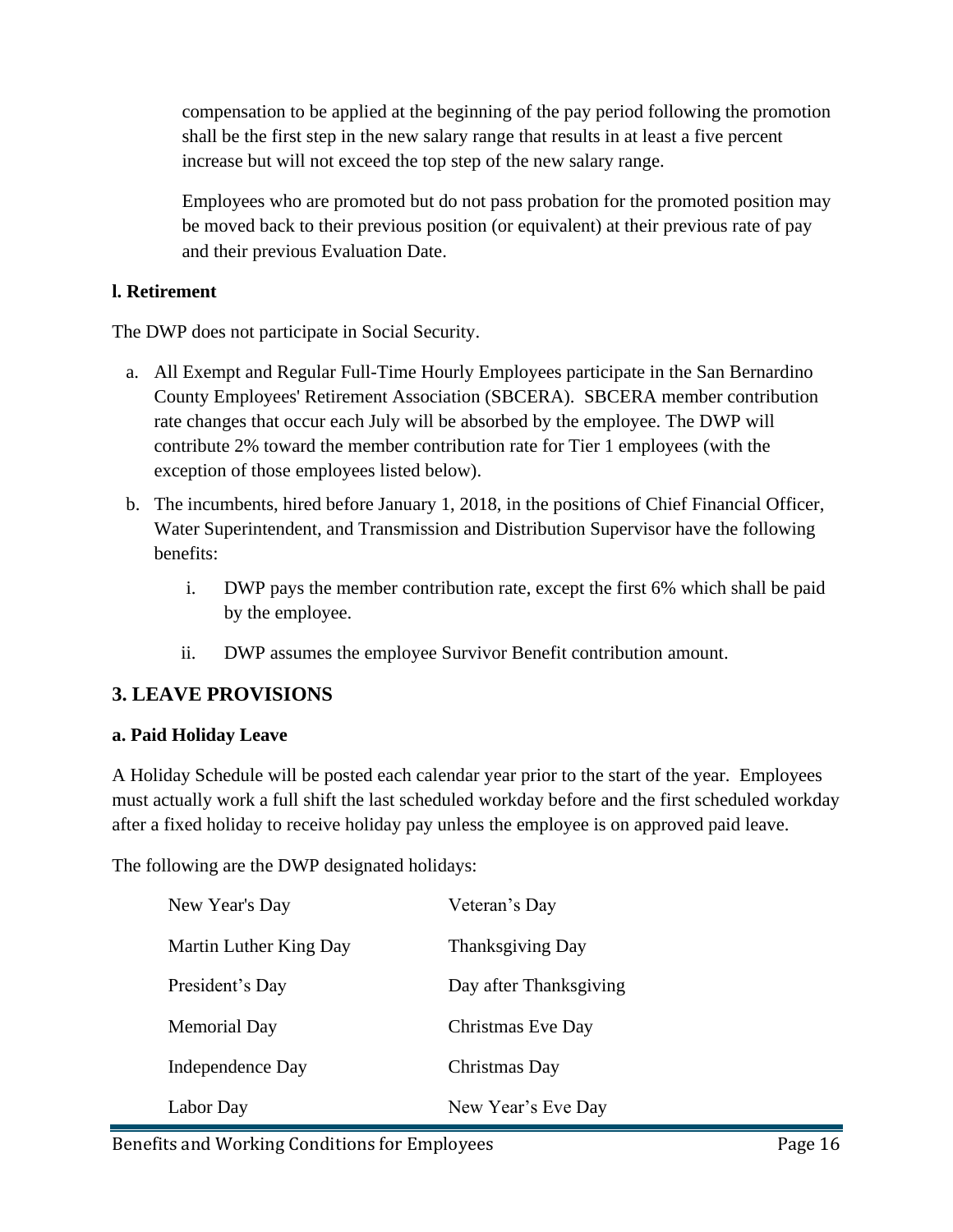### *i. Holidays Falling on a Weekend (Standard Schedule)*

For Standard Schedule employees, if a fixed holiday falls on Saturday, the holiday shall be observed on Friday. For Standard Schedule employees, if a fixed holiday falls on Sunday, the holiday shall be observed on Monday.

### *ii. Holiday on a Regularly Scheduled Day Off (Non-Standard Schedule)*

For Non-Standard Schedule employees, when the fixed holiday falls on an employee's regularly scheduled day off he or she has the option of 1) taking the holiday during a regularly scheduled workday in the same work week in which the holiday is observed and being paid at the employee's normal hourly rate, or 2) accruing (banking) that holiday to use in a future work week on a regularly scheduled work day. An employee who elects to accrue the holiday hours will accrue 8 hours. Any Holiday pay that is accrued but not used in the calendar year it is earned, will be paid out on the last pay day of the calendar year.

### *iii. Holiday During Vacation*

When a holiday falls within a vacation period, the holiday time shall not be charged against an employee's earned vacation benefits.

### *iv. Sick Leave in Conjunction with Holidays*

Any request for sick leave in conjunction with a holiday must be supported by a doctor's certificate, if requested by the General Manager or designee.

### <span id="page-16-0"></span>**b. Personal Leave**

The DWP will grant each Exempt and Full-Time Regular Hourly Employee sixteen (16) personal hours per year to be earned and accrued in the pay period that includes October 1st. Upon separation from DWP, employees will receive 100% payout for unused Personal Leave.

### <span id="page-16-1"></span>**c. Administrative Leave**

Exempt Employees shall earn forty (40) administrative leave hours annually to be awarded in the pay period that includes January 1<sup>st</sup> of each year. Upon separation from DWP, employees will receive 100% payout for unused Administrative Leave.

### <span id="page-16-2"></span>**d. Compulsory Leave**

If, in the opinion of the General Manager, employees are unable to perform the duties of their position for physical or psychological reasons, an examination may be required by a physician or other competent authority designated by the General Manager. If the examination report shows the employee to be in an unfit condition to perform the duties required of the position, the General Manager shall have the right to compel such employee to take sufficient leave of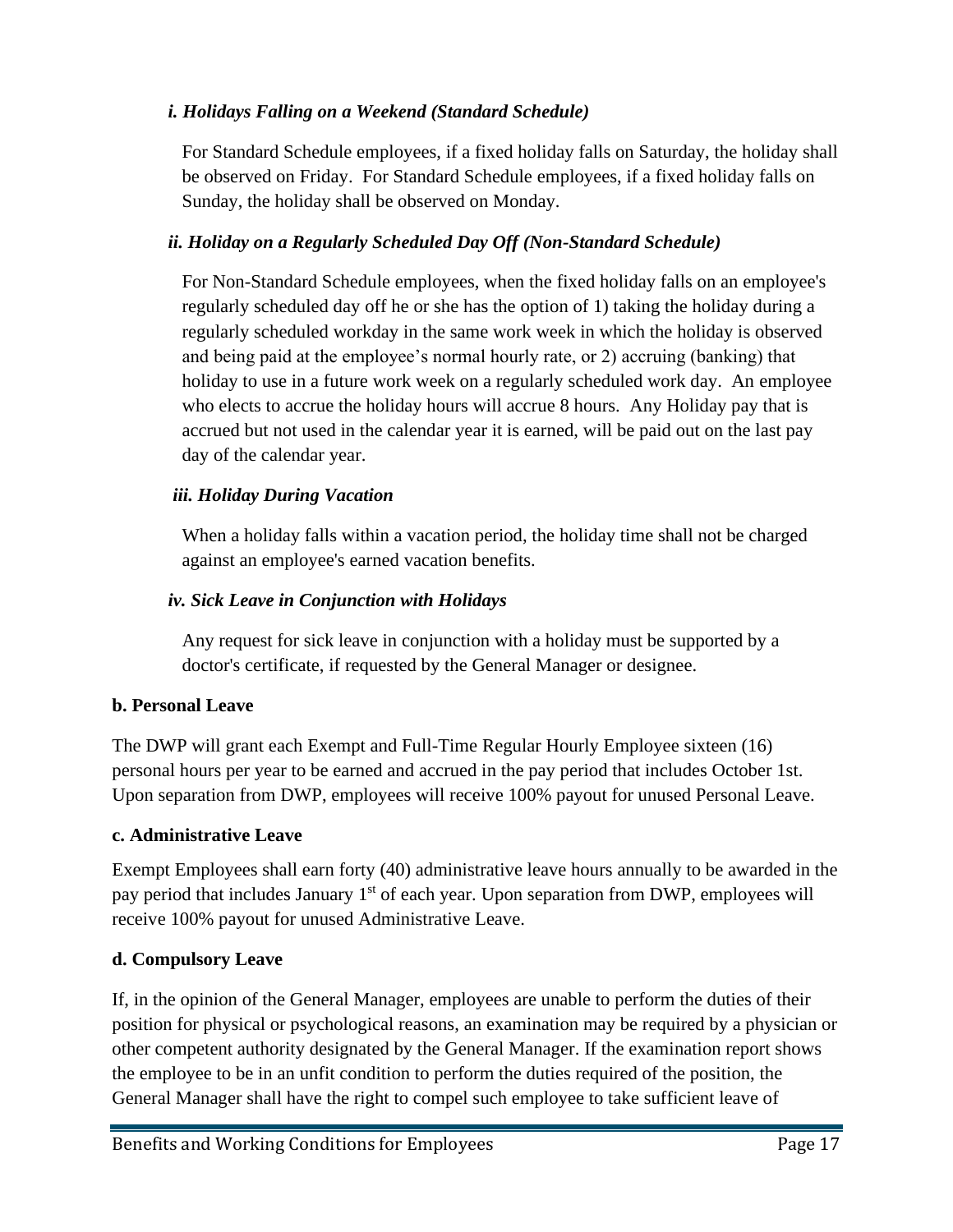absence with or without pay, to be temporarily assigned to another position without reduction in compensation, and/or follow a prescribed treatment regimen until medically qualified to return to unrestricted duty. At the employee's expense, the employee may request a second opinion by a competent medical authority of the employee's choice.

### <span id="page-17-0"></span>**e. Military Leave**

Affected employees shall be entitled to all rights concerning military leave, provided in the California Military and Veterans' Code, and provided in the Uniformed Services Employment and Reemployment Rights Act.

### <span id="page-17-1"></span>**f. Interview Time**

Employees shall be entitled to a reasonable amount of time off with pay for the purpose of participating in the interview process related to DWP employment. Employees are responsible for notifying and obtaining approval from their immediate supervisor prior to taking such leave. Such time off shall not be charged against any accumulated leave balances and shall be compensated at the employee's Normal Hourly Rate.

### <span id="page-17-2"></span>**g. Blood Donations**

Once every six (6) months, employees in Regular Positions who donate blood without receiving compensation for such donation may have up to two (2) hours off with pay with prior approval of the immediate supervisor for each donation, at the discretion of the General Manager. This benefit shall not be charged to any accumulated leave provided; however, if the employee is unable to work, any time in excess of two (2) hours may be charged to accumulated sick leave or be taken as leave without pay.

### <span id="page-17-3"></span>**h. Sick Leave**

Employees working in Exempt or Full-Time Regular Hourly Positions shall accrue sick leave at the rate of 3.385 hours per pay period. There shall be no maximum limit on the amount of sick leave that can be accrued. Sick leave may be drawn in the event the employee has a health issue or as provided for according to Healthy Workplaces, Healthy Families Act rules.

A doctor's note or certification may be required for any employee absent from work for a period of five (5) consecutive calendar days, due to illness or accident.

The DWP shall provide twenty-five percent (25%) percent payoff of unused sick leave upon separation from DWP after five (5) years of continuous service in a Regular Position.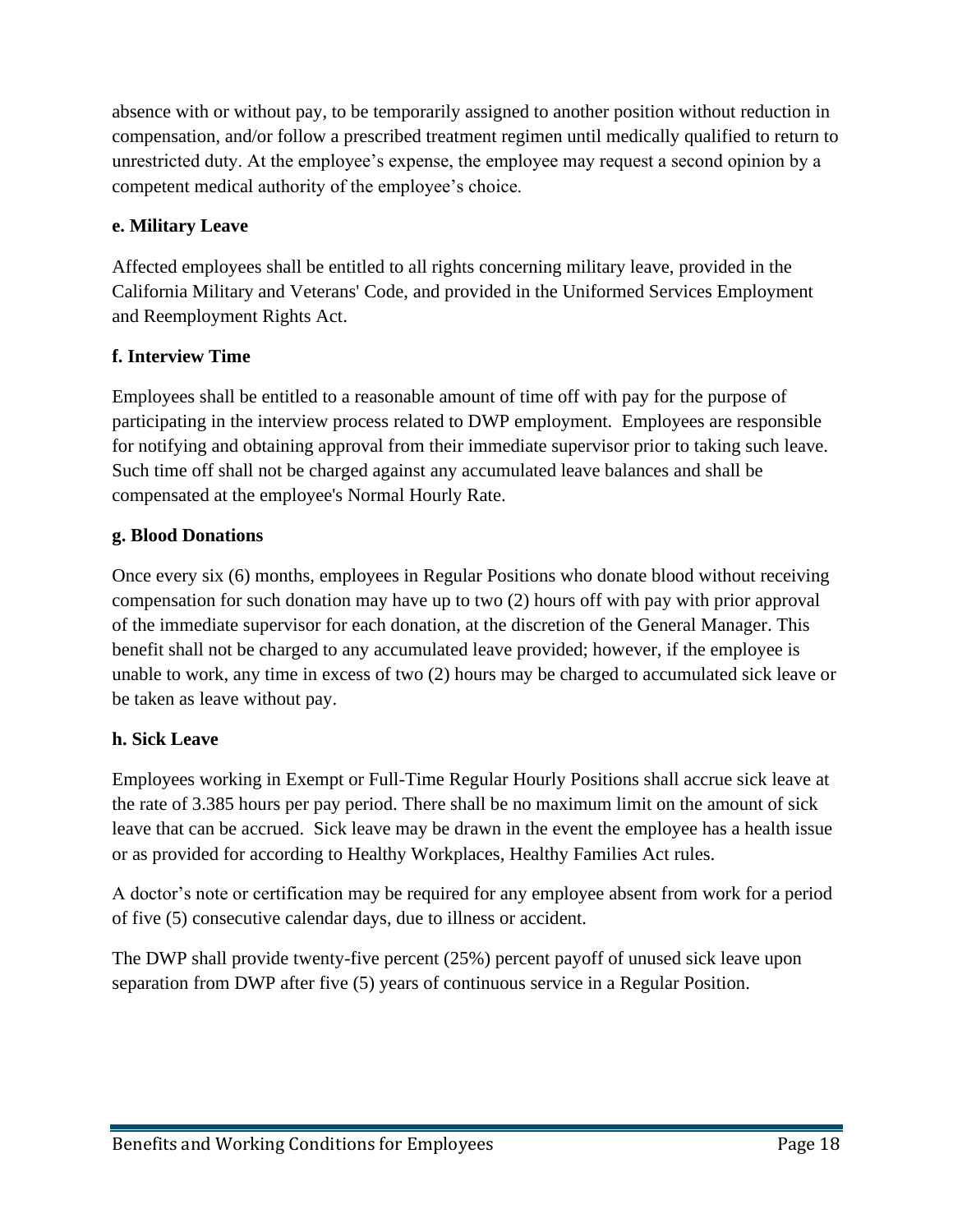After ten (10) years of continuous service from date of hire in a Regular Position and upon separation from DWP, an employee or the estate of a deceased employee will be paid for unused sick leave balance according to the following schedule:

| <b>Sick Leave</b>    | <b>Cash Payment % of Hours</b> |
|----------------------|--------------------------------|
| <b>Balance</b>       |                                |
| 480 hours or less    | 30%                            |
| $481$ to $600$ hours | 35%                            |
| $601$ to $720$ hours | 40%                            |
| $721$ to $840$ hours | 45%                            |
| 841 to 1,000 hours   | 50%                            |

Employees who receive a DWP work related disability retirement due to permanent incapacity to work shall be entitled to one hundred percent (100%) cash payment of any unused sick leave balances, computed at their then current Normal Hourly Rate, if they elect an early retirement in lieu of exhausting such accrued sick leave balances.

In no event shall any employee, except those receiving a DWP work related disability retirement, receive compensation under this Section in excess of five hundred (500) hours pay computed at the then current Normal Hourly Rate of said employee.

# <span id="page-18-0"></span>**i. Vacation Leave**

Employees working in Regular Positions shall accrue vacation in the pay period that includes their Anniversary Date under the following schedule:

| <b>Term of Service</b>                                                                | <b>Annual Vacation Allowance</b><br>(Accrual Rates Per Pay<br>Period) | <b>Maximum</b><br><b>Allowed</b> |
|---------------------------------------------------------------------------------------|-----------------------------------------------------------------------|----------------------------------|
| From Date of Hire until the 5th<br>anniversary of employment (0-5<br>years)           | 80 hours (3.08/pay period)                                            | 160 hours                        |
| From the 5th anniversary until the<br>10th anniversary of employment (6-10)<br>years) | 120 hours $(4.62$ /pay period)                                        | 240 hours                        |
| After the 10th anniversary of<br>employment                                           | 160 hours $(6.15$ /pay period)                                        | 320 hours                        |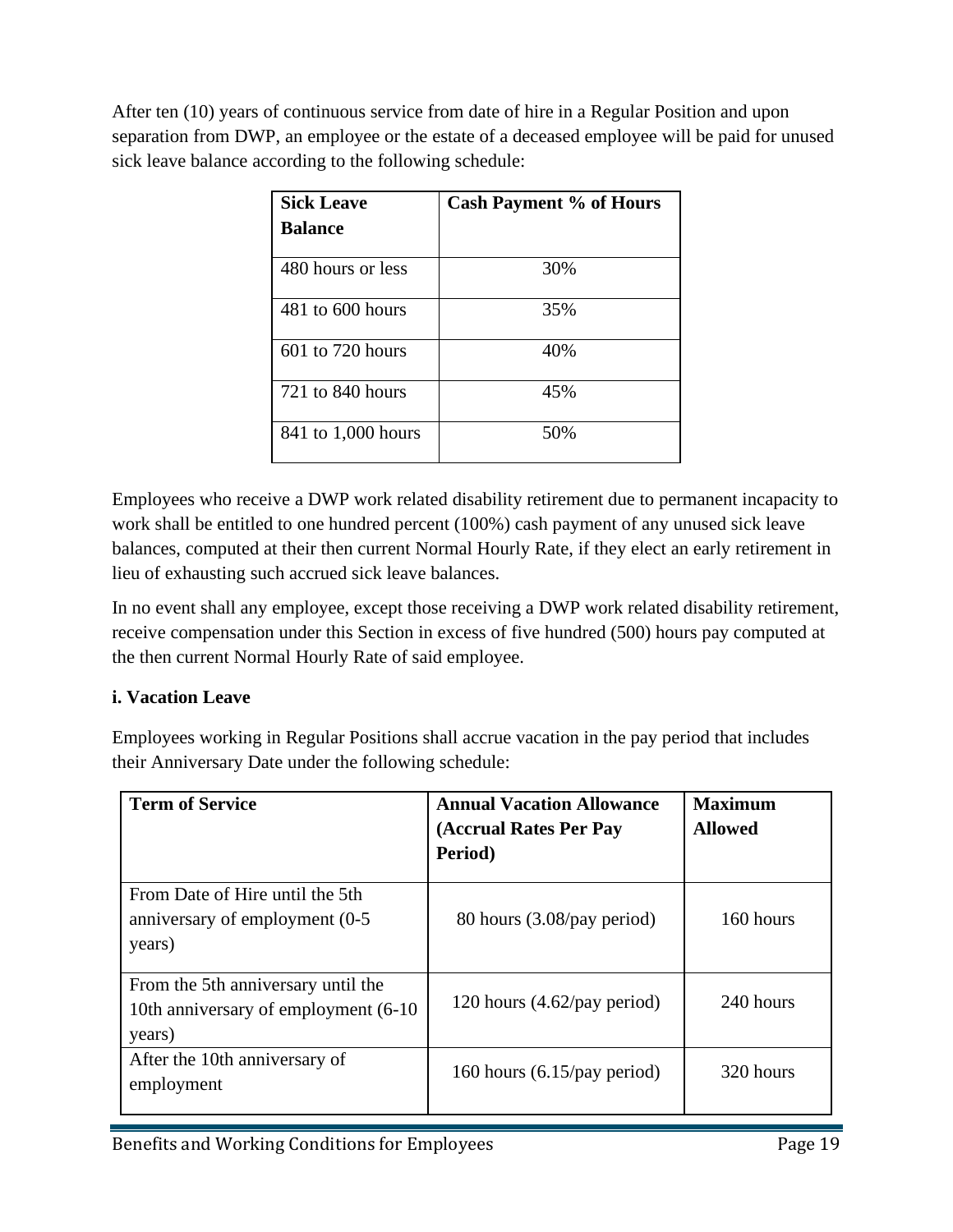For example, an employee who starts work on July 5, 2016 will be eligible to accrue vacation at the 120 annual rate (4.62 per pay period) beginning with the pay period that includes July 5, 2021 and the 160 hour annual rate (6.15 per pay period) on July 5, 2026.

Accrued vacation leave may be used after completion of thirteen (13) pay periods of continuous service. At the GM's discretion, employees with less than 13 pay periods of service may be granted leave requests on a case-by-case basis.

The maximum number of Vacation Leave hours an employee may accrue shall be in compliance with the above schedule. When an employee's leave balance reaches the maximum allowed, he or she will stop accruing leave. It is the responsibility of the employee to monitor his or her leave balances.

Upon separation from DWP, employees will receive 100% payout for unused Vacation Leave.

# <span id="page-19-0"></span>**j. Occupational Injury or Illness**

For employees off work due to occupational injury or illness, the DWP shall supplement workers' compensation up to full take-home pay for six (6) pay periods. This six (6) pay period supplement may be used up to a maximum of six (6) pay periods in every four (4) year period. After such time, the employee may augment his or her workers' compensation payment with accrued leave and/or comp time. The employee may be eligible for State Disability Insurance (SDI) or benefits through employee elected short-term and long-term disability policies. SDI is a mandatory state insurance policy which all employees must contribute to, therefore a claim for SDI is a benefit the employee is paying for and may avail themselves of if he or she qualifies.

### <span id="page-19-1"></span>**k. Non-Occupational injury or Illness**

For employees off work due to an injury or illness not connected to work at the DWP, the employee will be required to take sick leave until his or her sick leave is exhausted. The employee may elect to, but is not required to, use any other form of leave (vacation, personal, holiday, comp) to supplement his or her hours in pay periods he or she is unable to work. The employee may be eligible for State Disability Insurance (SDI) or benefits through employee elected short-term and long-term disability policies. SDI is a mandatory state insurance policy which all employees must contribute to, therefore a claim for SDI is a benefit the employee is paying for and may avail themselves of if he or she qualifies.

# <span id="page-19-2"></span>**l. Bereavement leave**

The DWP will grant each Regular Employee three (3) days of paid bereavement leave upon the death of the Regular Employee's immediate or extended family member. This paid leave shall not be deducted from sick leave, is non-cumulative (does not accrue over time) and is per event. For bereavement purposes the immediate and extended family member is defined by FMLA and CFRA rules. The General Manager may approve additional bereavement at his or her discretion.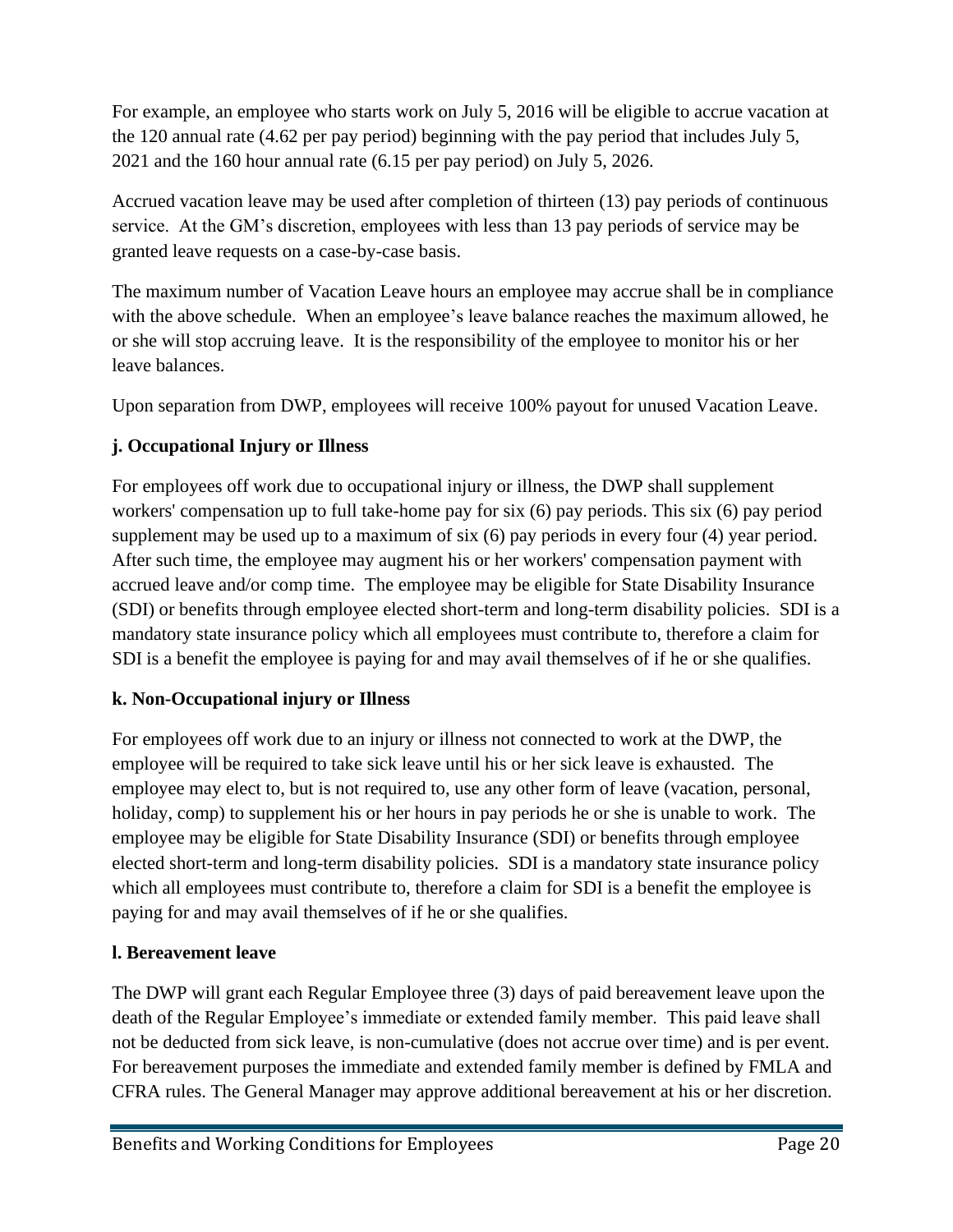### <span id="page-20-0"></span>**m. Protected Leave**

Employees taking protected leave under Healthy Workplaces, Healthy Families Act, California Family Rights Act (CFRA), Family Medical Leave Act (FMLA), or any other applicable law, shall run concurrently unless prohibited by law. The 12-month measurement period for the protected leave begins January 1<sup>st</sup> and extends through December 31<sup>st</sup>. For example, if an employee goes out on protected leave that is approved June 20, 2017, the measurement period for the current provision of 12 weeks of protected leave would reset on January 1, 2018. The employee would then have 12 more weeks available starting January 1, 2018.

There are annual caps to Healthy Workplace, Healthy Families Act, FMLA, and CFRA protected leave, regardless of how many triggering injuries or illnesses occur. Protected leave is not an endless entitlement.

#### <span id="page-20-1"></span>**n. Leave Buyouts**

To be eligible for leave buyouts, employees must take a minimum of 80 hours of leave (excluding sick leave) per calendar year. Employees may cash out certain leave hours twice per year (June and November) as follows:

### *i. Paid on the first paycheck of June.*

1) An irrevocable election must be completed and signed by the employee no later than December 29th. This form will be distributed to all employees no later than December 9th of each year.

2) Employees who have unused leave balances greater than the required minimum balances on the first paycheck of December will be eligible for a leave buyout.

3) Employees may buyout up to the number of eligible hours as determined by DWP. This number will always be less than or equal to the amount the employee will accrue during the six months immediately following the election (January 1st to June 30th).

### *ii. Paid on the first paycheck of November.*

1) An irrevocable election must be completed and signed by the employee no later than June 30th. This form will be distributed to all employees no later than June 10th of each year.

2) Employees who have unused leave balances greater than the required minimum balances on the first paycheck of June will be eligible for a leave buyout.

3) Employees may buyout up to the number of eligible hours as determined by DWP. This number will always be less than or equal to the amount the employee will accrue during the six months immediately following the election (July 1st to December 31st).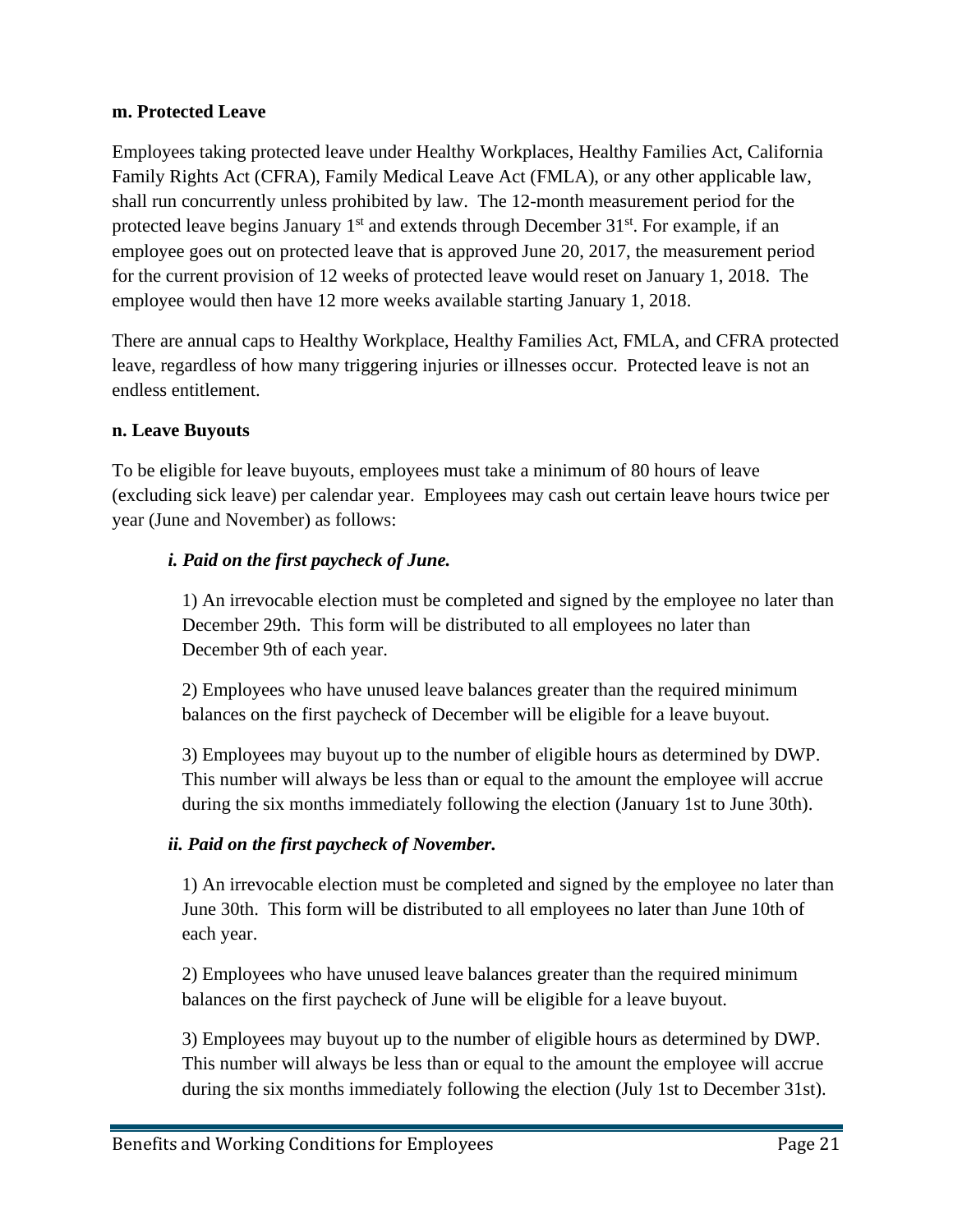These are **irrevocable** elections. The only exceptions to this are as follows:

### *i. Separation from Service*

An election will not be carried out after received by DWP if the employee who has made the election separates from service prior to the cash payment being made, or

### *ii. Family Emergency*

If an employee goes on an unexpected and approved leave of absence due to illness or family emergency and must use the leave that he or she requested to buyout, the leave used will first come from the employee's prior leave balances. When prior leave balances are exhausted, then the leave that is accrued during the Accrual Period will be used, which will make the buyout election null and void. Approval must be obtained from the General Manager.

The following are the amounts an employee may elect to buyout, provided the employees maintain the minimum balances required in the pay period prior to the election date:

| <b>Leave Type</b> | <b>Duration of Service</b>   | <b>Maximum</b>      | <b>Minimum</b> | <b>Election</b> |
|-------------------|------------------------------|---------------------|----------------|-----------------|
|                   |                              | <b>Buyout Hours</b> | <b>Balance</b> | <b>Month</b>    |
|                   |                              |                     |                |                 |
| Sick              | From first day of Regular    | 40 hours per        |                |                 |
|                   | <b>Employment Forward</b>    | calendar year       | 80             |                 |
|                   |                              | (Calculated by      |                | June and        |
|                   |                              | payment date within |                | December        |
|                   |                              | calendar year)      |                |                 |
| Vacation          | Date of Hire through 5 years | 40 hours per        | 64             | June and        |
|                   |                              | election period     |                | December        |
|                   |                              |                     |                |                 |
| Vacation          | Over 5 years through 10      | 60 hours per        | 64             | June and        |
|                   | years                        | election period     |                | December        |
|                   |                              |                     |                |                 |
| Vacation          | Over 10 years                | 80 hours per        | 64             | June and        |
|                   |                              | election period     |                | December        |
| Personal          | From first day of Regular    |                     |                |                 |
|                   | <b>Employment Forward</b>    | 16                  | 16             | June            |
|                   |                              |                     |                |                 |
| Administrative    | From first day of Regular    | 40                  | $\Omega$       | December        |
| (Exempt only)     | <b>Employment Forward</b>    |                     |                |                 |
|                   |                              |                     |                |                 |

Unused accrued compensatory time off earned in the calendar year will be paid out on the last payday of the calendar year.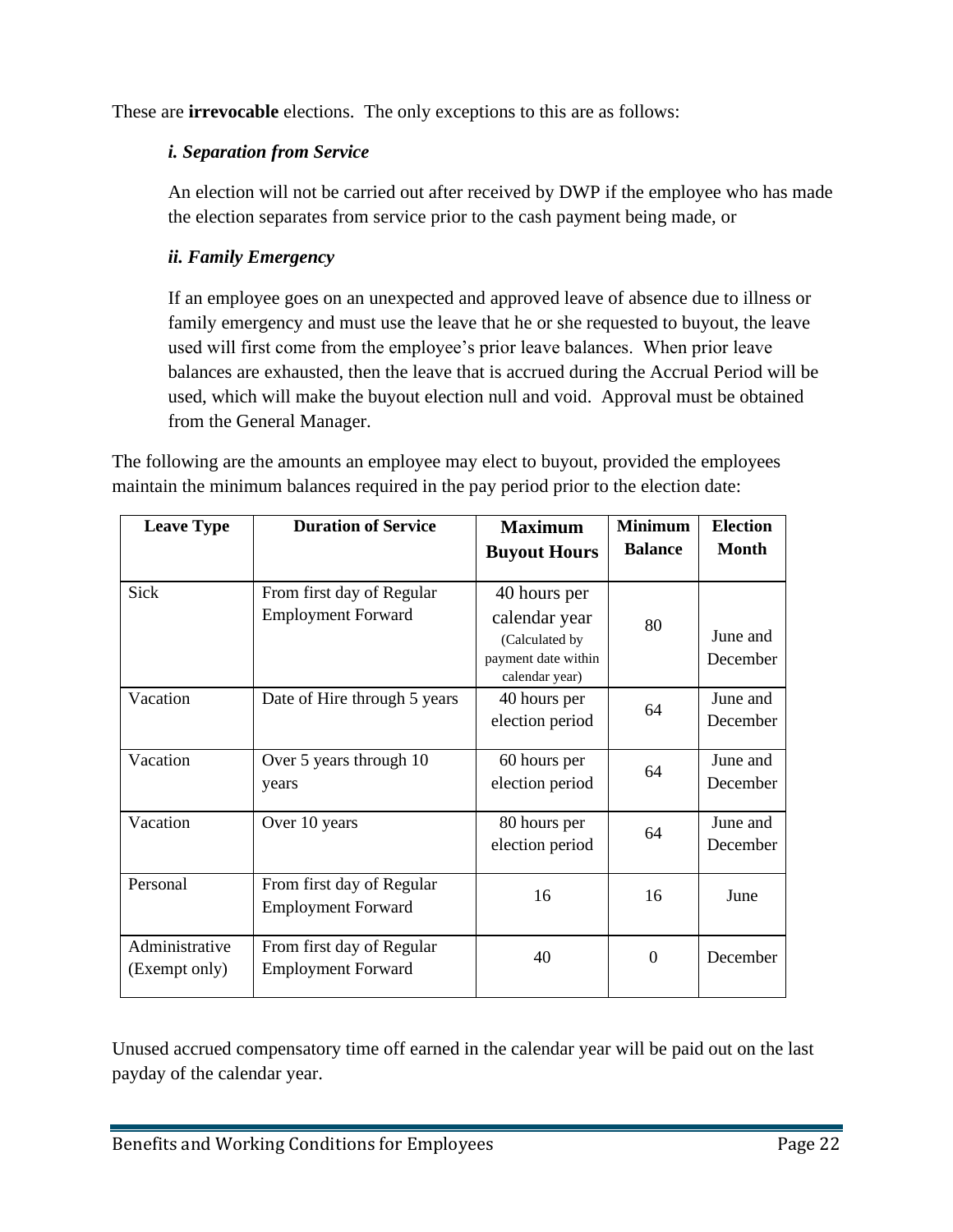Unused accrued holiday earned in the calendar year will be paid out on the last payday of the calendar year.

# <span id="page-22-0"></span>**4. MEDICAL, DENTAL, VISION, LIFE INSURANCE, AND CAFETERIA BENEFITS**

### <span id="page-22-1"></span>**a. Full Participants**

Exempt and Hourly Full-Time Regular Employees who are Full Participants in the DWP HMO medical, dental, vision, and life insurance benefits program will receive these benefits for his or her Eligible Dependents at no cost to the employee for HMO level coverage.

Any additional coverage expense for an employee and his or her Eligible Dependents electing PPO will be the responsibility of the employee to pay, if any, above the DWP HMO plan coverage expense.

Exempt and Hourly Full-Time Regular Employees may only elect to not participate in the DWP benefits program upon providing proof of another employer sponsored plan but will not be eligible for any cash-in-lieu compensation.

The DWP will endeavor to maintain medical and dental insurance benefits and co-payments comparable with current medical and dental insurance benefits and co-payments. If at renewal comparable insurance benefits are not available/practical or too expensive, the DWP may make changes to the insurance benefits (e.g., co-pay, deductible) to control the cost of the medical and dental insurance premiums. The DWP will seek to offer an HMO plan in which providers in the Big Bear Valley are in-network providers.

DWP reserves the right to allocate to the employees a portion of the costs of medical benefits in the future.

### <span id="page-22-2"></span>**b. Cafeteria Allowance for Exempt Employees Hired Before December 1, 2016**

The DWP shall provide a cafeteria allowance to each exempt employee, employed by the DWP as of 12/1/2016, in the amount of \$1,653.84 per month. The allowance is provided to assist employees in paying for medical and dental insurance coverage for the employee and their eligible dependents.

If the medical and dental insurance premiums for the selected plans increase beyond the established cafeteria allowance above, the employee will be responsible for paying the difference through pre-tax payroll deductions. The DWP will endeavor to maintain medical and dental insurance benefits and co-payments comparable with current medical and dental insurance benefits and co-payments. If at renewal comparable insurance benefits are not available/practical or too expensive, the DWP may make changes to the insurance benefits (e.g. co-pay, deductible) in order to control the cost of the medical and dental insurance premiums.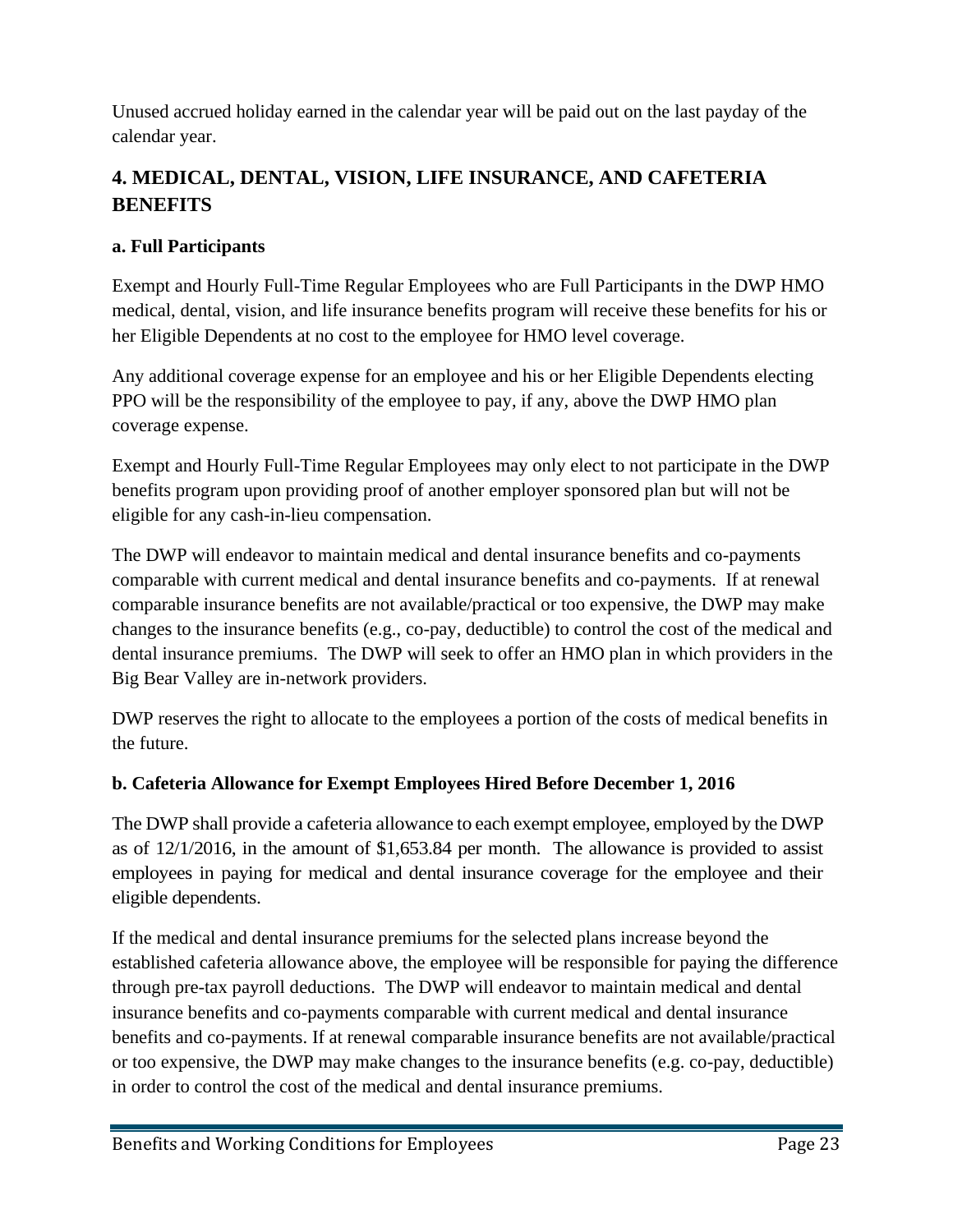Eligible employees who are able to secure medical and/or dental insurance coverage through another Employer-sponsored Plan may waive coverage by providing proof of coverage and signing a waiver form provided by Human Resources. The employee may take 100% of the unused portion, or remaining balance if medical and/or dental is purchased, of his or her cafeteria allowance as compensation in their regular paycheck.

### <span id="page-23-0"></span>**c. Healthcare Benefits for Exempt Employees Hired After December 1, 2016**

Exempt employees hired after 12/1/2016 may be Full Participants in the DWP medical, dental, vision, and employer provided life insurance for the employee and their eligible dependents at no cost to the employee for HMO level coverage. Any additional costs in coverage for an employee and his/her eligible dependents electing PPO level coverage will be the responsibility of the employee to pay the difference between the cost of coverage and the DWP paid HMO plan. The exempt employee may only elect not to participate in the DWP benefits program upon providing proof of other coverage and signing a waiver form provided by Human Resources but will not be eligible for any cash-in-lieu compensation.

The DWP will endeavor to maintain medical and dental insurance benefits and co-payments comparable with current medical and dental insurance benefits and co-payments. If at renewal comparable insurance benefits are not available/practical or too expensive, the DWP may make changes to the insurance benefits (e.g., co-pay, deductible) in order to control the cost of the medical and dental insurance premiums.

### <span id="page-23-1"></span>**d. Dental Insurance**

For Full Participants, the DWP will provide each employee and his or her Eligible Dependents with dental insurance with the premium paid by the DWP. For employees who receive the cafeteria allowance, dental coverage will be deducted from his or her allowance.

# <span id="page-23-2"></span>**e. Life Insurance, Vision Insurance, and Flu Shots**

DWP will provide each employee a term life insurance policy of fifty thousand dollars (\$50,000), and an additional fifty thousand dollars (\$50,000) of Accidental Death  $\&$ Dismemberment coverage. The premium is to be paid by the DWP.

Additional Life insurance is available to employees and his or her dependents at the employee's expense.

If the DWP does not provide flu shots, the DWP will reimburse the employee up to twenty-five dollars (\$25) toward receipt of off-site flu shots.

DWP will provide each employee and his or her Eligible Dependents with vision insurance. The premium is to be paid by the DWP.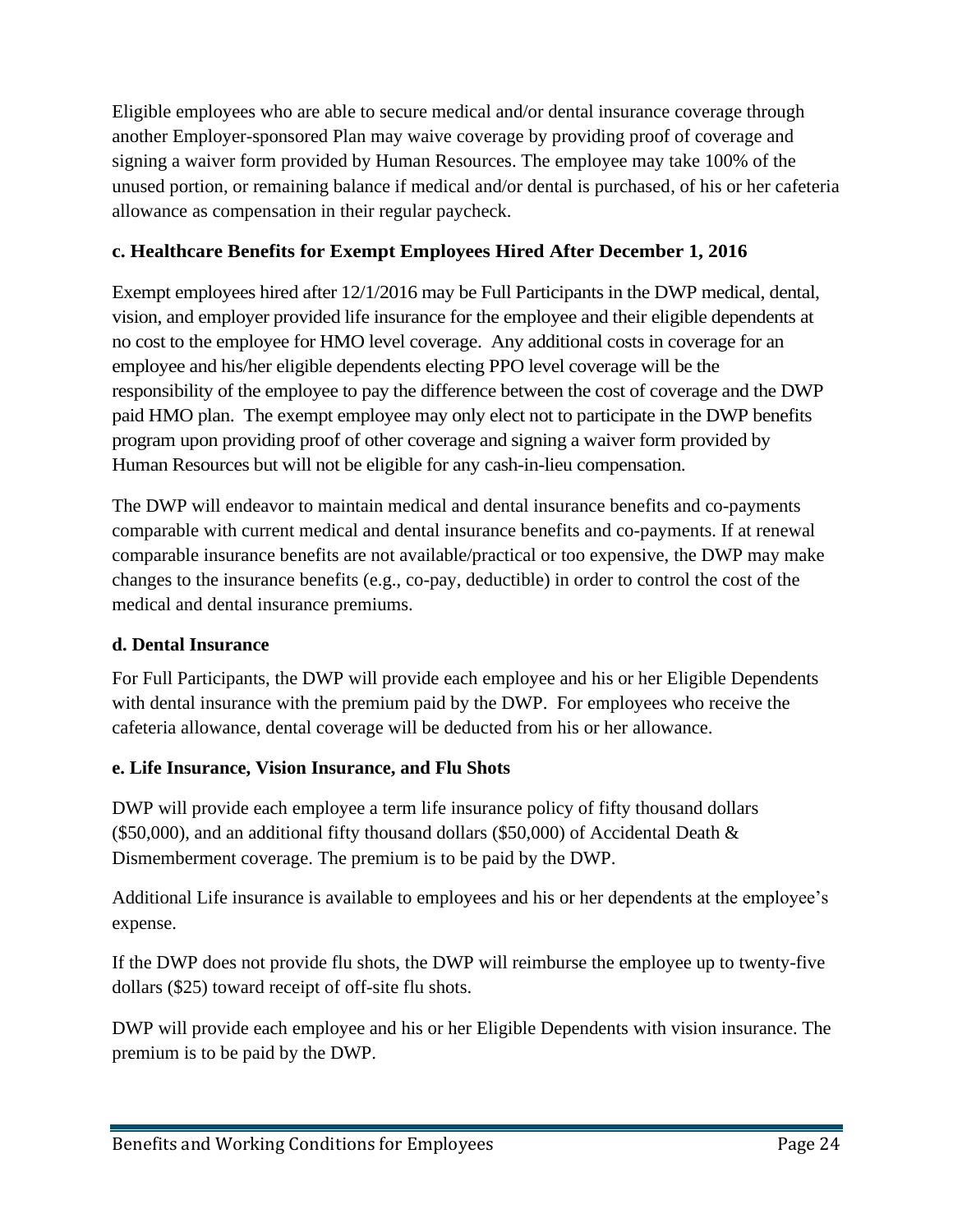### <span id="page-24-0"></span>**f. Payment During Sick Leave**

The DWP will continue to pay the monthly contribution to the medical, dental care, vision, and employer provided life insurance program for each employee and his or her Eligible Dependents who are on an approved leave of absence for reasons of illness or injury according to FMLA requirements. After such time, the employee will be responsible for payment of these premiums.

### <span id="page-24-1"></span>**g. Payment of Premium for Other Leaves of Absence**

Employees on an approved leave of absence for reasons other than illness or industrial injury, may, by advance payment of their premium for the extent of their group insurance coverage, continue to be covered by the group policies in effect. Such arrangements should be made with the DWP prior to the employee going on leave.

### <span id="page-24-2"></span>**h. Payment of Premium for Workers' Compensation Leave**

DWP will pay health, dental, vision, and DWP provided life insurance contributions for each month or fraction thereof according to FMLA/CFRA and Worker's Compensation rules.

### <span id="page-24-3"></span>**5. TRAINING REIMBURSEMENT**

Employees required by the DWP to participate in any training program or job required development during normal working hours shall do so at the DWP's expense. All fees for DWPrequired training including continuing education for currently held certifications shall be fully paid by the DWP. Those expenses incurred, including meals, mileage, books and materials will also be reimbursed, per DWP reimbursement policy. Employees will either be provided with a DWP vehicle for transportation to and from classes or reimbursed for mileage.

Training reimbursements must be approved in advance by the General Manager or his or her designee and an Approval Form for Training and Development must be completed and authorized prior to the scheduled training. Reimbursements are made upon successful completion of the training. See Travel Reimbursements for additional reimbursement information.

# <span id="page-24-4"></span>**6. TUITION REIMBURSEMENT**

The DWP may provide tuition reimbursement and reimbursement of other direct expenses to include required textbooks, laboratory fees and parking fees, but shall not include travel time, mileage, transportation, meals, paper supplies and other miscellaneous costs for job-related education or career development upon receipt of proof of successful completion of an approved course. Prior to initiation of course work, the employee shall receive General Manager approval that such course work is directly related to a departmental service-related field endeavor. To be eligible for tuition reimbursement, the learning institution must be accredited by the Western Association of Schools and Colleges/Accrediting Commission for Community and Junior College (WASC-Jr.) or Western Association of Schools and Colleges/Accrediting Commission for Community and Senior College (WASC-Sr.). The General Manager may grant an exception

Benefits and Working Conditions for Employees Page 25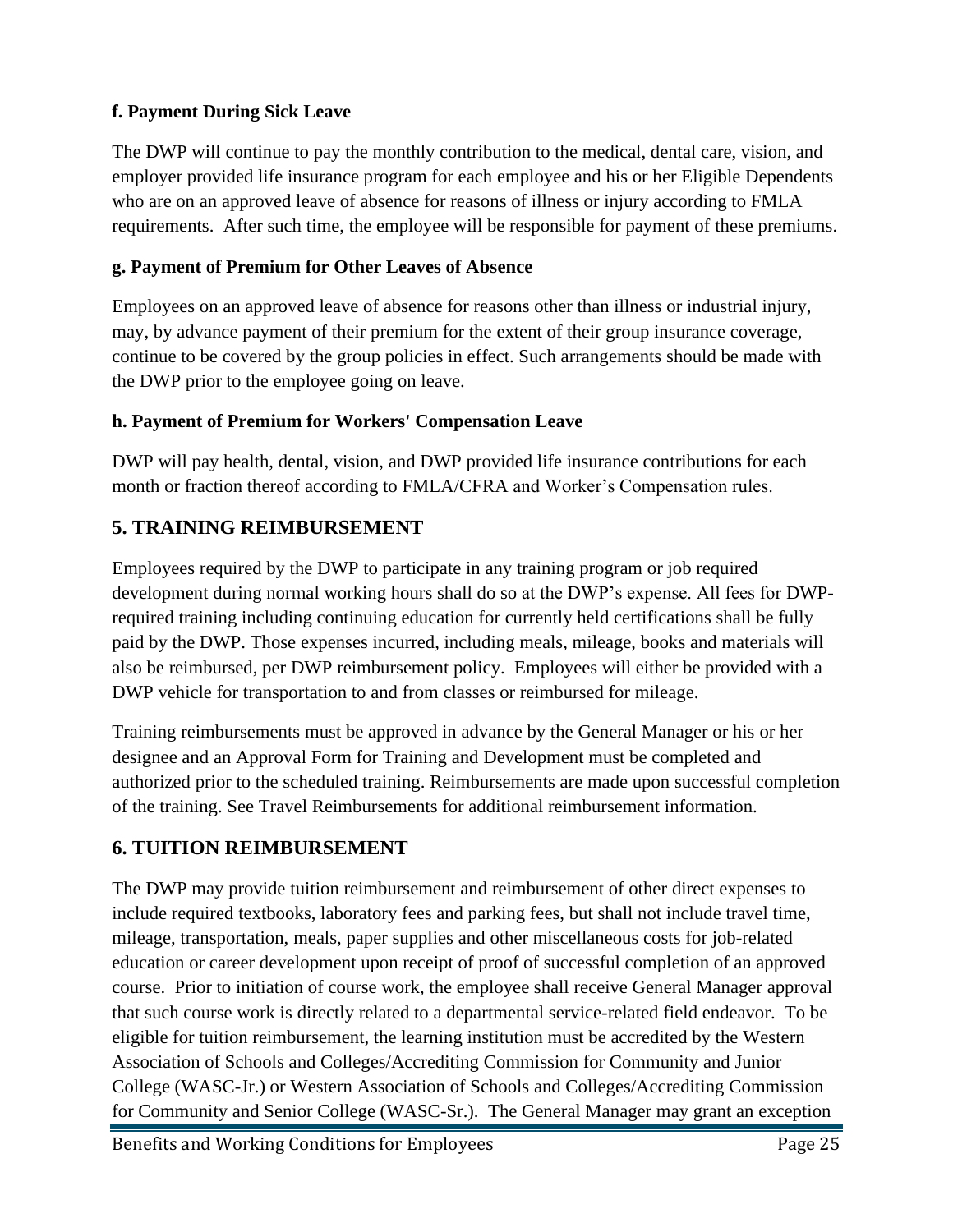to the above accreditation requirement for a course of study that is accredited by another regional accrediting body.

Employee shall follow DWP procedures and guidelines for the tuition reimbursement program. The course must be satisfactorily completed with a minimum grade "C" or equivalent.

Reimbursement may be made at the rate of one hundred percent (100%), to a maximum of two thousand two hundred and fifty dollars (\$2,250) per fiscal year.

# <span id="page-25-0"></span>**7. TRAVEL PER DIEM AND/OR REIMBURSEMENT**

To qualify for reimbursement, expenses must be reasonable, actual, and necessary and for the specific benefit of the DWP.

The DWP recognizes the benefit of training and attendance at meetings and functions, which advance professional knowledge and provide opportunities to exchange information related to municipal government operations and issues. Authorization for travel and expense reimbursement shall be limited to conferences, meetings, and other functions from which the DWP derives a specific benefit through attendance. Only the travel/attendance which serves a municipal purpose and is deemed necessary and/or advantageous to the DWP shall be approved and reimbursed.

# <span id="page-25-1"></span>**a. Per Diem**

Per diem allowance covers meals and incidentals while traveling on business. Rules and regulations, lodging, per diem, partial day, and individual meal rates used are published by the US General Services Administration (GSA) and Federal Travel Regulation (FTR) Chapter 301. Any deviation from standard per diem rates must be approved by the General Manager in advance of the travel and in compliance with DWP regulations. The employee may opt to claim actual expenses in lieu of per diem; however, the reimbursement for actual expenses may not exceed the per diem allowance per meal outlined by the GSA. Only allowable expenses may be reimbursed. For events that require less than 12 hours, per diem is not applicable and all reimbursements must be accompanied by a valid detailed receipt. The reimbursement for expenses may not exceed the per diem allowance per meal outlined by the GSA.

To receive per diem, pay prior to departure, checks must be requested and submitted to the Finance Department on a Payment Request Form a minimum of 3 weeks prior to the travel dates.

# <span id="page-25-2"></span>**b. Incidental Expenses**

Incidental expenses included in the per diem rate include fees and tips given to baggage carriers, hotel staff, etc. Incidental expenses such as parking or taxi costs shall be reimbursed with valid receipt upon return from travel. Employee shall include receipts with their reimbursement request. Use of a personal automobile for traveling shall be reimbursed at the prevailing I.R.S. rate. Use of a DWP vehicle is preferable, if available.

Conference or Seminar Registration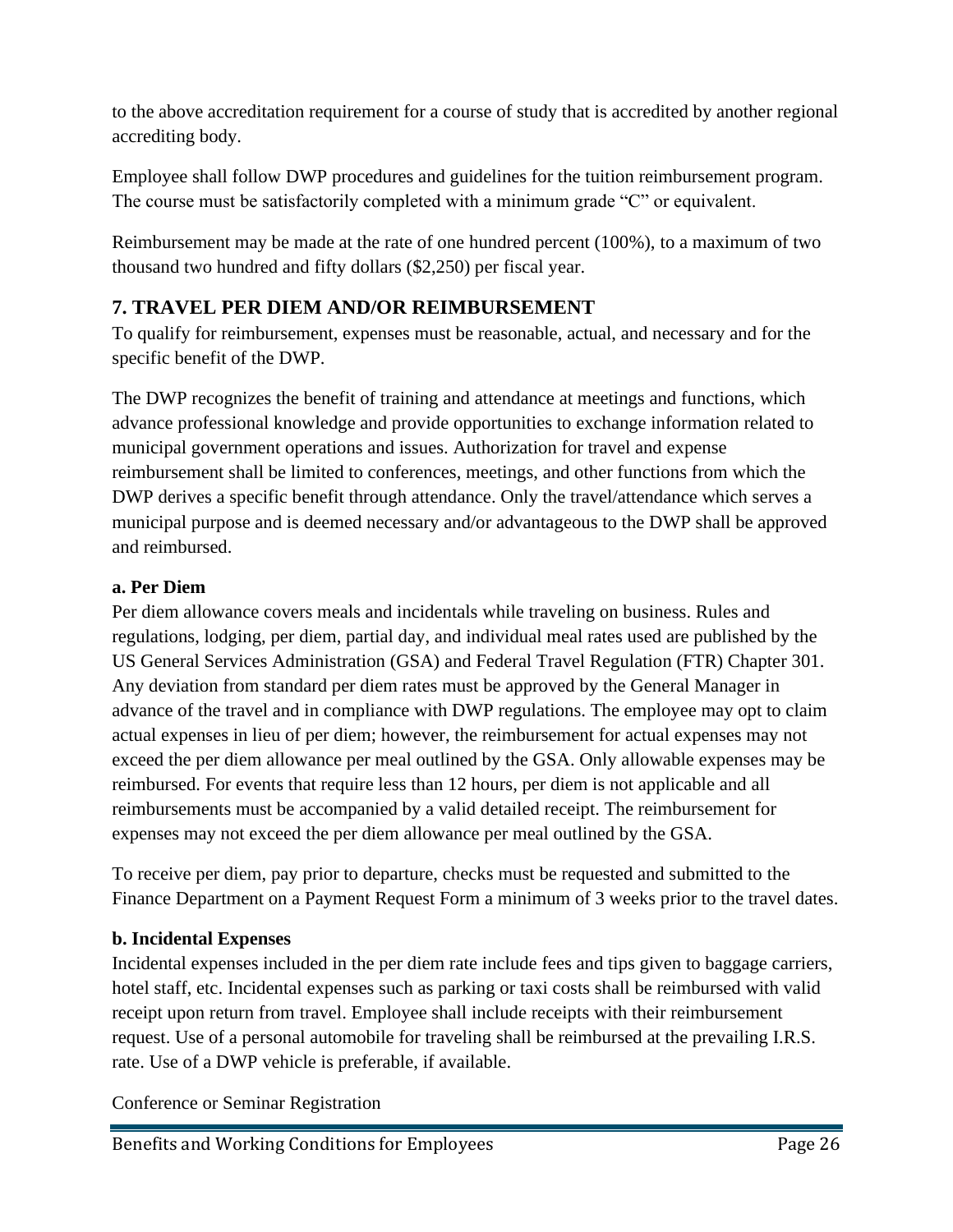Normally conference and/or seminar registration fees will be paid in advance directly by the DWP. When possible, the individual attendee is expected to request lower cost advanced registration.

### <span id="page-26-0"></span>**c. Non-Reimbursable Expenses**

The following expenses are not considered reimbursable:

- Alcoholic beverages
- Expenses for a spouse, relative, significant other, or friend(s) which accompany the individual to the meeting, seminar, conference, event, etc.
- In-room movies
- Incidental private telephone usage
- Personal items, laundry, dry cleaning, etc.
- *Excessive* tipping

### <span id="page-26-1"></span>**d. Cost Advantage**

When additional travel days before or after an event result in a cost savings, the General Manager or designee, as appropriate, may authorize additional travel days.

### <span id="page-26-2"></span>**e. Additional Travel Days**

Except as approved by the General Manager or designee, if any individual elects to travel in advance or stay longer on personal business or on vacation status, the DWP shall be obligated only for the round-trip travel cost for the event and for the eligible costs incurred during the event. The DWP shall not be obligated for expenses incurred on the additional travel days.

### <span id="page-26-3"></span>**f. Compensation**

Full-Time Regular Employees attending meetings, events, seminars, conferences, etc. will be compensated for time spent at the event and travel time. For multiple day events, the Full-Time Regular Employee will not be compensated for non-event time.

### <span id="page-26-4"></span>**g. Documentation and Reporting**

All requests for per diem, pre-paid travel expenses, and/or reimbursement must be itemized on a Travel Expense Form and be accompanied by the itinerary of the training, the appropriate receipts if applicable, and supporting documentation of travel. Requests for reimbursement are required to be turned in within three weeks (3) from the end of the event.

# <span id="page-26-5"></span>**8. CERTIFICATION**

If the employee successfully gains state water certification, DWP will reimburse for registration fees. Hours expended for exams and preparatory courses during a regularly scheduled workday will be considered hours actually worked and the employee will be paid his or her Normal Hourly Rate for those hours. The DWP may provide a vehicle for employees to use for traveling to take the state certification exam and preparatory courses.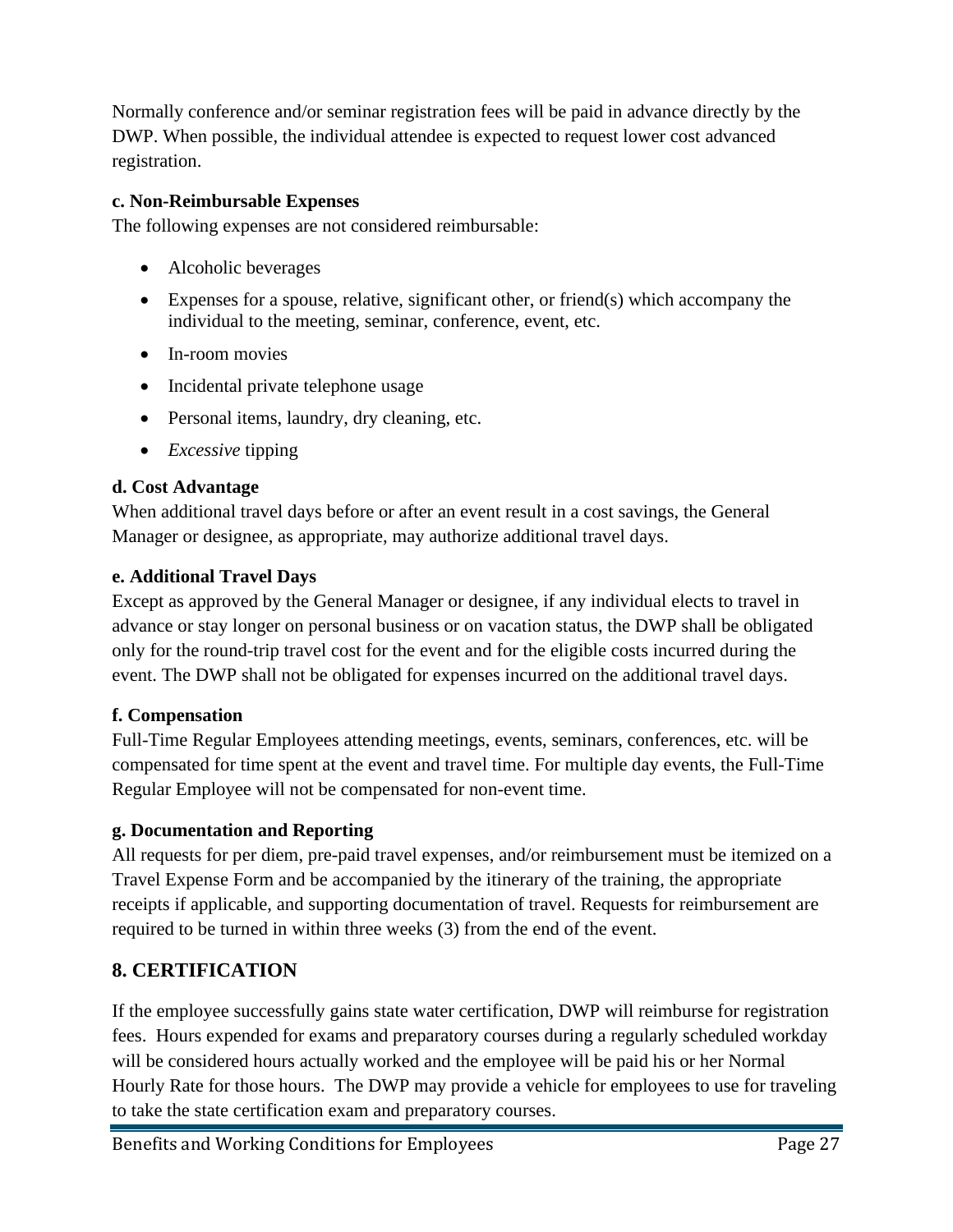Upon the earning of a certificate, on the second payday of November of each year, DWP will make an annual certification payment of five hundred dollars (\$500) to each employee who maintains a current Grade 1 certification in water distribution. The DWP will pay one hundred dollars (\$100) for each additional water certification beyond the first certification an employee earns.

Employees who maintain a valid California Class "A" Commercial Driver's License or California Commercial Class "C" with hazardous materials endorsement, and/or a California Water Audit Validator Certificate, shall receive an additional one hundred dollars (\$100) per year in compensation. This compensation will be paid on the second payday of November of each year. DWP will provide certification compensation for up to two (2) employees who maintain his or her Water Audit Validator Certificate.

# <span id="page-27-0"></span>**9. UNIFORMS AND SAFETY EQUIPMENT**

Any uniform and safety items required by the DWP shall be provided by the DWP. The DWP shall provide uniforms and laundering service at no cost to any employee required to wear a uniform. The DWP will not provide laundry service for DWP-provided jackets and T-shirts.

The DWP will reimburse employees up to \$200 who are required to wear protective boots while working. Upon presentation of original receipt and completed DWP Check Request Form, the DWP will reimburse the employee up to a total of \$200 per calendar year for work boots. Acceptable boots will meet Cal OSHA and management-determined minimum standards.

Eyeglasses will be reimbursed for replacement, if the loss or damage during duty is through no fault of the employee, not to exceed \$300 per incident.

The DWP will reimburse Office Employees and Non-Field Employees up to two hundred dollars (\$200) per calendar year for the purchase of approved shirts, dresses, jackets, sweaters, and blouses for office wear. The DWP will have the logo embroidered at the DWP's cost. The employee shall return the embroidered DWP garment, and any other uniform item issued by DWP when it is worn out or the employee separates from the DWP.

# <span id="page-27-1"></span>**10. DRESS CODE**

### <span id="page-27-2"></span>**a. Provisions**

The DWP professional atmosphere is maintained, in part, by the image that employees present to residents, rate payers, and vendors. Employees are asked to use their common sense with regard to their dress and appearance and are expected to present a professional image. The employee should dress according to the requirements of his/her position. Attention should be paid to safety, DWP image, and customer interaction. If there are any questions as to what constitutes proper attire within a given department, the supervisor or General Manager should be consulted.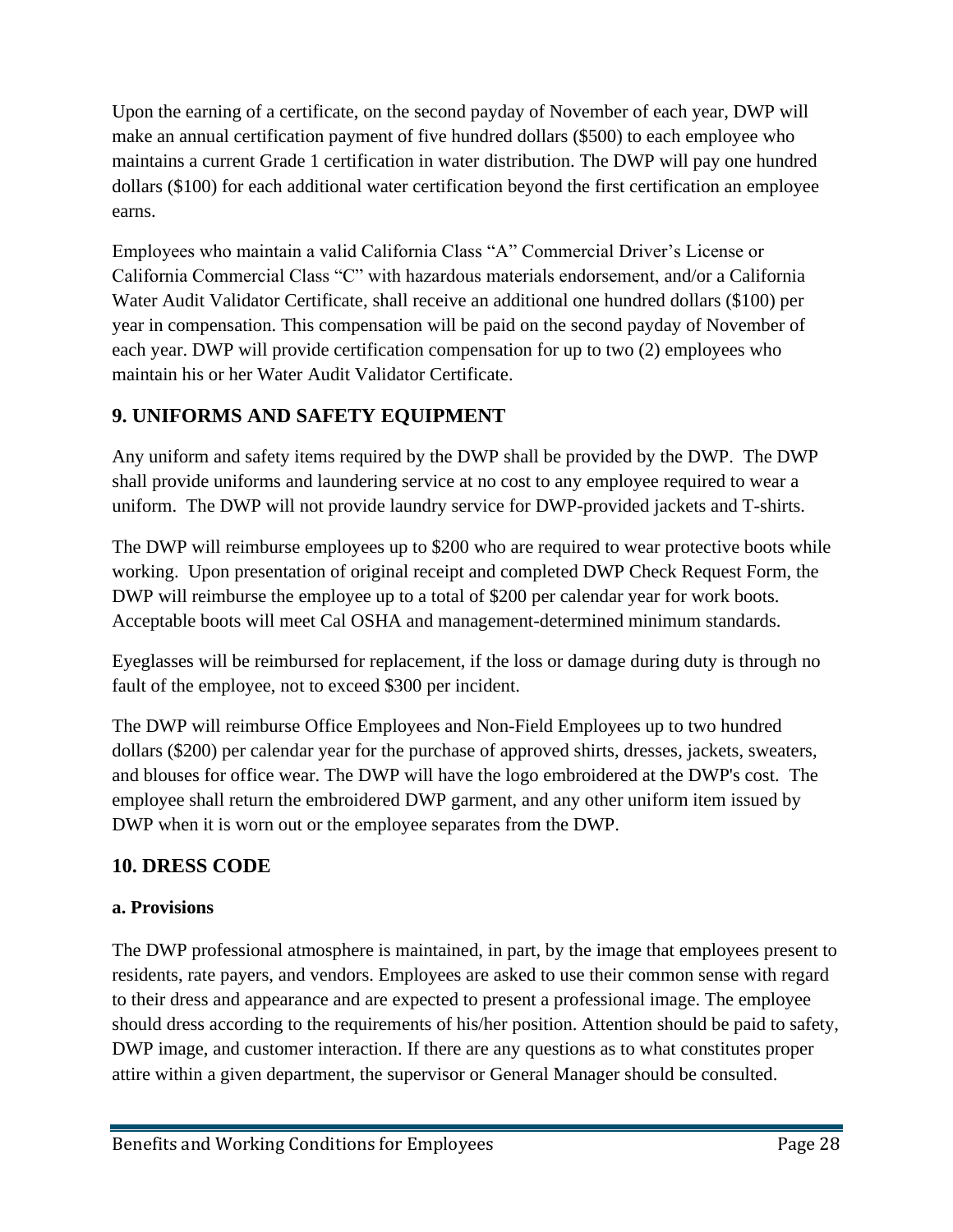Listed below are the guidelines that will be used for all DWP employees with regard to the appropriate work attire.

### <span id="page-28-0"></span>**b. Guidelines**

An employee's personal appearance, when completing his or her job and interacting with the public, reflects upon the DWP. As such, the DWP needs its employees to be as neat and clean as possible given their working conditions. Employees should observe good habits of grooming and personal hygiene. Any article of clothing displaying cartoons or language, except for the DWP logo, is not to be worn.

Employees who have uniforms furnished by the DWP are reminded that such uniforms are not a substitute for personal attire. These uniforms should only be worn during working hours unless specific approval is received from the General Manager or his/her designee.

Any questions or complaints regarding the appropriateness of attire should be directed to the Human Resources department. Decisions regarding attire will be made by the Human Resources department and the General Manager, not by individual departments or managers.

At the discretion of the department head, in special circumstances, such as during unusually hot or cold weather or during special occasions, or assignments, staff members may be permitted to dress in a more casual fashion than is normally required. On these occasions, staff members are still expected to present a neat appearance and are not permitted to wear ripped, frayed or disheveled clothing or athletic wear. Likewise, tight, revealing or otherwise workplaceinappropriate dress is not permitted.

Clothing with messages or artwork that would violate any harassment or discrimination policies is prohibited.

Under the discretion of the General Manager, Friday is designated as a casual day. Clean, untorn, and non-frayed indigo or blue jeans are permitted for wear, as well as, clean athletic shoes.

In the event that inappropriate attire is worn to work, the employee may be asked to leave the workplace and promptly return to work in the appropriate attire.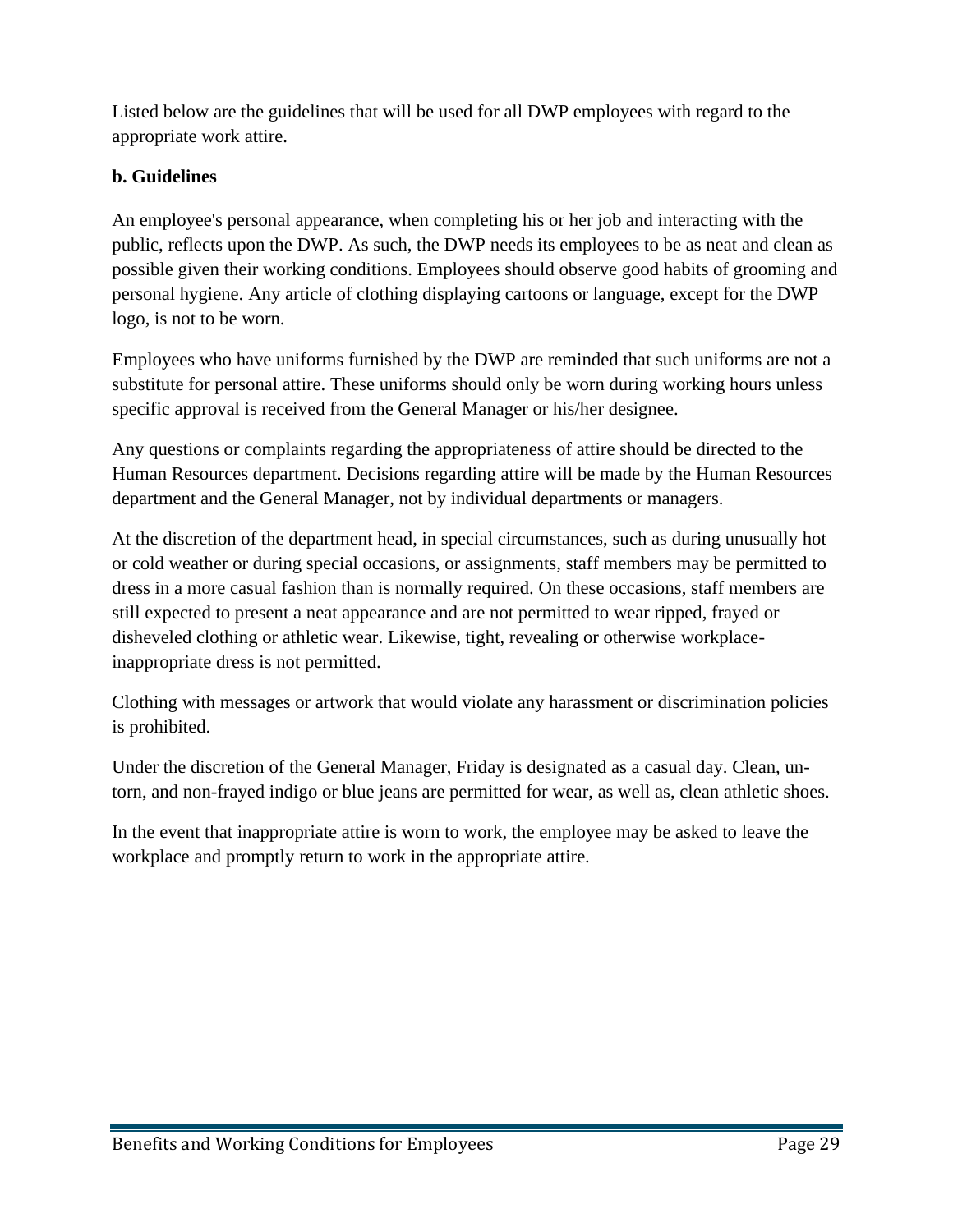For office personnel, examples of appropriate or inappropriate attire are including, but not limited to:

| Appropriate                                                                                   | Inappropriate                                                                                                                                         |
|-----------------------------------------------------------------------------------------------|-------------------------------------------------------------------------------------------------------------------------------------------------------|
| Dress pants, khakis, capris, work<br>pants, non-indigo-colored jeans                          | Sweatpants, exercise wear, shorts, indigo-colored jeans                                                                                               |
| Dresses/skirts with professional<br>length                                                    | Torn, frayed, or ripped clothing                                                                                                                      |
| Polo, DWP logo embroidered shirts,<br>blouses, cardigans, sweaters, dress<br>shirts, uniforms | Athletic t-shirts, sweatshirts, beachwear, crop tops,<br>spaghetti strap shirts or bare shoulders, exercise tops,<br>non-professional logos           |
| Casual dress shoes, open-back shoes,<br>slip-on shoes, work boots                             | Flip-flops, open-toed shoes (field employees), sporty or<br>hiking sandals, tennis shoes (unless Dr. authorized and<br>must be a solid neutral color) |

The DWP allows employees to wear jewelry or display tattoos at the workplace or field within the following guidelines:

- Must not conflict with the employee's ability to perform his or her job effectively
- Must not violate any harassment or discrimination policies
- Must not lower productivity or cause a distraction in the work environment
- Must not generate excessive customer complaints

If excessive jewelry or visible tattoos present a conflict within the workplace, the employee, Human Resources, employee's supervisor, and the General Manager will discuss alternative options to resolve the conflict.

All dress code guidelines are up to the General Manager's discretion to determine what is best for the DWP work environment.

# <span id="page-29-0"></span>**11. LUNCHES AND REST PERIODS**

Employees shall be entitled to rest periods in accordance with the criteria established herein. Rest periods shall consist of one fifteen (15) minute work break in the first half of the workday and one fifteen (15) minute work break in the second half of the workday for each eight (8) hour work period. The two fifteen (15) minute rest periods per day shall include any travel time to and from the job site and food stores, restaurants, DWP yard, etc. Field Employees shall attempt to schedule their daily work to minimize travel time to and from their lunch periods. Employees required to work beyond their regular workday shall be granted reasonable work breaks as work allows.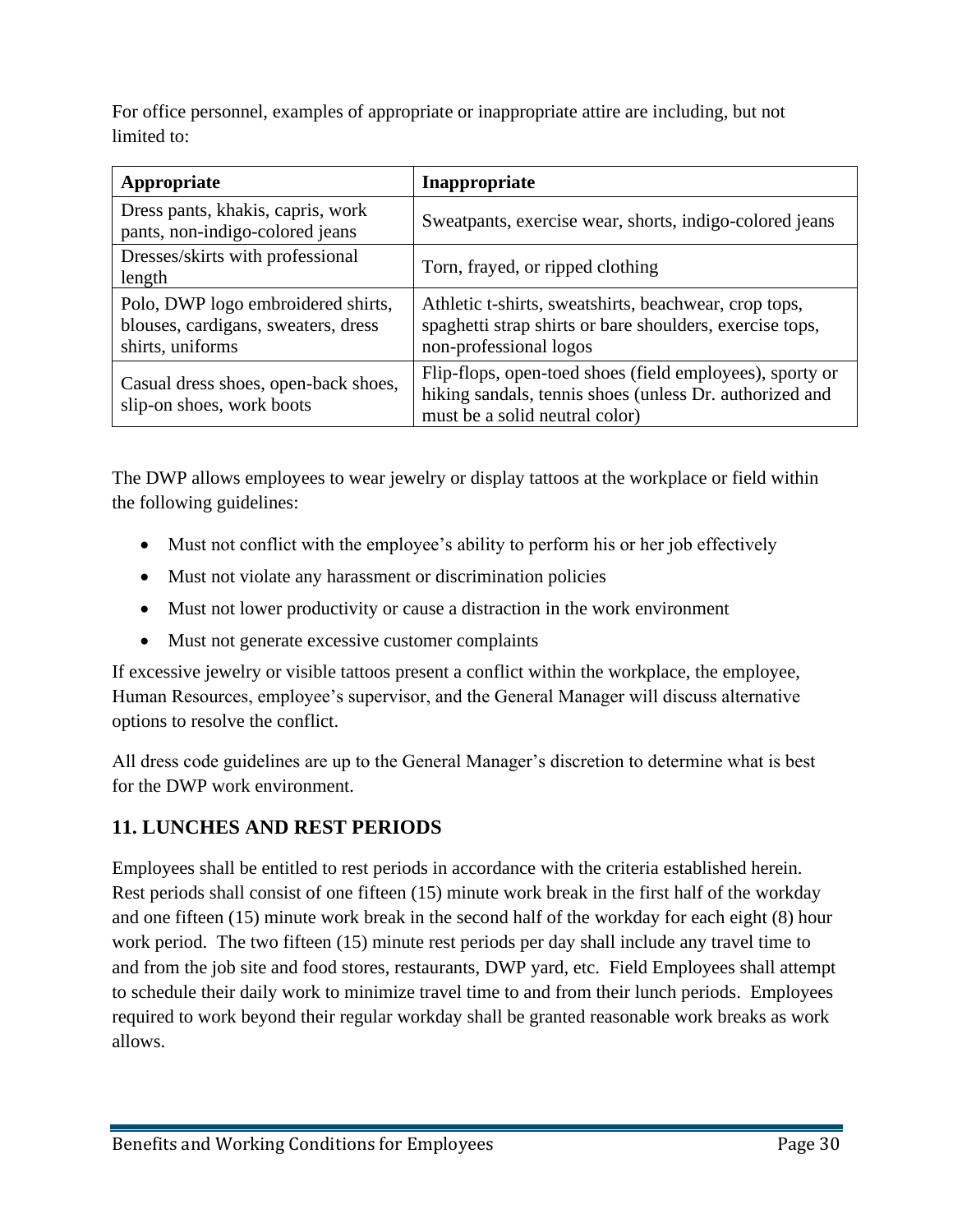# <span id="page-30-0"></span>**12. SCHEDULING**

The department head or designee shall have the right to modify an employee's work schedule to accommodate the DWP's need to accomplish specific work and/or special projects. This includes the ability to schedule employees for shift work (swings and mids) as well as weekend work as needed. Should a schedule change be necessary, the department head or designee shall endeavor to provide as much notice as possible, but no less than two-week notice. However, an employee may consent to a schedule change with less notice.

# <span id="page-30-1"></span>**13. GRIEVANCE PROCEDURE**

Grievances will be processed in the following manner:

Step 1. Immediate Supervisor / Human Resources (Step 1)

A Grievance may be filed in writing by an employee on his or her own behalf (or jointly by a group of employees) to his or her immediate supervisor and/or Human Resources.

Within fifteen (15) working days of the event giving rise to a Grievance, the employee who believes he or she has a Grievance may discuss the complaint with his or her immediate supervisor. Grievances not presented within the time period shall be considered resolved.

The immediate supervisor will meet with the employee (or group of employees) to discuss the Grievance and attempt to resolve the matter. In the event the Grievance is with the immediate supervisor, the employee may elect to use the next level of supervision for Step 1 of the Grievance procedure. If the issue cannot be resolved at this level, the matter will be taken to Step 2 by presenting the grievance to the General Manager.

Step 2. General Manager (Step 2)

If the Grievance is not resolved in Step 1, within ten (10) working days of the final meeting with the immediate supervisor discussed in Step 1, the employee may present the Grievance in writing to the General Manager. The written Grievance will state the particulars of the Grievance and, if possible, the nature of the determination desired. The General Manager will investigate the issues, meet with the complainant and attempt to reach a satisfactory resolution of the problem. The General Manager will respond to the Grievance in writing within ten (10) working days of receipt of the written Grievance. If the issue cannot be resolved at this level, the matter will be taken to Step 3 by presenting the grievance to the Board of Commissioners.

### Step 3. Board of Commissioners

If the Grievance is not resolved in Step 2, the employee may, within ten (10) working days of receipt of the response from the General Manager, present the Grievance in writing to the Board of Commissioners to be put on the agenda for the next scheduled Regular DWP Board Meeting as a closed session item, when allowed by statute. The Board of Commissioners, or at least 2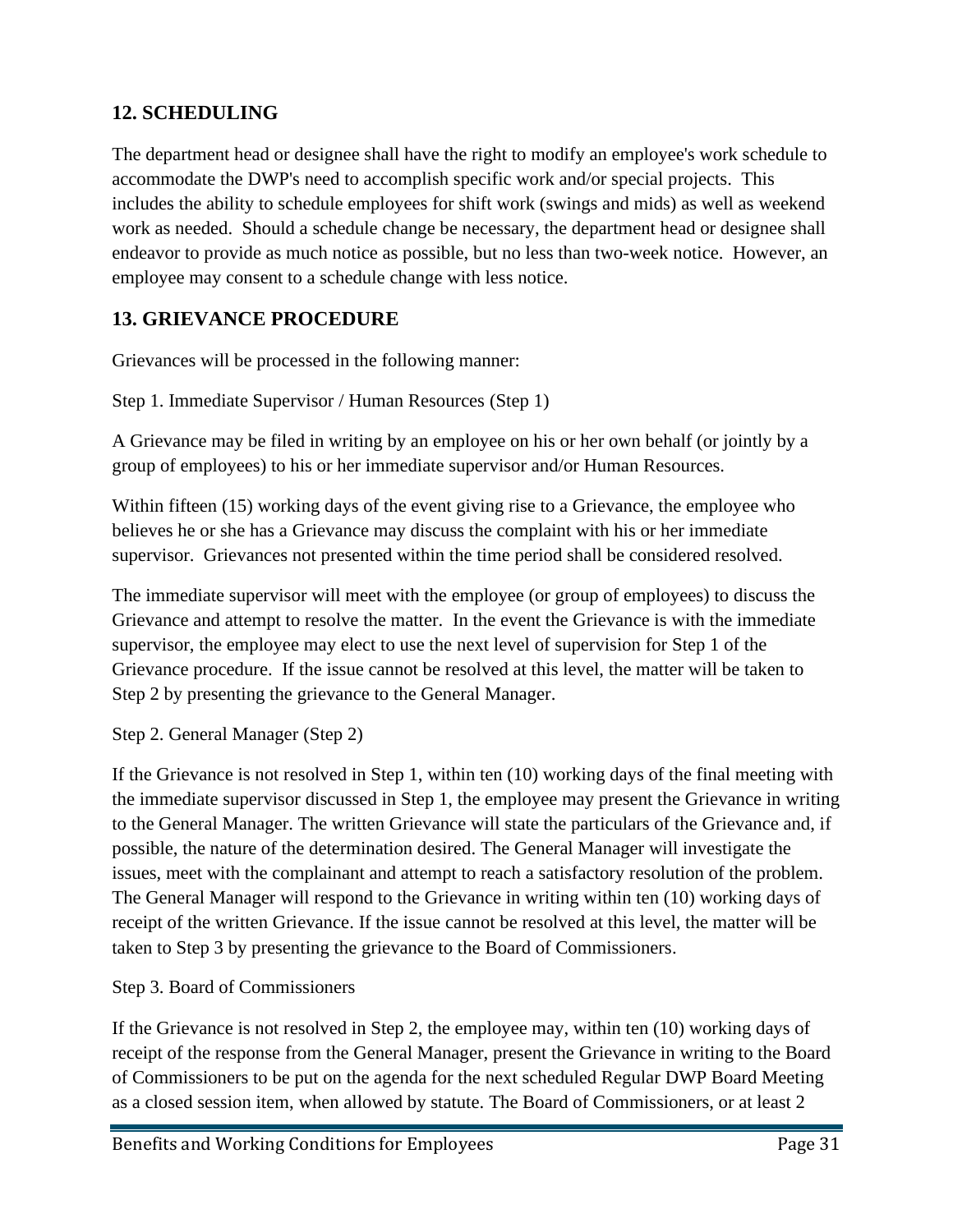(two) representatives designated by the Board of Commissioners, who shall not be the General Manager or Supervisor involved in Steps 1 or 2, shall investigate the merits of the complaint, meet with the complainant(s) and attempt to resolve the Grievance prior to the next Regular DWP Board Meeting and the results of the investigation shall be addressed at the next Regular Board Meeting, in the closed session, when allowed by statute. The Board of Commissioners will respond to the Grievance in writing within 2 working days of the meeting in which they considered the Grievance.

The Board of Commissioners may elect to seek non-binding arbitration for an advisory opinion for the Grievance. Should the Board of Commissioners seek arbitration, the Board will consider the arbitrators opinion in closed session of the next regularly scheduled board meeting. The Board of Commissioners will respond to the Grievance in writing within 2 working days of the meeting in which they considered the arbitrators opinion.

### *Grievance Reporting*

Any employee who believes he or she has been subject to or witnessed illegal discrimination, including sexual or other forms of unlawful harassment, is requested, and encouraged to make a grievance. Similarly, if you observe acts of discrimination toward or harassment of another employee, you are requested and encouraged to report this to one of the individuals listed above.

No reprisal, retaliation, or other adverse action will be taken against an employee for making a grievance or report of discrimination or harassment or for assisting in the investigation of any such grievance or report. Any suspected retaliation or intimidation should be reported immediately to one of the persons identified above.

All complaints will be investigated promptly and, to the extent possible, with regard for confidentiality.

If the investigation confirms the allegations have occurred, DWP will take immediate, appropriate, corrective action, including discipline, up to and including immediate termination.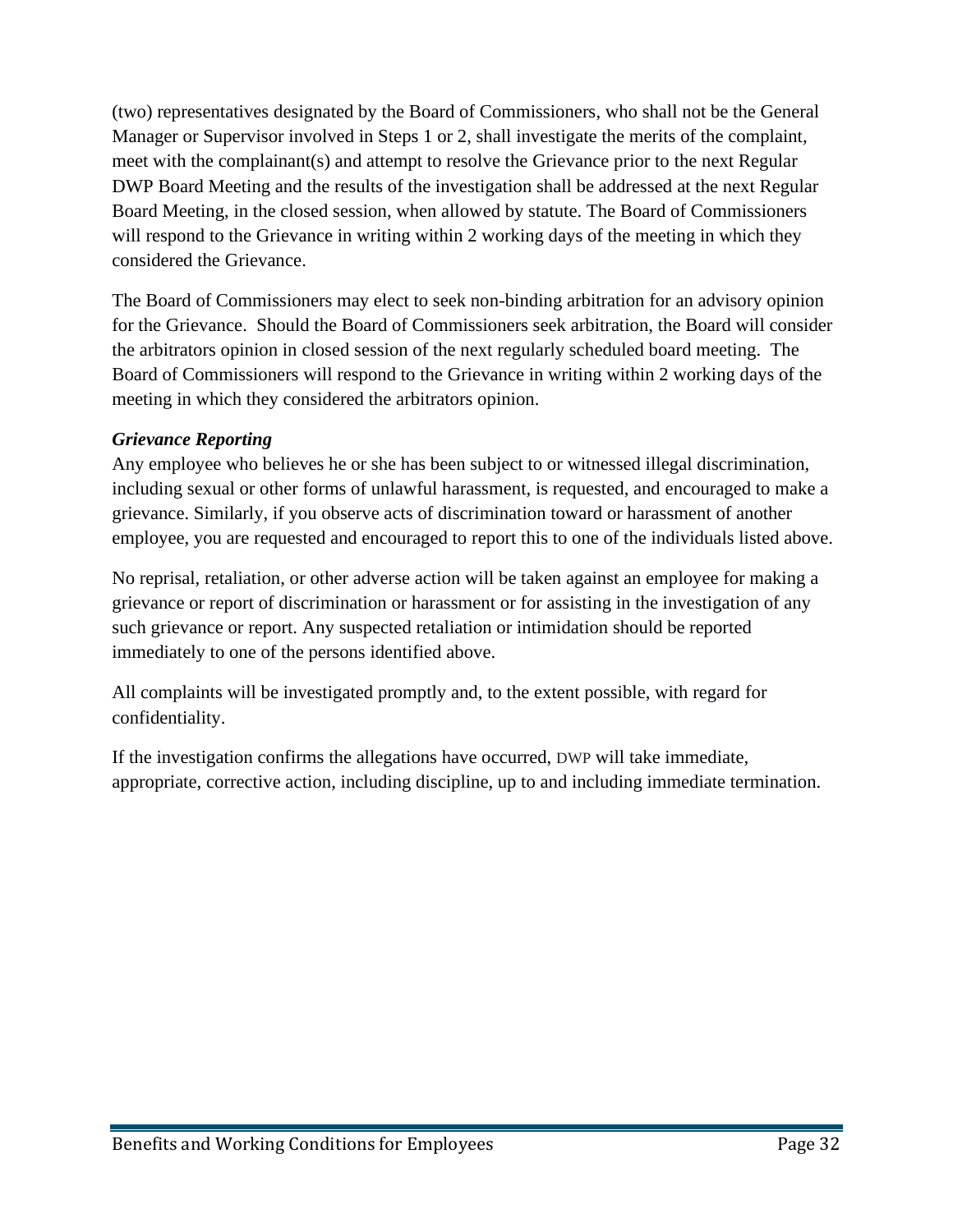# <span id="page-32-0"></span>**SECTION C. PART-TIME REGULAR EMPLOYEES**

# <span id="page-32-1"></span>**1. PROBATIONARY PERIOD**

### <span id="page-32-2"></span>**a. New Hires**

The Initial Probationary Period for new hires is ten (10) months and may be extended up to one full 10-month term, based on performance and at the discretion of the General Manager. During probation, employees are At Will.

### <span id="page-32-3"></span>**b. Transfers & Promotions**

For employee transfers and promotions, probation shall be for six (6) months.

Employees who are promoted but do not pass probation for the new position will be moved back to their previous position (or equivalent) at their previous rate of pay and their previous Evaluation Date.

# <span id="page-32-4"></span>**2. EVALUATIONS, WAGES, & SALARY**

### <span id="page-32-5"></span>**a. Evaluations**

### *i. New Hire*

Newly appointed employees will receive a mid-probation evaluation upon completion of 5 months of service to provide feedback to the employee, but this mid-probation evaluation does not make the employee eligible for a pay increase. Employees will receive an evaluation at the end of the ten-month Initial Probationary Period and at that point will either have their probation extended or complete probation. After an employee completes probation as a new hire, evaluations are given annually. Employees will receive an evaluation immediately prior to the Evaluation Date. When an employee's probation is extended, the employee will be given an evaluation at the end of the extended probation. The date which that evaluation is given will become the Evaluation Date.

### *ii. Promotions*

Promoted employees will be given a probationary evaluation at the end of the sixmonth promotion probationary period. If the employee successfully completes probation, then the employee may be eligible for a step increase one year after his or her promotion (his or her new Evaluation Date). The end of the probationary period will not result in a salary adjustment. Employees will receive an evaluation immediately prior to the Evaluation Date.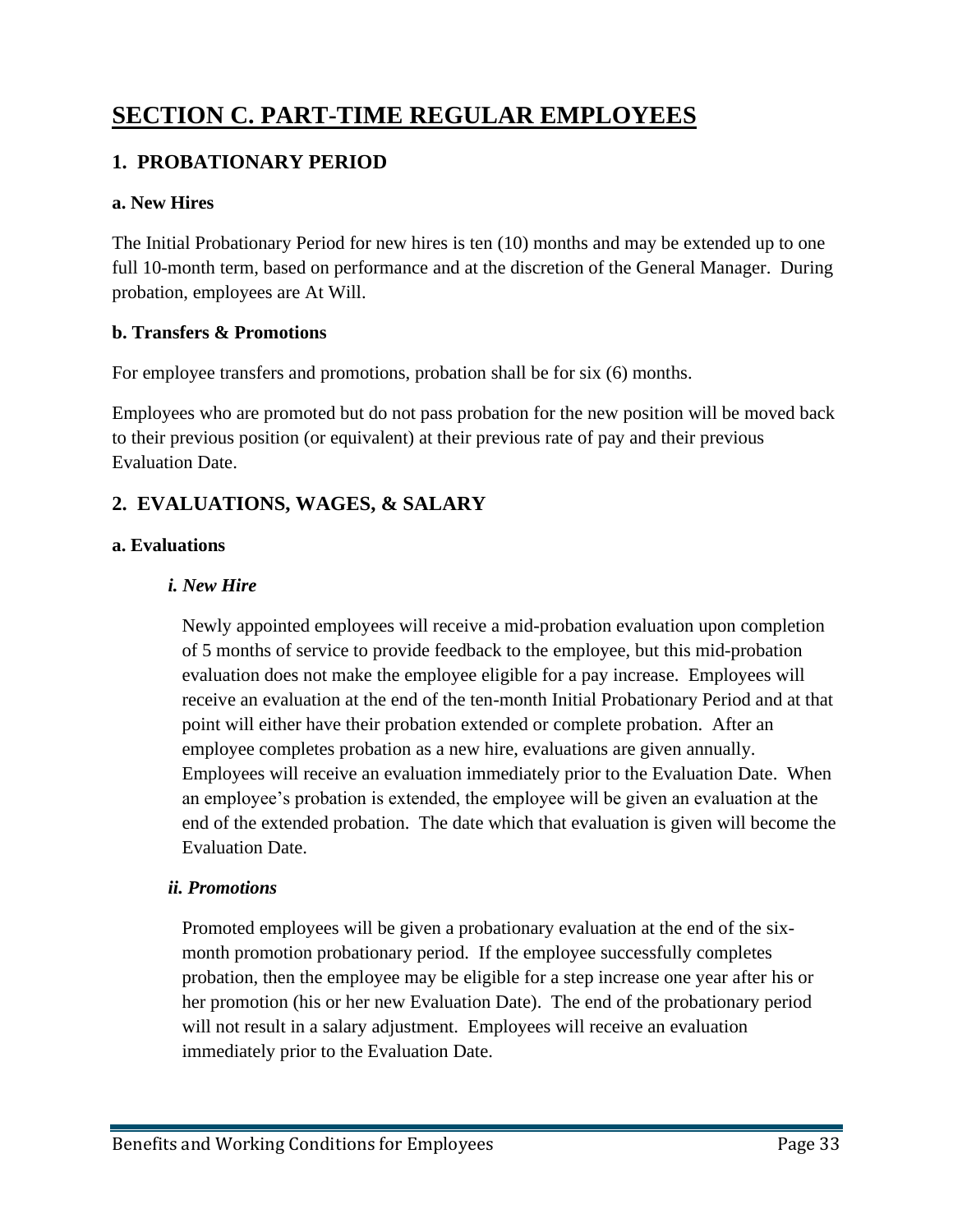### <span id="page-33-0"></span>**b. Step Increases**

All step increases, pursuant to the DWP Board approved salary schedule, are contingent upon receipt of at least a standard overall performance evaluation rating for the review period. Any step increase shall be effective during the pay period that includes the Evaluation Date.

### <span id="page-33-1"></span>**c. Salary Adjustments**

Performance Evaluations may or may not result in a salary adjustment. All salary adjustments are recommended by immediate supervisors. Adjustments may not be made beyond the maximum step in the applicable salary range.

### <span id="page-33-2"></span>**d. Salary Range**

The DWP Board of Commissioners will periodically update the salary range for DWP positions. Any salary range adjustments will be made via resolution by the Board.

### <span id="page-33-3"></span>**e. Longevity Pay**

Regular Employees who have worked for the DWP and/or City more than 10,400 base hours shall receive a lump sum payment equaling one percent (1%) of their current base salary each year in the pay period that includes their Anniversary Date until the employee reaches the next longevity threshold.

Regular Employees who have worked for the DWP more than 20,800 and less than 31,200 base hours shall receive a lump sum payment equaling two percent (2%) of their current base salary. This lump sum payment will be paid each year in the pay period that includes the employee's Anniversary Date until the employee reaches the next longevity threshold.

Regular Employees who have worked for the DWP and/or City for 31,200 base hours will no longer receive a lump sum payment each and instead the employee's hourly rate will increase by two and one-half percent (2.5%) starting in the pay period that includes his or her Anniversary Date.

Regular Employees who have worked for the DWP and/or City for 41,600 base hours, the above 2.5% increase will be replaced with a five percent (5%) increase to the employee's hourly pay rate. This increase will take effect in the pay period that includes his or her Anniversary Date.

### <span id="page-33-4"></span>**f. Bilingual Pay**

The DWP agrees to pay up to four (4) employees in positions that interact with the public, who are designated by management, fifteen dollars (\$15) biweekly for being certified as bilingual. To be certified bilingual, an employee must successfully pass a DWP approved foreign language competency test. Approved foreign languages must be predominately spoken languages within DWP's service area.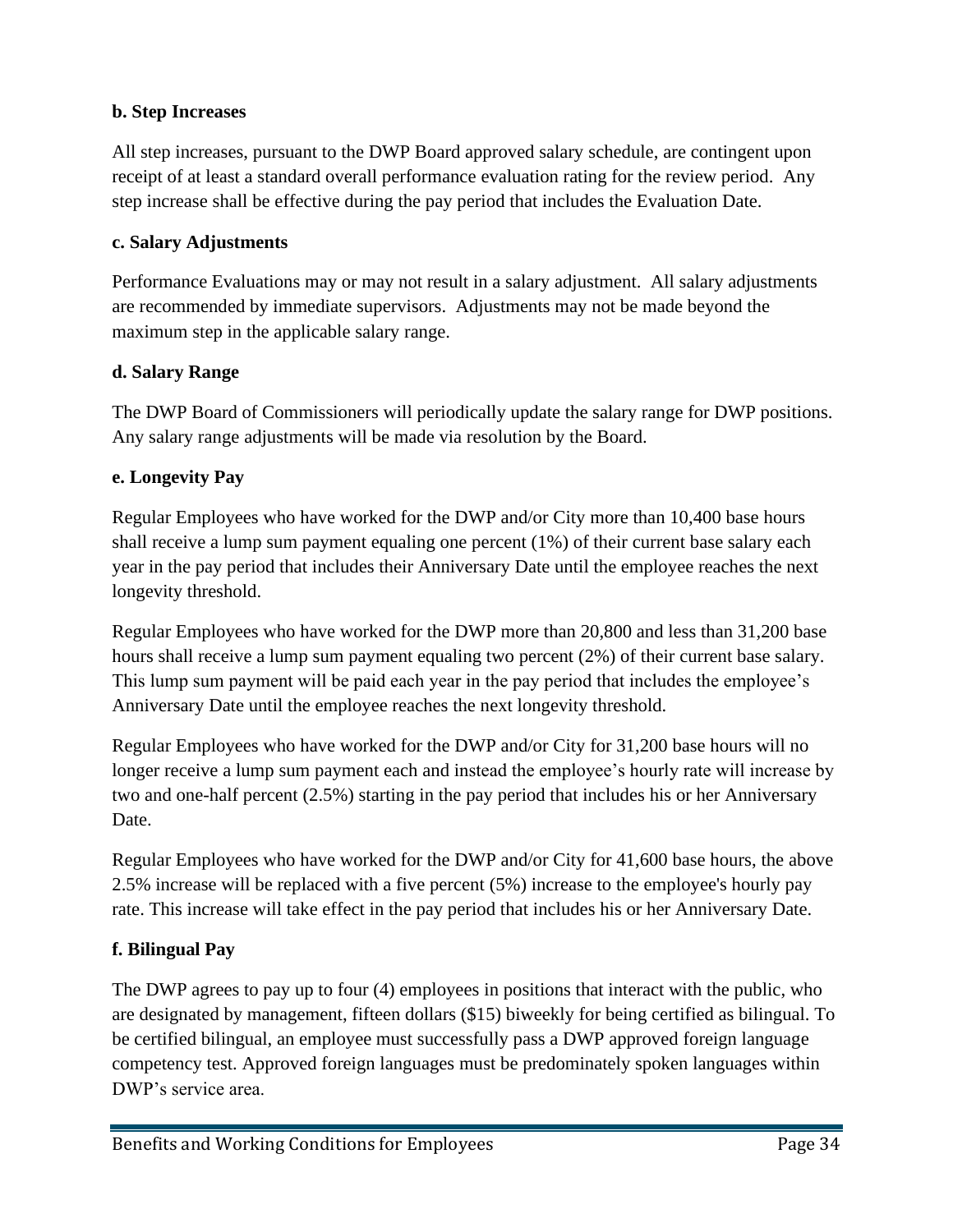### <span id="page-34-0"></span>**g. Overtime**

It is the policy of the DWP to discourage Overtime for hourly employees except when necessitated by abnormal or unanticipated workload situations. The DWP has the right to require Overtime to be worked, as necessary. All Overtime must be approved in advance by the Department head or designee. Part-Time employees are not typically eligible for Overtime. It is expected that managers will adjust schedules to avoid Overtime for Part-Time employees. In the event overtime occurs, it will be in accordance with FLSA.

### <span id="page-34-1"></span>**h. Retirement**

The DWP does not participate in Social Security. For Part-Time employees, the DWP will establish an Accumulation Program for Part-Time and Limited-service Employees (APPLE) plan account. The employee will contribute 3.75% and the DWP will contribute 3.75% to the APPLE plan account. Employees participating in the APPLE plan are immediately vested.

### <span id="page-34-2"></span>**3. LEAVE PROVISIONS**

### <span id="page-34-3"></span>**a. Compulsory Leave**

If, in the opinion of the General Manager, employees are unable to perform the duties of their position for physical or psychological reasons, an examination may be required by a physician or other competent authority designated by the General Manager. If the examination report shows the employee to be in an unfit condition to perform the duties required of the position, the General Manager shall have the right to compel such employee to take sufficient leave of absence with or without pay, to be temporarily assigned to another position without reduction in compensation, and/or follow a prescribed treatment regimen until medically qualified to return to unrestricted duty. At the employee's expense, the employee may request a second opinion by a competent medical authority of the employee's choice.

### <span id="page-34-4"></span>**b. Military Leave**

Affected employees shall be entitled to all rights concerning military leave, provided in the California Military and Veterans' Code and provided in the Uniformed Services Employment and Reemployment Rights Act.

#### <span id="page-34-5"></span>**c. Interview Time**

Employees shall be entitled to a reasonable amount of time off with pay for the purpose of participating in the interview process related to DWP employment. Employees are responsible for notifying and obtaining approval from their immediate supervisor prior to taking such leave. Such time off shall not be charged against any accumulated leave balances and shall be compensated at the employee's Normal Hourly Rate.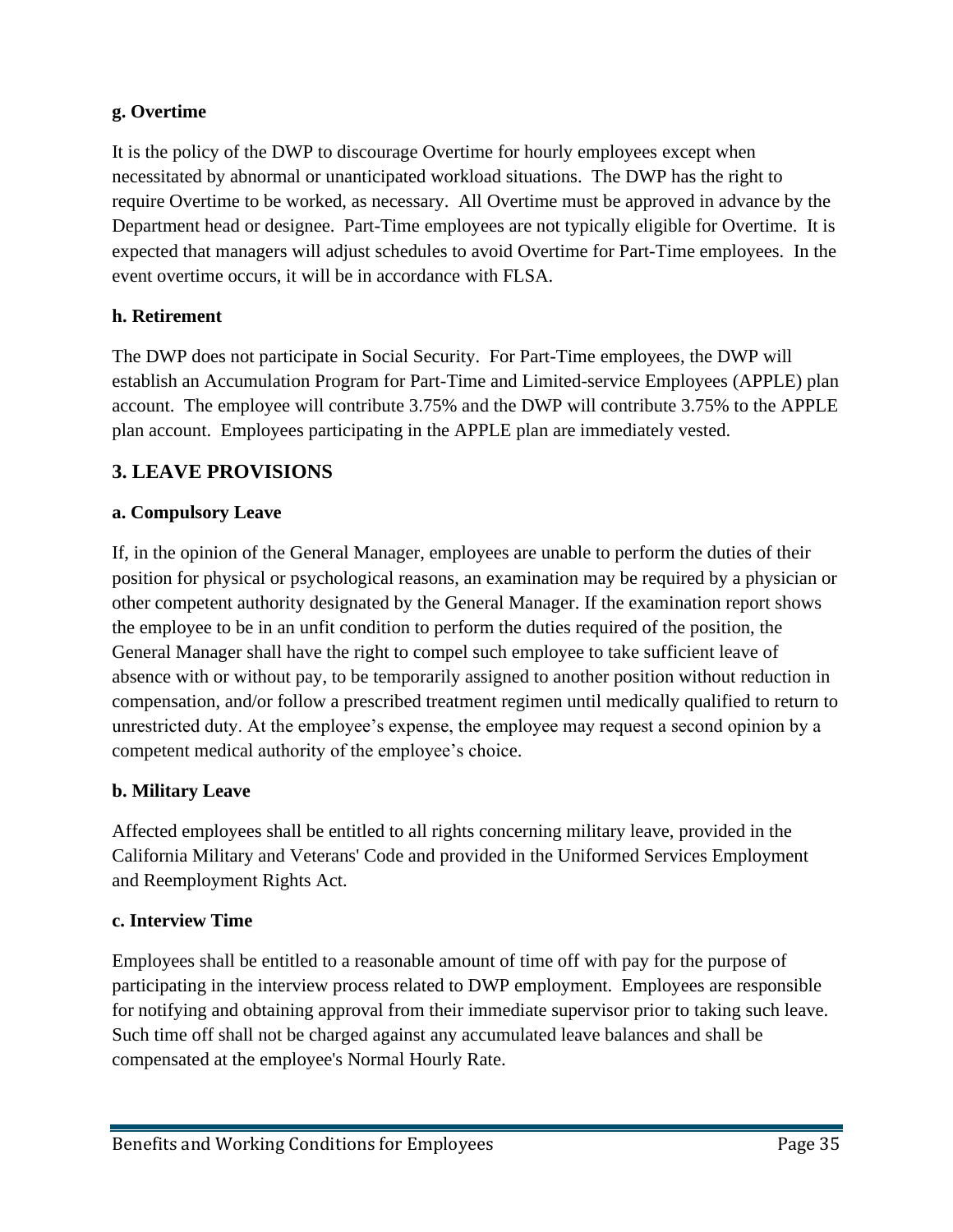### <span id="page-35-0"></span>**d. Paid Time Off**

Employees working in Regular Part-Time positions shall accrue Paid Time Off (PTO) at the rate of 0.115 hours per hour worked. PTO shall be used on regularly scheduled workdays with advanced notice if possible. Employees may carryover no more than 48 hours of PTO each calendar year. Any unused PTO in excess of 48 hours will be paid out in the last pay day of the calendar year.

i. Employee may begin using PTO immediately for illness or injury. The DWP will lend Regular Part-Time Employees PTO in advance of accrual for illness or injury and may require medical provider documentation to the General Manager or designee.

ii. The rate of pay shall be the employee's Normal Hourly Rate.

iii. If the need for paid leave is foreseeable, the employee shall provide reasonable advance notification to his or her supervisor. If the need for paid leave is unforeseeable, the employee shall provide notice of the need for the leave as soon as practicable.

iv. Upon the written request of an employee, DWP shall provide paid time off for illness of the employee or an employee's family member, for vacation leave, and other approved reasons.

v. Employee may not be terminated or retaliated against for using or requesting the use of accrued paid leave; and has the right to file a complaint if DWP retaliates.

vi. Any PTO not used during the Regular Part-Time Employee's employment will be paid out on his or her last paycheck.

### <span id="page-35-1"></span>**e. Occupational Injury or Illness**

For employees off work due to occupational injury or illness, the DWP shall supplement workers' compensation up to scheduled take-home pay for six (6) pay periods. This six (6) pay period supplement may be used up to a maximum of six (6) pay periods in every four (4) year period. After such time, the employee may augment his or her workers' compensation payment with accrued PTO. The employee may be eligible for State Disability Insurance (SDI). SDI is a mandatory state insurance policy which all employees must contribute to, therefore a claim for SDI is a benefit the employee is paying for and may avail themselves of if he or she qualifies.

### <span id="page-35-2"></span>**f. Non-Occupational Injury or Illness**

For employees off work due to an injury or illness not connected to work at the DWP, the employee will be required to take sick leave until his or her sick leave is exhausted. The employee may elect to, but is not required to, use any other form of leave (vacation, personal, holiday, comp) to supplement his or her hours in pay periods he or she is unable to work. The employee may be eligible for State Disability Insurance (SDI). SDI is a mandatory state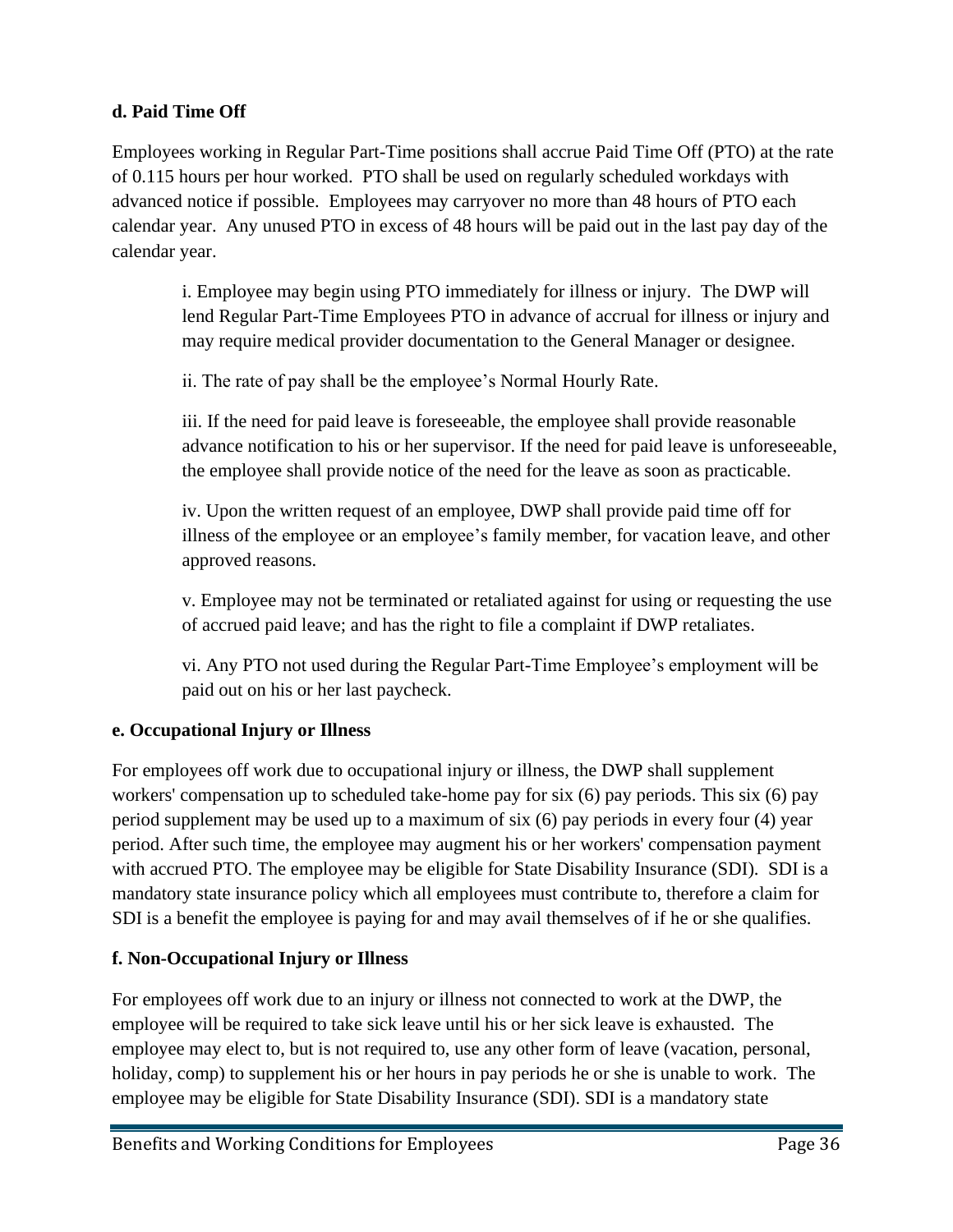insurance policy which all employees must contribute to, therefore a claim for SDI is a benefit the employee is paying for and may avail themselves of if he or she qualifies.

### <span id="page-36-0"></span>**g. Bereavement Leave**

The DWP will grant each Part-Time Regular Employee up to three (3) days of paid bereavement leave upon the death of the Regular Employee's immediate or extended family member. This paid leave shall not be deducted from PTO, is non-cumulative (does not accrue over time) and is per event. For bereavement purposes the immediate and extended family member is defined by FMLA and CFRA rules. The General Manager may approve additional bereavement at his or her discretion.

### <span id="page-36-1"></span>**h. Protected Leave**

Employees taking protected leave under Healthy Workplaces, Healthy Families Act, California Family Rights Act (CFRA), Family Medical Leave Act (FMLA), or any other applicable law, shall run concurrently. The 12-month measurement period for the protected leave January 1<sup>st</sup> and extends through December 31<sup>st</sup>.

For example, if a Part-Time Employee goes out on protected leave that is approved June 20, 2017, the measurement period for the current provision of 12 weeks protected leave would reset on January 1, 2018. The employee would then have 12 more weeks available starting January 1, 2018.

There are annual caps to Healthy Workplace, Healthy Families Act, FMLA, and CFRA protected leave, regardless of how many triggering injuries or illnesses occur. Protected leave is not an endless entitlement.

# <span id="page-36-2"></span>**4. FLU SHOTS**

If the DWP does not provide flu shots, the DWP will reimburse the employee up to twenty-five dollars (\$25) toward receipt of off-site flu shots.

# <span id="page-36-3"></span>**5. ADVANCEMENT AND PROMOTION**

### <span id="page-36-4"></span>**a. Step Advancement**

Advancement to the next step of the salary schedule shall be contingent upon receipt of a satisfactory overall work performance evaluation after completion of a ten (10) month Initial Probationary Period. Additional step advancements shall be after one (1) year from date of last step advancement, subject to the employee receiving at least an overall rating of satisfactory or better in his or her annual performance review.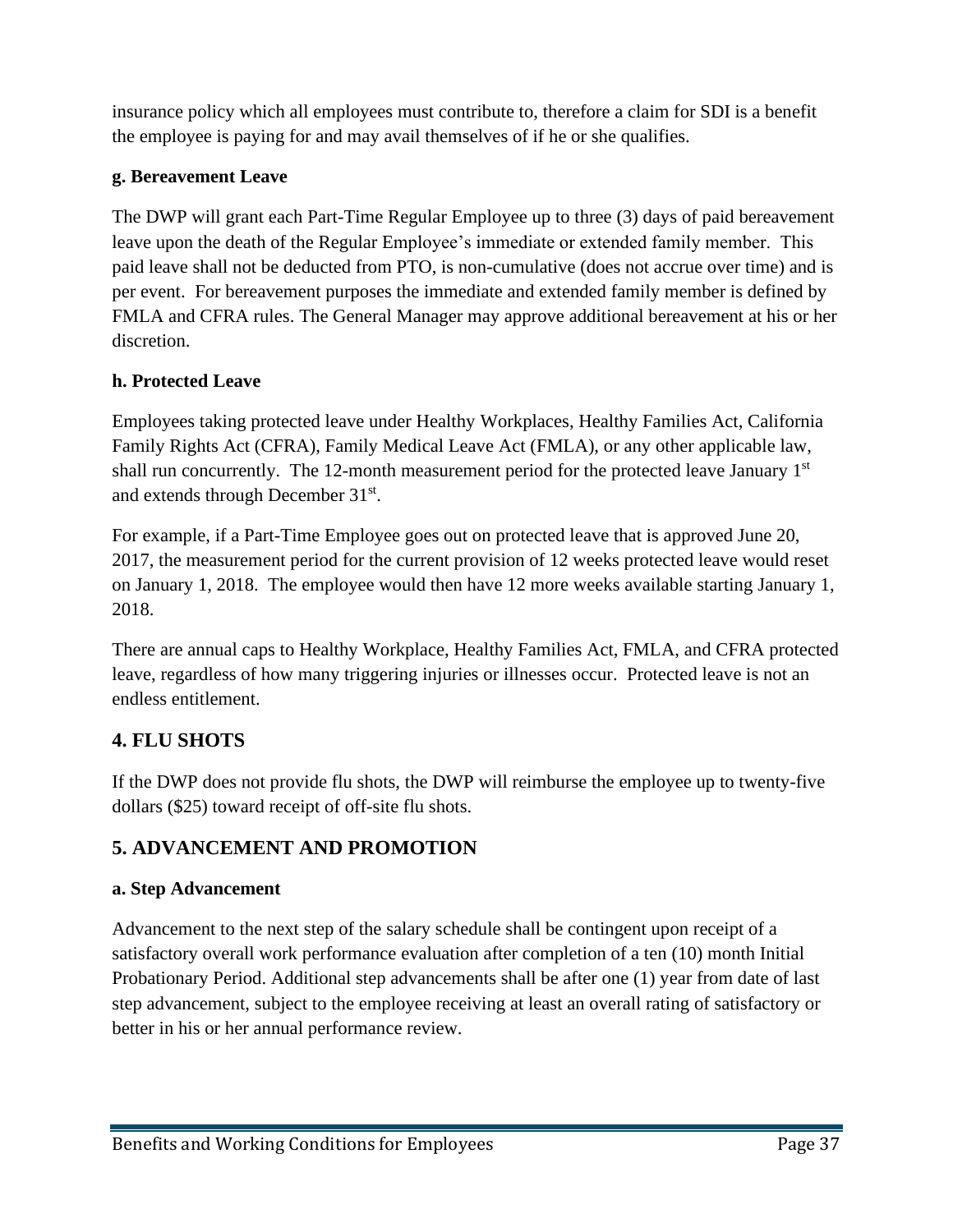### <span id="page-37-0"></span>**b. Promotion**

When a Regular Employee is promoted to a position with a greater salary range and the employee's current salary step is below or within the new salary range, the rate of compensation to be applied at the beginning of the pay period following the promotion shall be the first step in the new salary range that results in at least a five percent increase but will not exceed the top step of the new salary range.

Employees who are promoted but do not pass probation for the promoted position may be moved back to their previous position (or equivalent) at their previous rate of pay and their previous Evaluation Date.

# <span id="page-37-1"></span>**6. TRAINING REIMBURSEMENT**

Employees required by the DWP to participate in any training program or job required development during normal working hours shall do so at the DWP's expense. All fees for DWPrequired training including continuing education for currently held certifications shall be fully paid by the DWP. Those expenses incurred, including meals, mileage, books and materials will also be reimbursed. Employees will either be provided with a DWP vehicle for transportation to and from classes or reimbursed for mileage.

Training and reimbursements must be approved in advance by the General Manager or his or her designee and an Approval Form for Training and Development must be completed prior to the scheduled training. Reimbursements are made upon successful completion of the training. See Travel Reimbursements for additional reimbursement information.

# <span id="page-37-2"></span>**7. TUITION REIMBURSEMENT**

The DWP may provide tuition reimbursement and reimbursement of other direct expenses to include required textbooks, laboratory fees and parking fees, but shall not include travel time, mileage, transportation, meals, paper supplies and other miscellaneous costs for job-related education or career development upon receipt of proof of successful completion of an approved course. Prior to initiation of course work, the employee shall receive the General Manager's approval that such course work is directly related to a departmental service-related field endeavor. To be eligible for tuition reimbursement, the learning institution must be accredited by the Western Association of Schools and Colleges/Accrediting Commission for Community and Junior College (WASC-Jr.) or Western Association of Schools and Colleges/Accrediting Commission for Community and Senior College (WASC-Sr.). The General Manager may grant an exception to the above accreditation requirement for a course of study that is accredited by another regional accrediting body.

Employee shall follow DWP procedures and guidelines for the reimbursement program. The course must be satisfactorily completed with a minimum grade "C" or equivalent.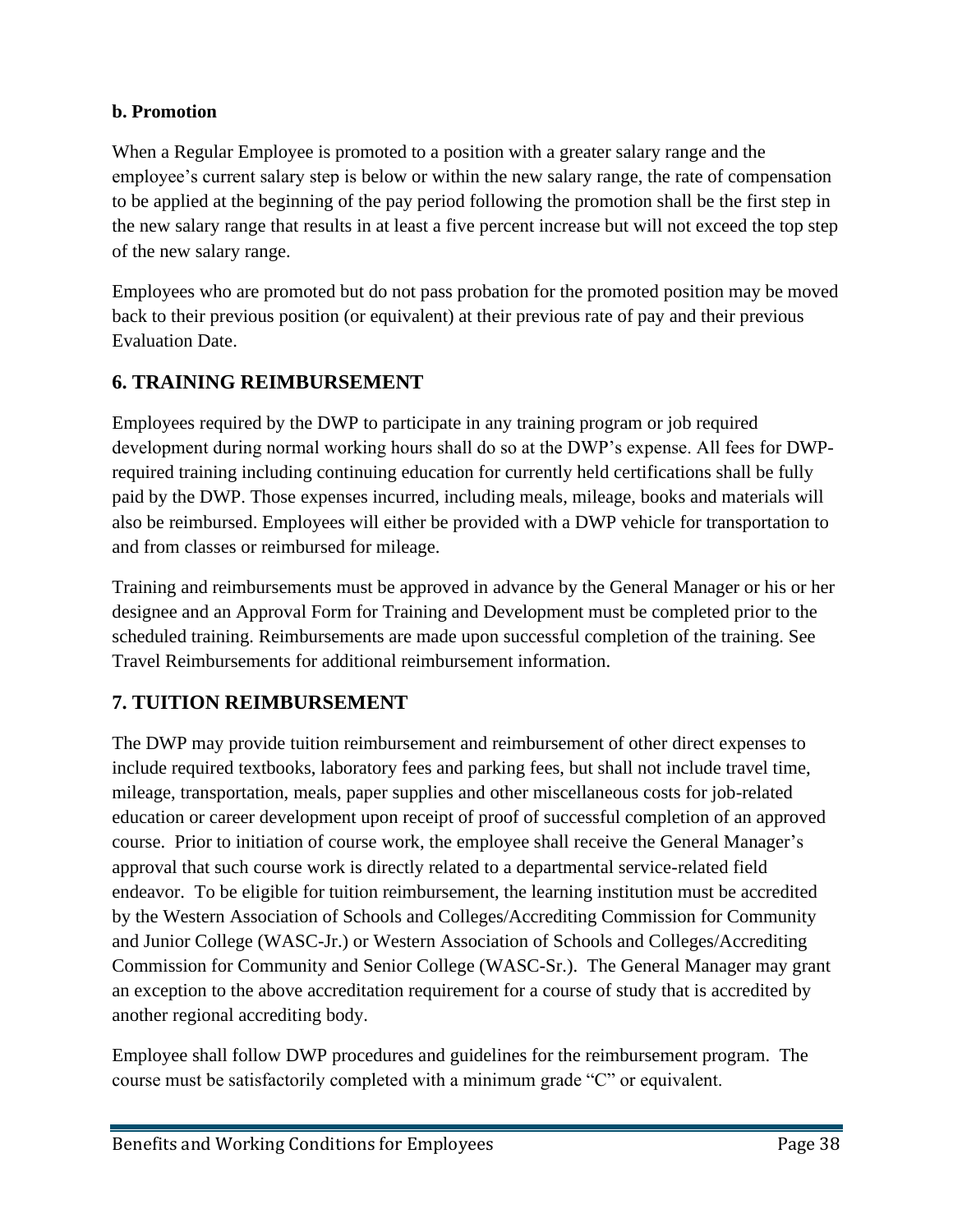Reimbursement shall be prorated based on an employee's regular work schedule. Proration shall be applied to the total amount of two thousand two hundred and fifty (\$2,250) per fiscal year. For example, an employee who works 1,040 hours per fiscal year may be reimbursed up to 50% or \$1,125.

# <span id="page-38-0"></span>**8. TRAVEL PER DIEM AND/OR REIMBURSEMENT**

To qualify for reimbursement, expenses must be reasonable, actual, and necessary and for the specific benefit of the DWP.

The DWP recognizes the benefit of training and attendance at meetings and functions, which advance professional knowledge and provide opportunities to exchange information related to municipal government operations and issues. Authorization for travel and expense reimbursement shall be limited to conferences, meetings, and other functions from which the DWP derives a specific benefit through attendance. Only the travel/attendance which serves a municipal purpose and is deemed necessary and/or advantageous to the DWP shall be approved and reimbursed.

### <span id="page-38-1"></span>**a. Per Diem**

Per diem allowance covers meals and incidentals while traveling on business. Rules and regulations, lodging, per diem, partial day, and individual meal rates used are published by the US General Services Administration (GSA) and Federal Travel Regulation (FTR) Chapter 301. Any deviation from standard per diem rates must be approved by the General Manager in advance of the travel and in compliance with DWP regulations. The employee may opt to claim actual expenses in lieu of per diem; however, the reimbursement for actual expenses may not exceed the per diem allowance per meal outlined by the GSA. Only allowable expenses may be reimbursed. For events that require less than 12 hours, per diem is not applicable and all reimbursements must be accompanied by a valid detailed receipt. The reimbursement for expenses may not exceed the per diem allowance per meal outlined by the GSA.

To receive per diem pay prior to departure, checks must be requested and submitted to the Finance Department on a Payment Request Form a minimum of 3 weeks prior to the travel dates.

### <span id="page-38-2"></span>**b. Incidental Expenses**

Incidental expenses included in the per diem rate include fees and tips given to baggage carriers, hotel staff, etc. Incidental expenses such as parking or taxi costs shall be reimbursed with valid receipt upon return from travel. Employee shall include receipts with their reimbursement request. Use of a personal automobile for traveling shall be reimbursed at the prevailing I.R.S. rate. Use of a DWP vehicle is preferable, if available.

Conference or Seminar Registration

Normally conference and/or seminar registration fees will be paid in advance directly by the DWP. When possible, the individual attendee is expected to request lower cost advanced registration.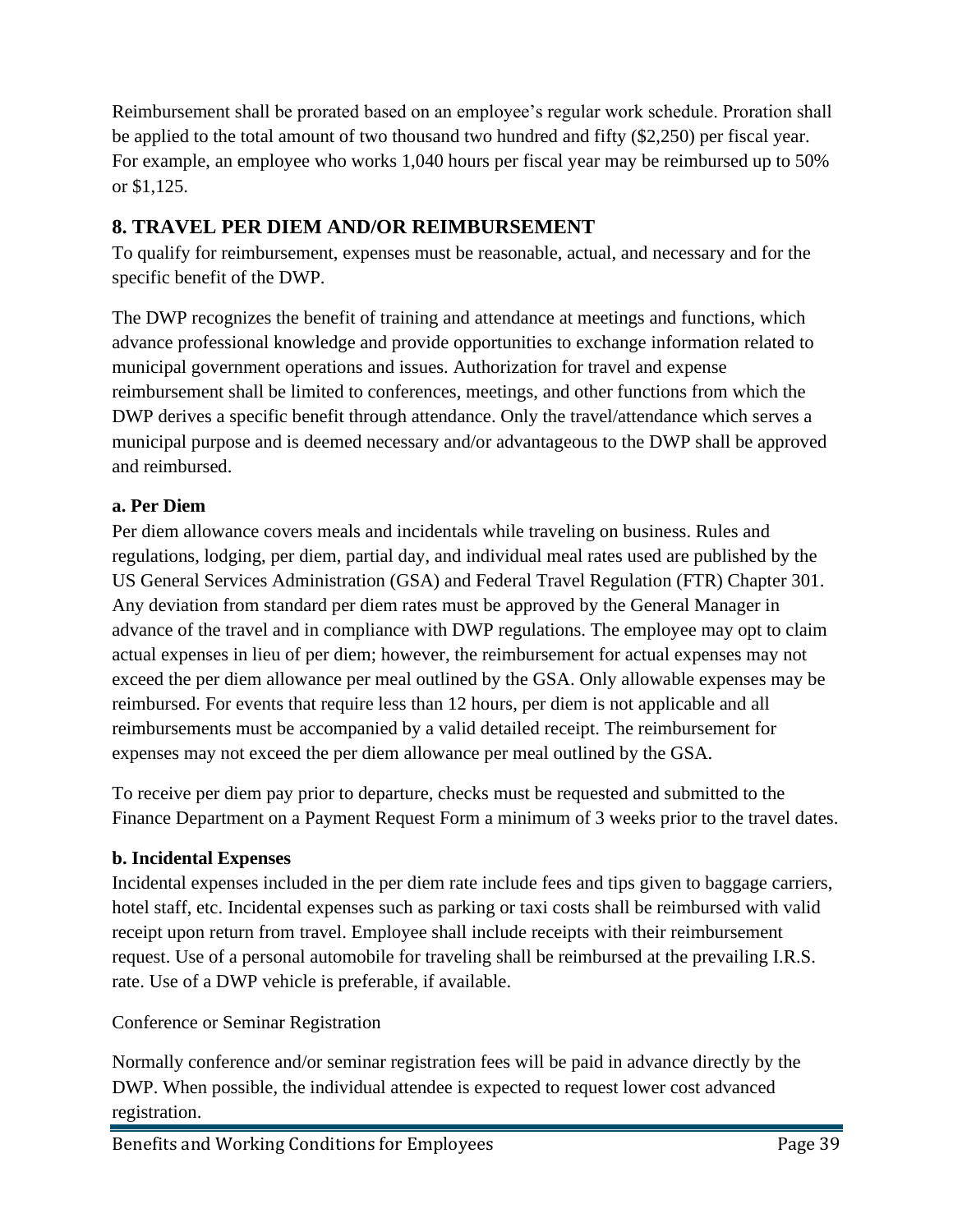### <span id="page-39-0"></span>**c. Non-Reimbursable Expenses**

The following expenses are not considered reimbursable:

- Alcoholic beverages
- Expenses for a spouse, relative, significant other, or friend(s) which accompany the individual to the meeting, seminar, conference, event, etc.
- In-room movies
- Incidental private telephone usage
- Personal items, laundry, dry cleaning, etc.
- *Excessive* tipping

### <span id="page-39-1"></span>**d. Cost Advantage**

When additional travel days before or after an event result in a cost savings, the General Manager or designee, as appropriate, may authorize additional travel days.

### <span id="page-39-2"></span>**e. Additional Travel Days**

Except as approved by the General Manager or designee, if any individual elects to travel in advance or stay longer on personal business or on vacation status, the DWP shall be obligated only for the round trip travel cost for the event and for the eligible costs incurred during the event. The DWP shall not be obligated for expenses incurred on the additional travel days.

### <span id="page-39-3"></span>**f. Compensation**

Part-Time Employees attending meetings, events, seminars, conferences, etc. will be compensated for time spent at the event and travel time. For multiple day events, the Part-Time Employee will not be compensated for non-event time.

### <span id="page-39-4"></span>**g. Documentation and Reporting**

All requests for per diem, pre-paid travel expenses, and/or reimbursement must be itemized on a Travel Expense Form and be accompanied by the itinerary of the training, the appropriate receipts if applicable, and supporting documentation of travel. Requests for reimbursement are required to be turned in within three weeks (3) from the end of the event.

### <span id="page-39-5"></span>**9. CERTIFICATION**

If the employee successfully gains state water certification, DWP will reimburse the employee for registration fees. Hours expended for exams and preparatory courses during a regularly scheduled workday will be considered hours actually worked and the employee will be paid his or her Normal Hourly Rate for those hours. The DWP may provide a vehicle for employees to use for traveling to take the state certification exam and preparatory courses.

Upon the earning of a certificate, on the second payday of November of each year, DWP will make an annual certification payment of five hundred dollars (\$500) to each Field, Non-field, and Office Employee who maintains a current Grade 1 certification in water distribution. The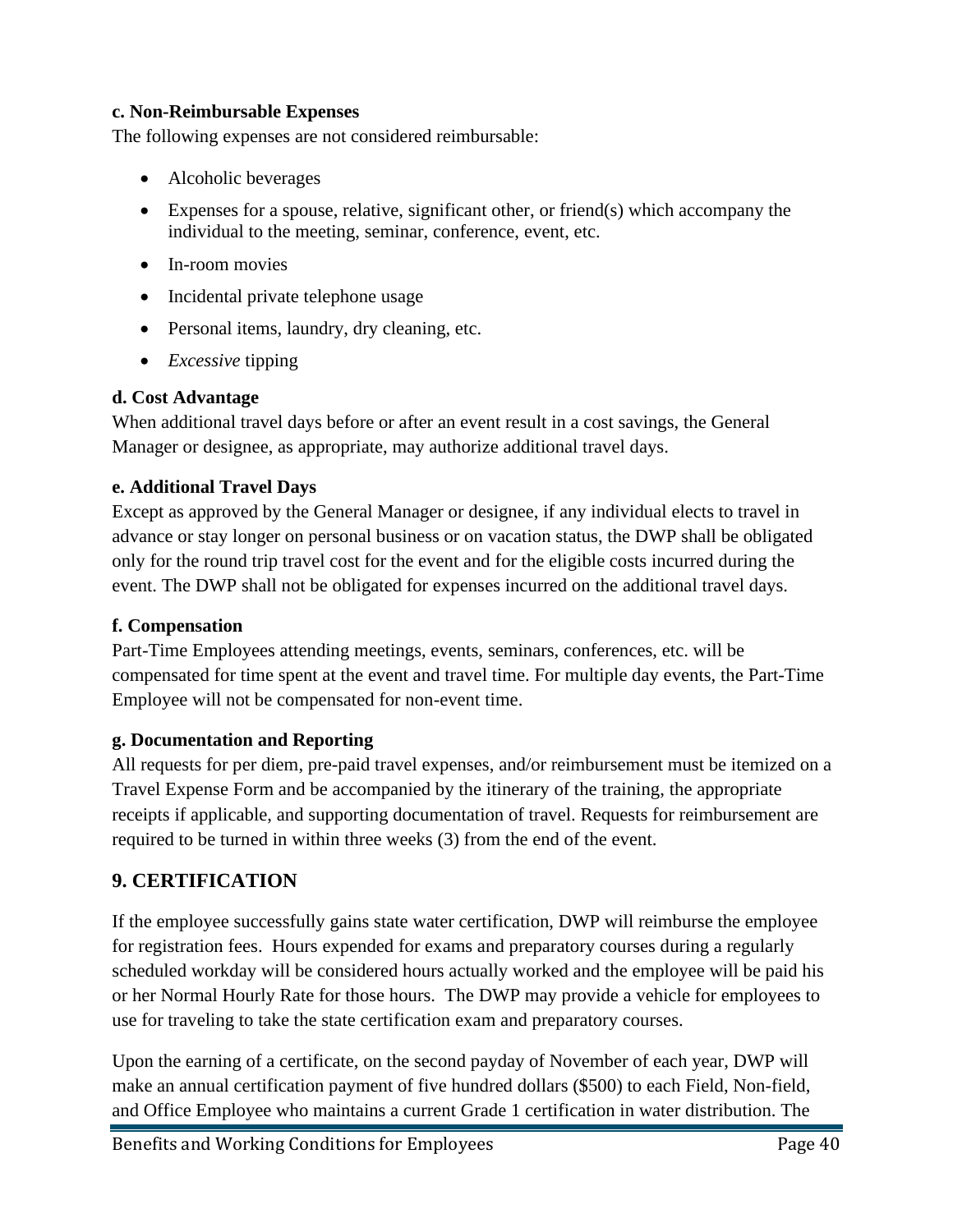DWP will pay one hundred dollars (\$100) for each additional water certification beyond the first certificate an employee earns.

Employees who maintain a valid California Class "A" Commercial Driver's License or California Commercial Class "C" with hazardous materials endorsement, and/or a California Water Audit Validator Certificate, shall receive an additional one hundred dollars (\$100) per year in compensation. This compensation will be paid on the second payday of November of each year. DWP will provide certification compensation for up to two (2) employees who maintain his or her Water Audit Validator Certificate.

# <span id="page-40-0"></span>**10. UNIFORMS AND SAFETY EQUIPMENT**

Part-Time Regular Employees shall coordinate and receive supervisor approval prior to purchasing office wear or boots.

Any uniform and safety items required by the DWP shall be provided by the DWP. The DWP shall provide uniforms and laundering service at no cost to any employee required to wear a uniform. The DWP will not provide laundry service for DWP-provided jackets and T-shirts.

The DWP will reimburse employees up to \$200 who are required to wear protective boots while working. Upon presentation of original receipt and completed DWP Check Request Form, the DWP will reimburse the employee up to a total of \$200 per calendar year for work boots. Acceptable boots will meet Cal OSHA and management determined minimum standards.

The DWP will reimburse Office and Non-Field Employees up to two hundred dollars (\$200) per calendar year for the purchase of approved shirts, dresses, jackets, sweaters, and blouses for office wear. The DWP will have the logo embroidered at the DWP's cost.

Eye glasses will be reimbursed for replacement, if the loss or damage during duty is through no fault of the employee, not to exceed \$300 per incident.

The employee shall return the embroidered DWP garment and any other uniform item issued by DWP when it is worn out or the employee separates from the DWP.

# <span id="page-40-1"></span>**11. DRESS CODE**

### <span id="page-40-2"></span>**a. Provisions**

The DWP professional atmosphere is maintained, in part, by the image that employees present to residents, rate payers, and vendors. Employees are asked to use their common sense with regard to their dress and appearance and are expected to present a professional image. The employee should dress according to the requirements of his/her position. Attention should be paid to safety, DWP image, and customer interaction. If there are any questions as to what constitutes proper attire within a given department, the supervisor or General Manager should be consulted.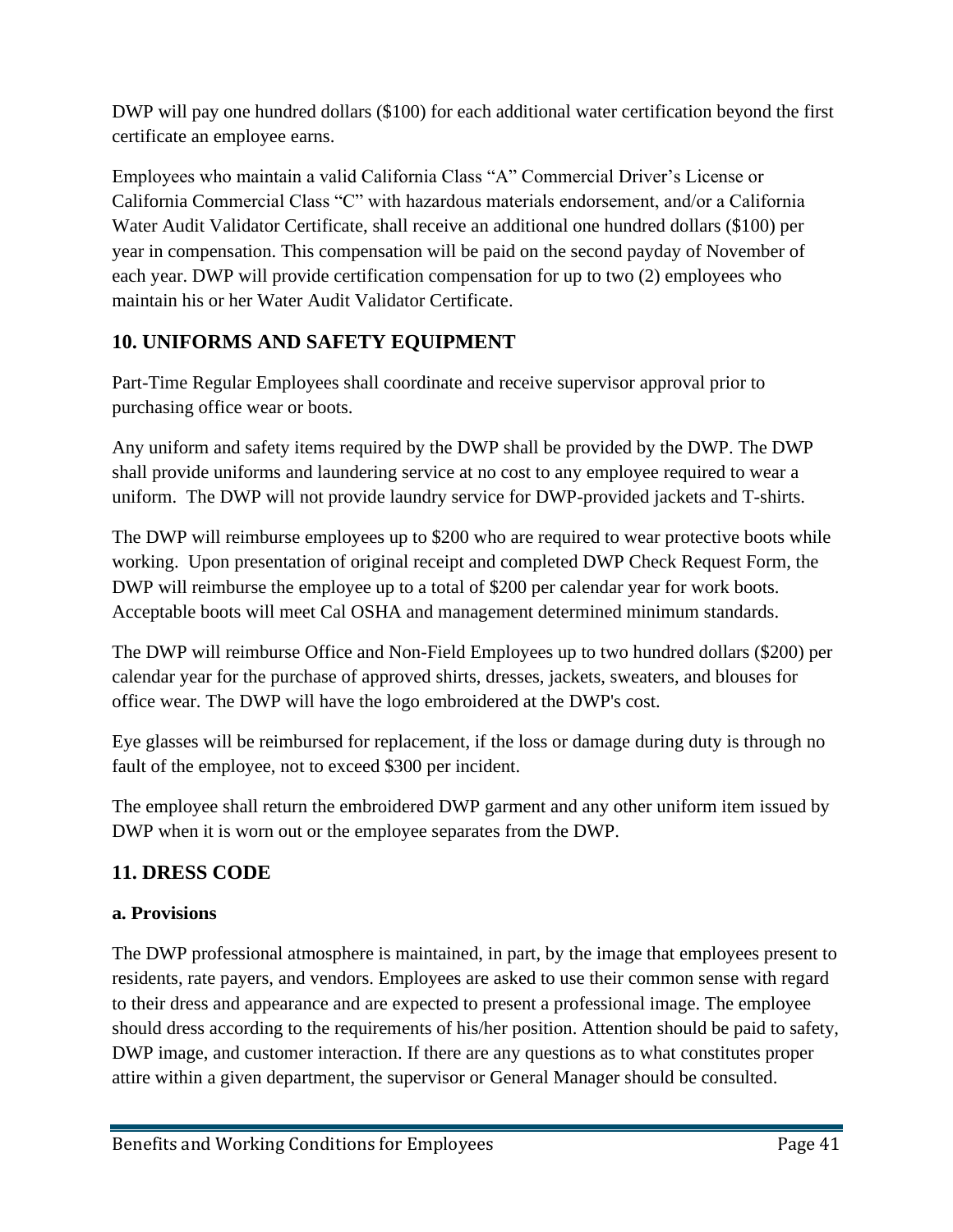Listed below are the guidelines that will be used for all DWP employees with regard to the appropriate work attire.

### <span id="page-41-0"></span>**b. Guidelines**

An employee's personal appearance, when completing their job and interacting with the public, reflects upon the DWP. As such, the DWP needs its employees to be as neat and clean as possible given their working conditions. Employees should observe good habits of grooming and personal hygiene. Any article of clothing displaying cartoons or language, except for the DWP logo, is not to be worn.

Employees who have uniforms furnished by the DWP are reminded that such uniforms are not a substitute for personal attire. These uniforms should only be worn during working hours unless specific approval is received from the General Manager or his/her designee.

Any questions or complaints regarding the appropriateness of attire should be directed to the Human Resources department. Decisions regarding attire will be made by the Human Resources department and the General Manager, not by individual departments or managers.

At the discretion of the department head, in special circumstances, such as during unusually hot or cold weather or during special occasions, or assignments, staff members may be permitted to dress in a more casual fashion than is normally required. On these occasions, staff members are still expected to present a neat appearance and are not permitted to wear ripped, frayed or disheveled clothing or athletic wear. Likewise, tight, revealing or otherwise workplaceinappropriate dress is not permitted.

Clothing with messages or artwork that would violate any harassment or discrimination policies is prohibited.

Under the discretion of the General Manager, Friday is designated as a casual day. Clean, untorn, and non-frayed indigo or blue jeans are permitted for wear, as well as, clean athletic shoes.

In the event that inappropriate attire is worn to work, the employee may be asked to leave the workplace and promptly return to work in the appropriate attire.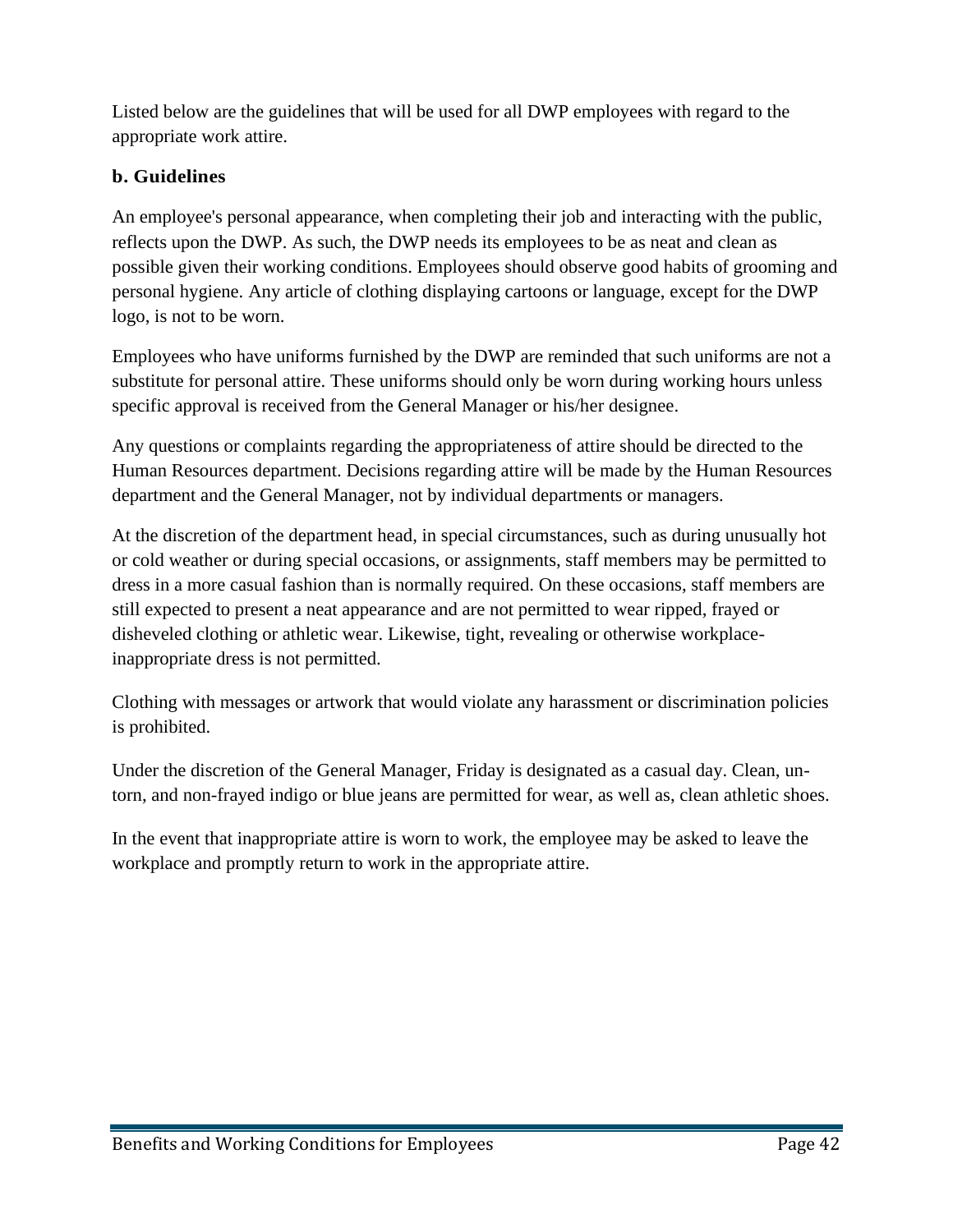For office personnel, examples of appropriate or inappropriate attire are including, but not limited to:

| Appropriate                                                          | Inappropriate                                             |
|----------------------------------------------------------------------|-----------------------------------------------------------|
| Dress pants, khakis, capris, work<br>pants, non-indigo-colored jeans | Sweatpants, exercise wear, shorts, indigo-colored jeans   |
| Dresses/skirts with professional<br>length                           | Torn, frayed, or ripped clothing                          |
| Polo, DWP logo embroidered shirts,                                   | Athletic t-shirts, sweatshirts, beachwear, crop tops,     |
| blouses, cardigans, sweaters, dress                                  | spaghetti strap shirts or bare shoulders, exercise tops,  |
| shirts, uniforms                                                     | non-professional logos                                    |
| Casual dress shoes, open-back shoes,<br>slip-on shoes, work boots    | Flip-flops, open-toed shoes (field employees), sporty or  |
|                                                                      | hiking sandals, athletic shoes (unless Dr. authorized and |
|                                                                      | must be a solid neutral color)                            |

The DWP allows employees to wear jewelry or display tattoos at the workplace or field within the following guidelines:

- Must not conflict with the employee's ability to perform his or her job effectively
- Must not violate any harassment or discrimination policies
- Must not lower productivity or cause a distraction in the work environment
- Must not generate excessive customer complaints

If excessive jewelry or visible tattoos present a conflict within the workplace, the employee, Human Resources, employee's supervisor, and the General Manager will discuss alternative options to resolve the conflict.

All dress code guidelines are up to the General Manager's discretion to determine what is best for the DWP work environment.

# <span id="page-42-0"></span>**12. LUNCHES AND REST PERIODS**

Employees shall be entitled to rest periods in accordance with the criteria established herein. Rest periods shall consist of one fifteen (15) minute work break in the first half of the work day and one fifteen (15) minute work break in the second half of the work day for each eight (8) hour work period. The two fifteen (15) minute rest periods per day shall include any travel time to and from the job site and food stores, restaurants, DWP yard, etc. Field Employees and Nonfield employees shall attempt to schedule their daily work to minimize travel time to and from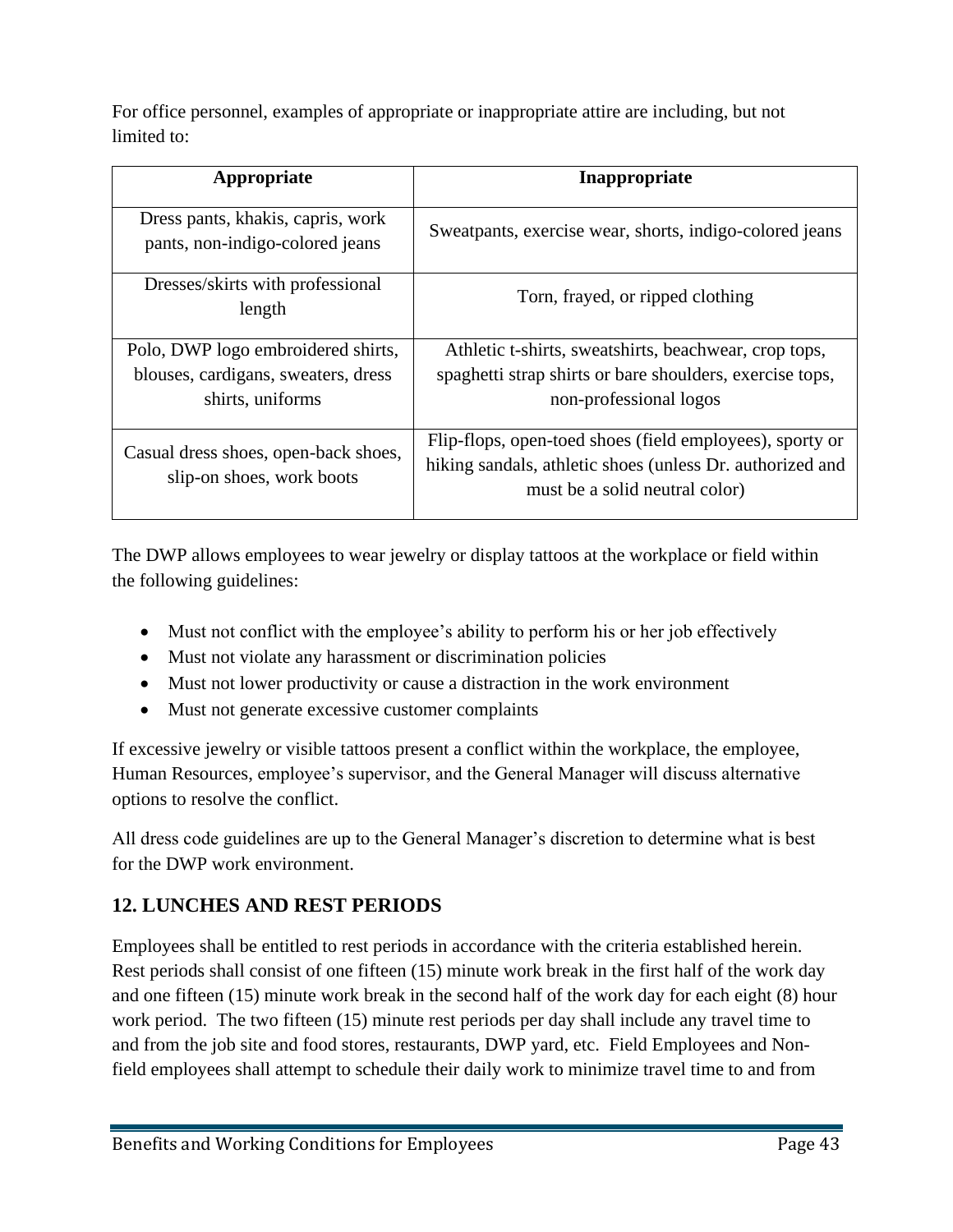their lunch periods. Employees required to work beyond their regular workday shall be granted reasonable work breaks as work allows.

# <span id="page-43-0"></span>**13. SCHEDULING**

The Supervisor, Department Head, or designee will establish an annual work schedule based upon department needs. The Supervisor or Department Head may make and/or modify an employee's work schedule in order to accommodate the DWP's needs. Part-Time Regular Employees may be on a Variable Schedule to accommodate the needs of DWP.

# <span id="page-43-1"></span>**14. GRIEVANCE PROCEDURE**

Grievances will be processed in the following manner:

Step 1. Immediate Supervisor / Human Resources (Step 1)

A Grievance may be filed in writing by an employee on his or her own behalf (or jointly by a group of employees) to their immediate supervisor and/or Human Resources.

Within fifteen (15) working days of the event giving rise to a Grievance, the employee, or group of employees, who believes they have a Grievance may discuss the complaint with their immediate supervisor. Grievances not presented within the time period shall be considered resolved.

The immediate supervisor will meet with the employee (or group of employees) to discuss the Grievance and attempt to resolve the matter. In the event the Grievance is with the immediate supervisor, the employee may elect to use the next level of supervision for Step 1 of the Grievance procedure. If the issue cannot be resolved at this level, the matter will be taken to Step 2 by presenting the grievance to the General Manager.

Step 2. General Manager (Step 2)

If the Grievance is not resolved in Step 1, within ten (10) working days of the final meeting with the immediate supervisor discussed in Step 1, the employee may present the Grievance in writing to the General Manager. The written Grievance will state the particulars of the Grievance and, if possible, the nature of the determination desired. The General Manager will investigate the issues, meet with the complainant and attempt to reach a satisfactory resolution of the problem. The General Manager will respond to the Grievance in writing within ten (10) working days of receipt of the written Grievance. If the issue cannot be resolved at this level, the matter will be taken to Step 3 by presenting the grievance to the Board of Commissioners.

Step 3. Board of Commissioners (Step 3)

If the Grievance is not resolved in Step 2, the employee may, within ten (10) working days of receipt of the response from the General Manager, present the Grievance in writing to the Board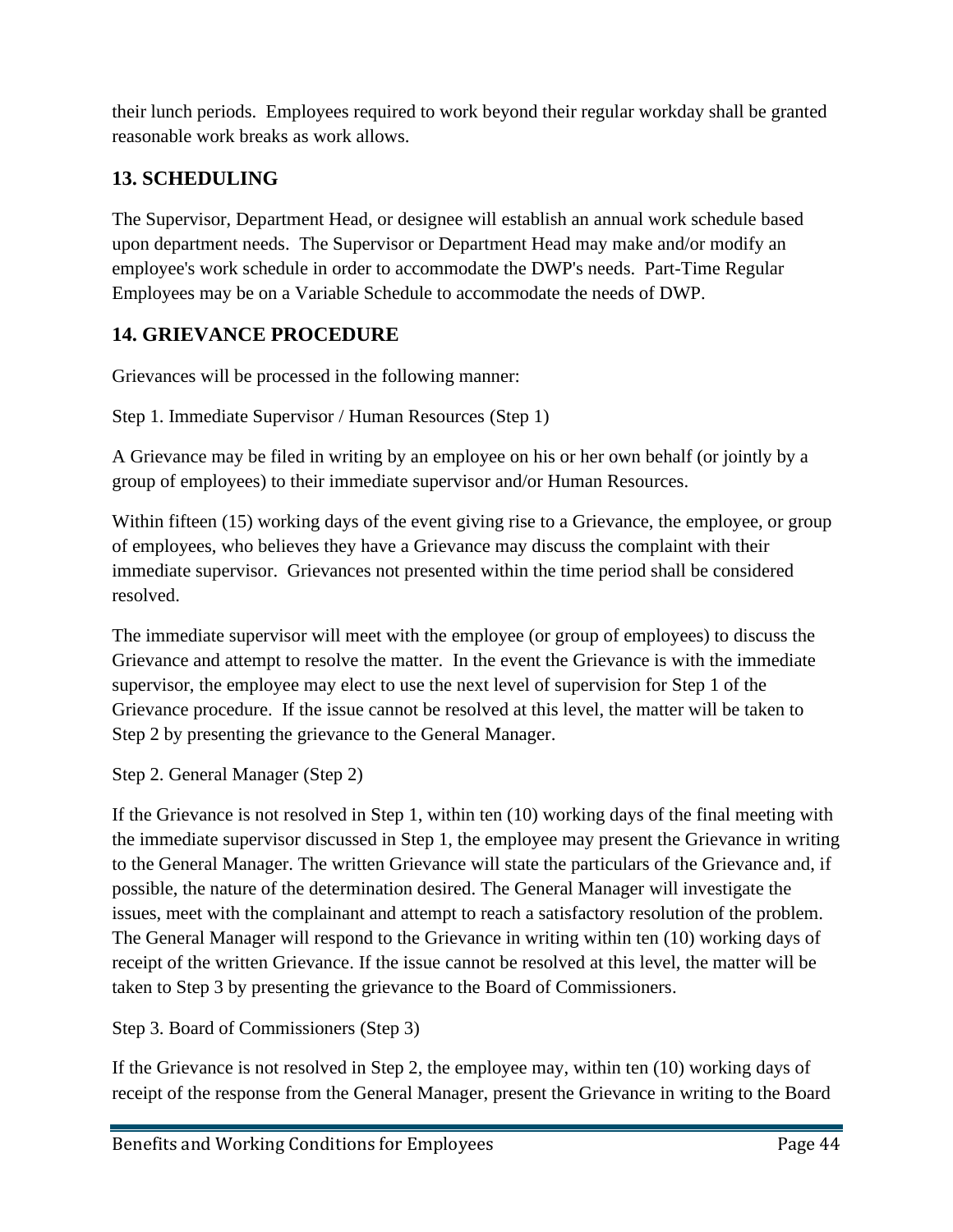of Commissioners to be put on the agenda for the next scheduled Regular DWP Board Meeting as a closed session item, when allowed by statute. The Board of Commissioners, or at least 2 (two) representatives designated by the Board of Commissioners who shall not be the General Manager or Supervisor involved in Steps 1 or 2, shall investigate the merits of the complaint, meet with the complainant(s) and attempt to resolve the Grievance prior to the next Regular DWP Board Meeting and the results of the investigation shall be addressed at the next Regular Board Meeting, in the closed session, when allowed by statute. The Board of Commissioners will respond to the Grievance in writing within 2 working days of the meeting in which they considered the Grievance.

The Board of Commissioners may elect to seek non-binding arbitration for an advisory opinion for the Grievance. Should the Board of Commissioners seek arbitration, the Board will consider the arbitrators opinion at the next regularly scheduled board meeting, in closed session, when allowed by statute. The Board of Commissioners will respond to the Grievance in writing within 2 working days of the meeting in which they considered the arbitrators opinion.

### *Grievance Reporting*

Any employee who believes he or she has been subject to or witnessed illegal discrimination, including sexual or other forms of unlawful harassment, is requested, and encouraged to make a grievance. Similarly, if you observe acts of discrimination toward or harassment of another employee, you are requested and encouraged to report this to one of the individuals listed above.

No reprisal, retaliation, or other adverse action will be taken against an employee for making a grievance or report of discrimination or harassment or for assisting in the investigation of any such grievance or report. Any suspected retaliation or intimidation should be reported immediately to one of the persons identified above.

All complaints will be investigated promptly and, to the extent possible, with regard for confidentiality.

If the investigation confirms the allegations have occurred, DWP will take immediate, appropriate, corrective action, including discipline, up to and including immediate termination.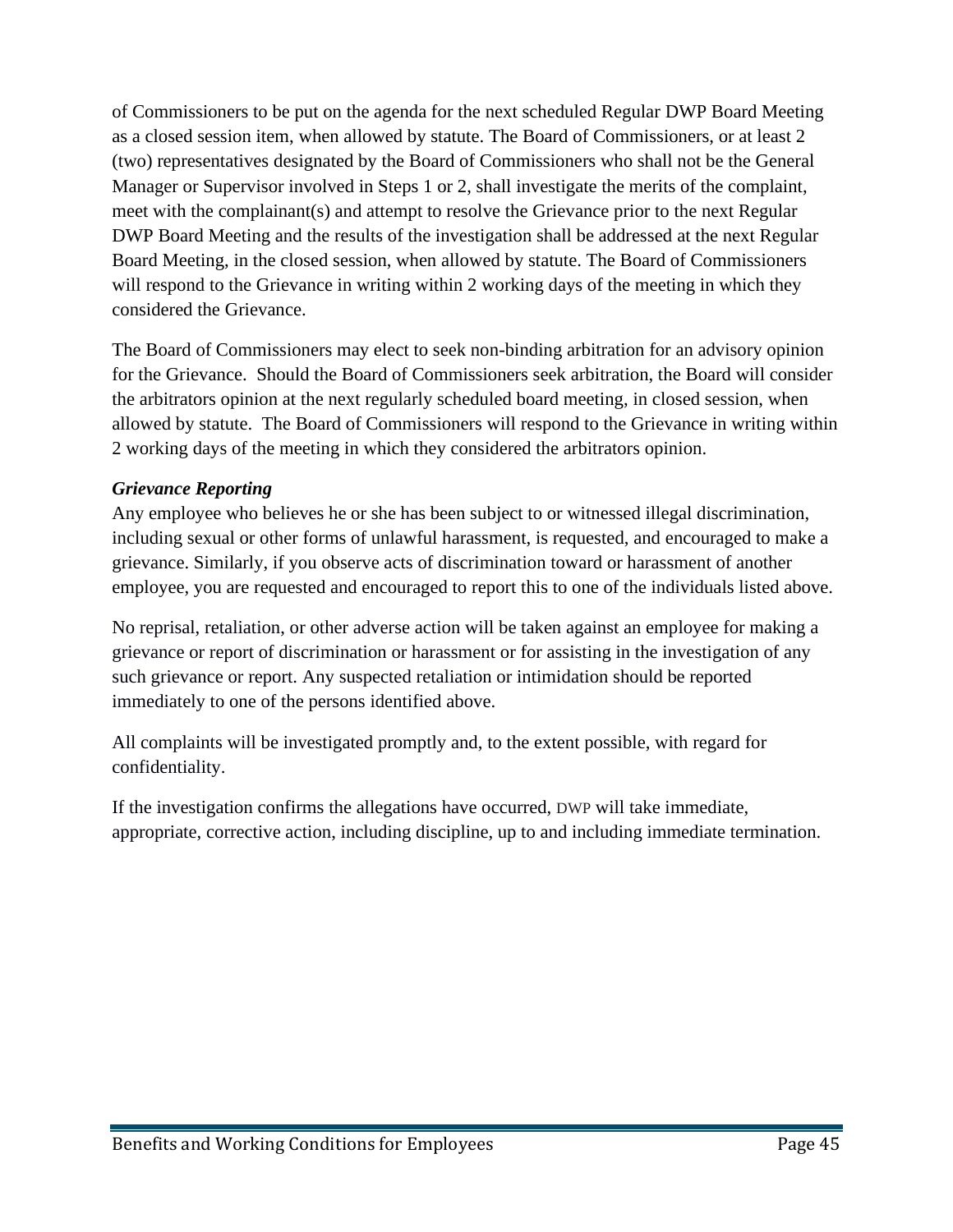# <span id="page-45-0"></span>**SECTION D. TEMPORARY EMPLOYEES**

# <span id="page-45-1"></span>**1. PROBATIONARY PERIOD**

Temporary Employees are not in regularly appointed positions. Temporary Employees are At-Will employees.

# <span id="page-45-2"></span>**2. WAGES & SALARY**

### <span id="page-45-3"></span>**a. Salary Range**

The DWP Board of Commissioners will periodically update the salary range for DWP positions. Any salary range adjustments will be made via resolution by the Board.

### <span id="page-45-4"></span>**b. Standby Duty**

At Management's discretion and with prior approval of the Department Head or General Manager, Temporary Employees may be asked to perform Standby Duty when Regular Full-Time Employees are unavailable. Temporary employees who perform Standby Duty that was not approved by the Department Head or General Manager, will not be paid Standby Pay according to this section. Employees who are released from Active Duty but are required by the DWP to be available to return to Active Duty, shall be assigned Standby Duty. The DWP will pay Standby Pay of two hours per night (4 p.m. — 7:30 a.m.) Monday through Friday, and four hours per night for Saturday, Sunday, and DWP defined holidays for qualified Temporary Employees to perform Standby Duty at one- and one-half times the Normal Hourly Rate. The employees on Standby Duty will be required to drive a DWP truck home/back in order to allow the employee to respond from home, provided the employee resides within the Big Bear Valley. The truck may not be used for any personal benefit. Standby Duty requires that the assigned employee shall: (1) be reachable by telephone or two-way radio (both supplied by DWP); (2) be able to report to a Standby Call within a reasonable amount of time as designated by the Manager; and (3) refrain from activities which might impair his or her ability to perform assigned duties.

Employees on Standby Duty will be paid a minimum of one (1) hour for Standby Call(s) at a rate of one- and one-half times their Regular Rate of Pay, except if the call occurs before the end of Active Duty or when double time rules apply. If the call occurs before the end of the employee's regular scheduled working hours, then payment is for actual time worked, rounded (up or down) to the nearest fifteen minutes. If the call(s) exceeds one (1) hour, then payment will be for actual time worked, rounded (up or down) to the nearest fifteen (15) minutes.

Any additional calls after the first callout but prior to the employee being released from Active Duty will not be entitled to an additional minimum but will be paid at actual time worked, rounded (up or down) to the nearest fifteen minutes, at a rate of one and one half times or twice his or her Regular Rate of Pay depending upon the time service is required.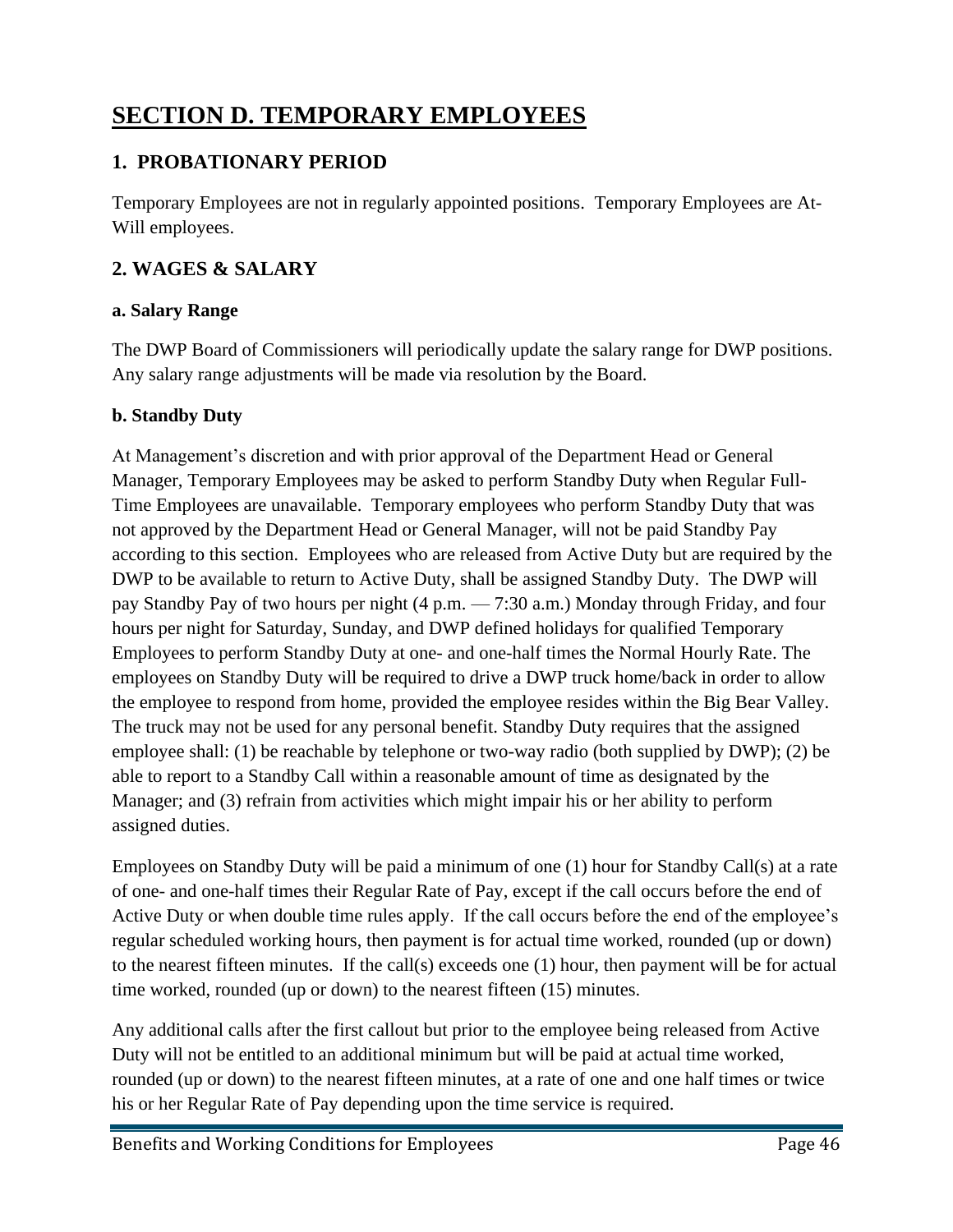An employee working 12:00 AM to 7:00 AM will be paid the one (1) hour minimum, as described above, per call at twice the employee's Regular Rate of Pay. If the call(s) exceeds one (1) hour, then payment will be for actual time worked, rounded (up or down) to the nearest fifteen (15) minutes.

### <span id="page-46-0"></span>**c. Overtime**

It is the policy of the DWP to discourage Overtime for hourly employees except when necessitated by abnormal or unanticipated workload situations. The Overtime provisions in this section do not apply to Standby Duty. The DWP has the right to require Overtime to be worked as necessary. All Overtime must be approved in advance by the Department head or designee.

### *i. Definition*

In most cases DWP uses the FLSA definition. Overtime shall be defined as all hours actually worked in excess of forty (40) hours per week for hourly employees. For purposes of defining Overtime, paid Leave Time shall be considered as time actually worked (not required by FLSA). Overtime shall be reported in increments of full fifteen (15) minutes. Overtime shall not affect leave accruals. All time worked on DWP holidays will be considered Overtime (not required by FLSA).

### *ii. Overtime Compensation*

Any employee authorized by the Department head or designee to work Overtime shall be compensated at least time-and-one-half his or her Regular Rate of Pay for all hours worked over forty (40) in a workweek, per FLSA. When the Department head requires the employee to work more than twelve (12) consecutive hours in a workday the employee shall be compensated at twice the employee's Regular Rate of Pay for each fifteen minutes in excess of 12 hours (not required by FLSA). Unpaid meal periods shall not create a break for purposes of meeting the twelve (12) consecutive hours in a workday. The twelve (12) consecutive work hours does not include travel time. Between the hours of 12:00 AM and 7:00 AM, the employee shall be compensated at twice the employee's Regular Rate of Pay.

### *iii. Meal Allowance*

A meal allowance worth \$15 (not required by FLSA) will be paid to any employee required to work ten (10) or more consecutive hours in a workday (unpaid meal periods shall not create a break for purposes of meeting the ten (10) consecutive hours in a workday).

### <span id="page-46-1"></span>**d. Retirement**

The DWP does not participate in Social Security. For Temporary employees, the DWP will establish an Accumulation Program for Part-Time and Limited-service Employees (APPLE) plan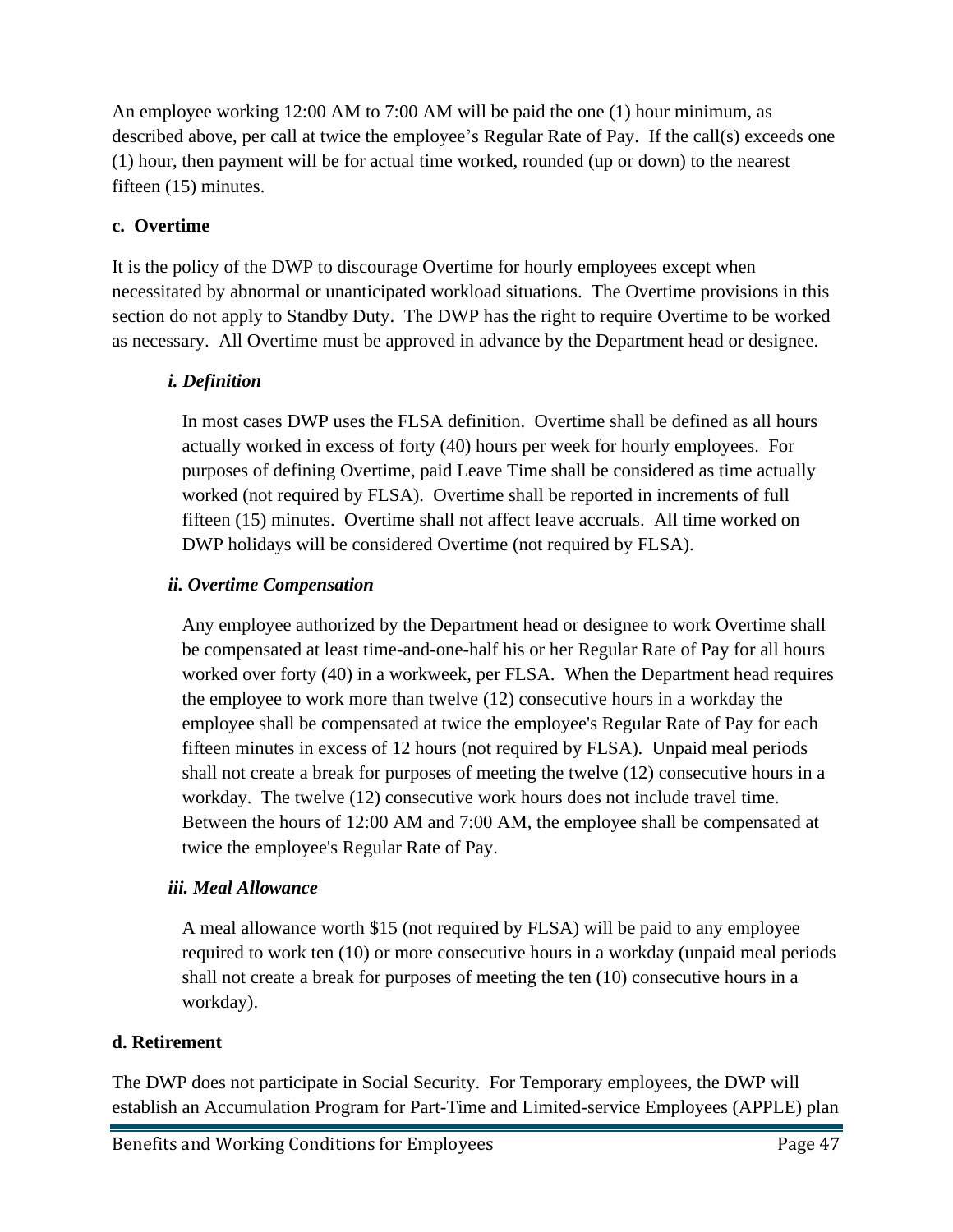account. The employee will contribute 3.75% and the DWP will contribute 3.75% to the APPLE plan account. Employees participating in the APPLE plan are immediately vested.

# <span id="page-47-0"></span>**3. LEAVE PROVISIONS**

### <span id="page-47-1"></span>**a. Paid Time Off**

DWP shall provide employee 26 hours of Paid Time Off (PTO) at the commencement of employment. Employees will receive an additional 26 hours of PTO at their anniversary date. Employees may carryover no more than 48 hours of PTO every calendar year.

ii. Employee may begin using PTO immediately.

iii. The rate of pay shall be the employee's Normal Hourly Rate.

iv. If the need for paid leave is foreseeable, the employee shall provide reasonable advance notification to his or her supervisor. If the need for paid leave is unforeseeable, the employee shall provide notice of the need for the leave as soon as practicable.

v. Upon the written request of an employee, DWP may provide PTO for illness of employee or an employee's family member, for vacation leave, and other approved reasons.

vi. Employee may not be terminated or retaliated against for using or requesting the use of accrued paid leave; and has the right to file a complaint if DWP retaliates.

vii. Any PTO not used during the Temporary Employee's term will be paid out on his or her last paycheck.

# <span id="page-47-2"></span>**4. MEDICAL BENEFITS – For Temporary Employees Continuously Working for DWP More Than Six Months in a Full-Time Capacity**

### <span id="page-47-3"></span>**a. Program Participants**

Temporary Employees who have worked for the DWP in a Full-Time capacity continuously for greater than 6 months will be Full Participants in the DWP medical insurance for the employee and his or her Eligible Dependents at no cost to the employee for HMO level coverage. Any additional costs in coverage for an employee and his/her eligible dependents electing PPO will be the responsibility of the employee to pay the difference between the cost of coverage and the DWP paid HMO plan. The temporary employee may only elect not to participate in the DWP benefits program upon providing proof of other coverage but will not be eligible for any cash-inlieu compensation.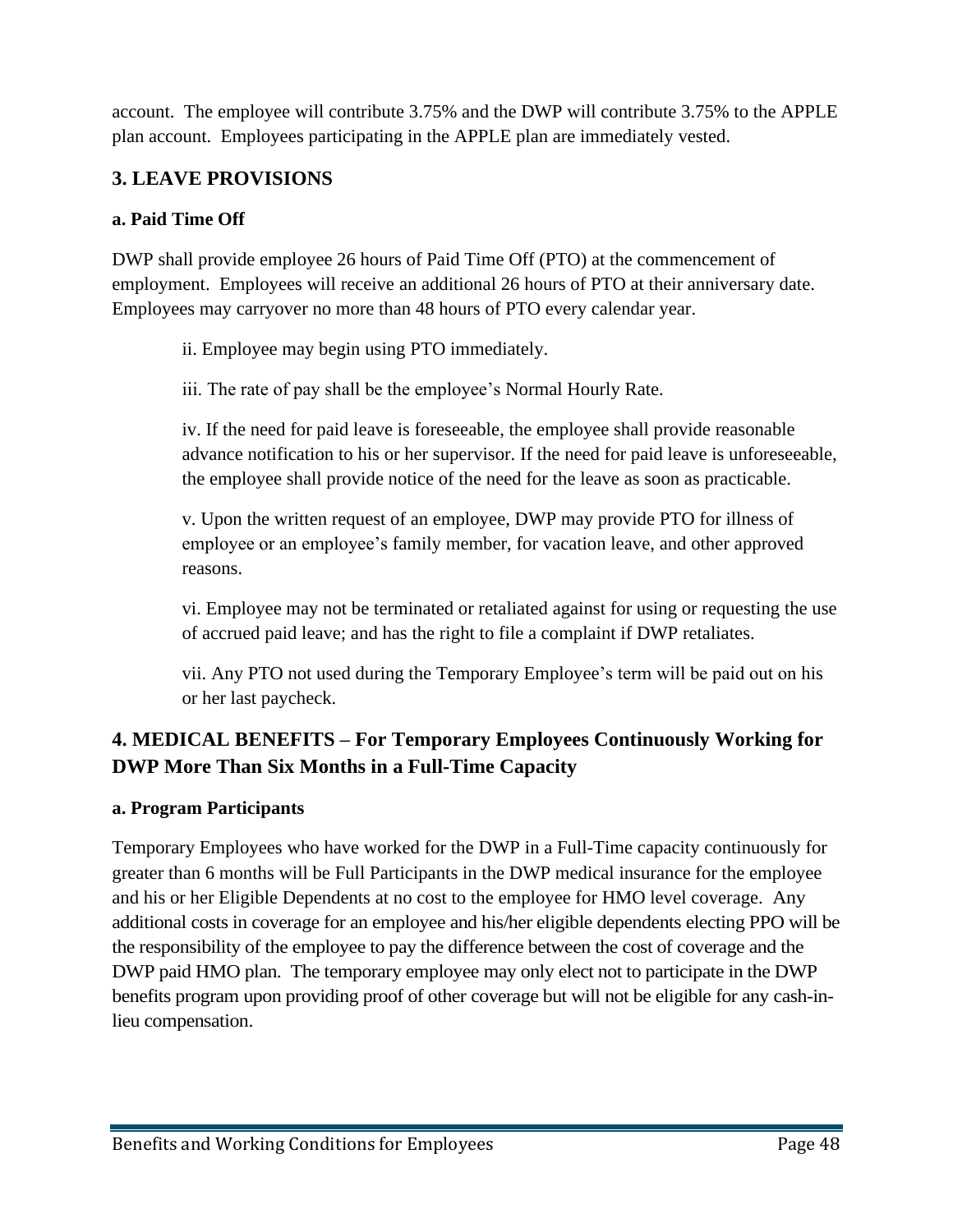### <span id="page-48-0"></span>**b. Payment During PTO**

For program participants, the DWP will continue to pay the monthly contribution for medical insurance for each employee, and his or her Eligible Dependents, who is on an approved paid leave of absence according to FMLA requirements. After such time, the employee will be responsible for payment of premiums.

### <span id="page-48-1"></span>**c. Payment of Premium for Workers' Compensation Leave**

For program participants, the DWP will pay medical contributions for each month or fraction thereof according to FMLA/CFRA and Worker's Compensation rules.

### <span id="page-48-2"></span>**5. UNIFORMS AND SAFETY EQUIPMENT**

Any uniform and safety items required by the DWP shall be provided by the DWP. The DWP shall provide uniforms and laundering service at no cost to the employee required to wear a uniform. The DWP will not provide laundry service for DWP-provided jackets and T-shirts. The employee shall return any uniform item issued by DWP when it is worn out or the employee separates from the DWP.

Eyeglasses will be reimbursed for replacement, if the loss or damage during duty is through no fault of the employee, not to exceed \$300 per incident.

### <span id="page-48-3"></span>**6. DRESS CODE**

### <span id="page-48-4"></span>**a. Provisions**

The DWP professional atmosphere is maintained, in part, by the image that employees present to residents, rate payers, and vendors. Employees are asked to use their common sense with regard to their dress and appearance and are expected to present a professional image. The employee should dress according to the requirements of his/her position. Attention should be paid to safety, DWP image, and customer interaction. If there are any questions as to what constitutes proper attire within a given department, the supervisor or General Manager should be consulted.

Listed below are the guidelines that will be used for all DWP employees with regard to the appropriate work attire.

### <span id="page-48-5"></span>**b. Guidelines**

An employee's personal appearance, when completing their job and interacting with the public, reflects upon the DWP. As such, the DWP needs its employees to be as neat and clean as possible given their working conditions. Employees should observe good habits of grooming and personal hygiene. Any article of clothing displaying cartoons or language, except for the DWP logo, is not to be worn.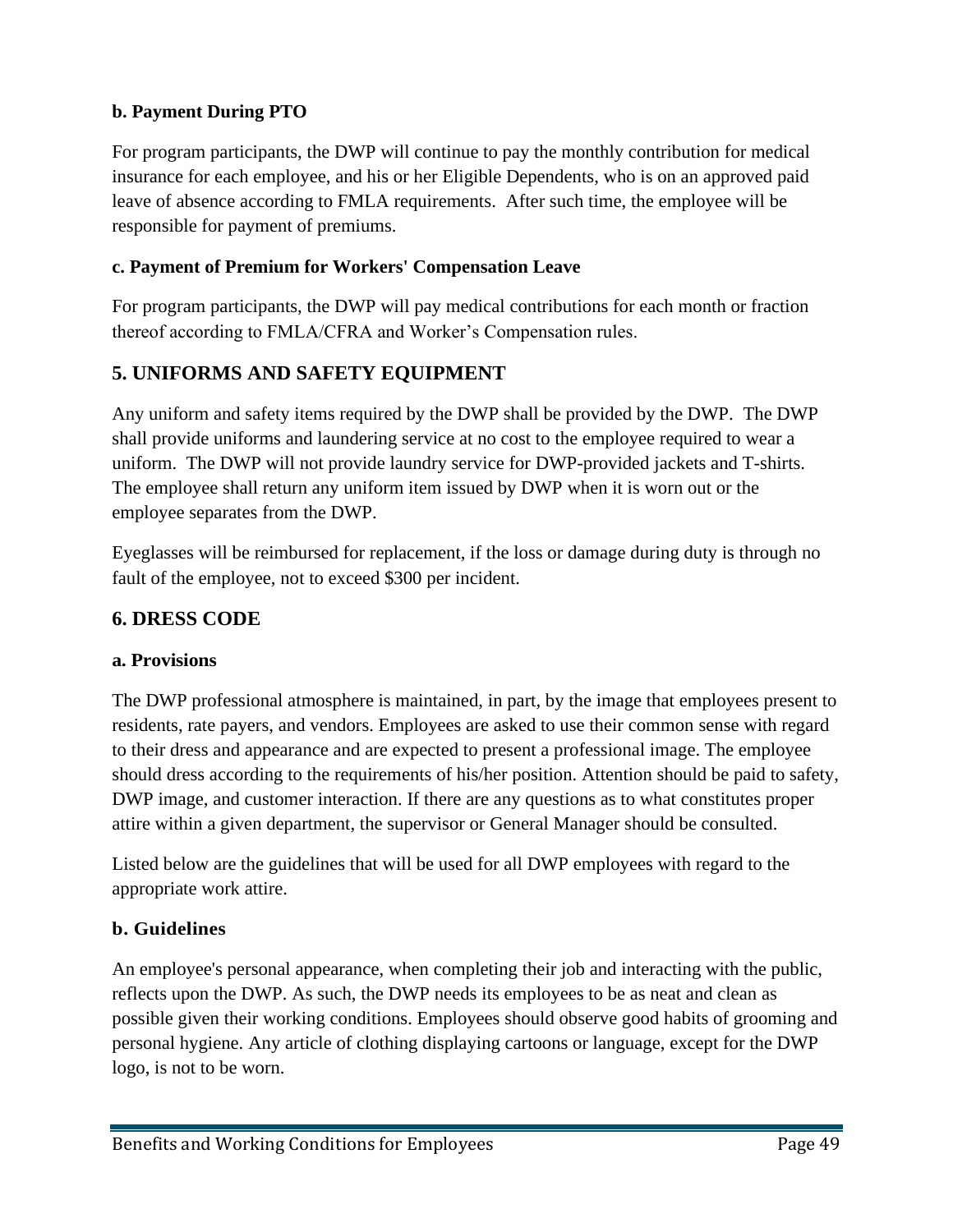Employees who have uniforms furnished by the DWP are reminded that such uniforms are not a substitute for personal attire. These uniforms should only be worn during working hours unless specific approval is received from the General Manager or his/her designee.

Any questions or complaints regarding the appropriateness of attire should be directed to the Human Resources department. Decisions regarding attire will be made by the Human Resources department and the General Manager, not by individual departments or managers.

At the discretion of the Department Head, in special circumstances, such as during unusually hot or cold weather or during special occasions, or assignments, staff members may be permitted to dress in a more casual fashion than is normally required. On these occasions, staff members are still expected to present a neat appearance and are not permitted to wear ripped, frayed or disheveled clothing or athletic wear. Likewise, tight, revealing or otherwise workplaceinappropriate dress is not permitted.

Clothing with messages or artwork that would violate any harassment or discrimination policies is prohibited.

Under the discretion of the General Manager, Friday is designated as a casual day. Clean, untorn, and non-frayed indigo or blue jeans are permitted for wear, as well as, clean athletic shoes.

In the event that inappropriate attire is worn to work, the employee may be asked to leave the workplace and promptly return to work in the appropriate attire.

For office personnel, examples of appropriate or inappropriate attire are including, but not limited to:

| Appropriate                                                          | Inappropriate                                                                                                                                           |
|----------------------------------------------------------------------|---------------------------------------------------------------------------------------------------------------------------------------------------------|
| Dress pants, khakis, capris, work<br>pants, non-indigo-colored jeans | Sweatpants, exercise wear, shorts, indigo-colored jeans                                                                                                 |
| Dresses/skirts with professional<br>length                           | Torn, frayed, or ripped clothing                                                                                                                        |
| Polo, DWP logo embroidered shirts,                                   | Athletic t-shirts, sweatshirts, beachwear, crop tops,                                                                                                   |
| blouses, cardigans, sweaters, dress<br>shirts, uniforms              | spaghetti strap shirts or bare shoulders, exercise tops,<br>non-professional logos                                                                      |
| Casual dress shoes, open-back shoes,<br>slip-on shoes, work boots    | Flip-flops, open-toed shoes (field employees), sporty or<br>hiking sandals, athletic shoes (unless Dr. authorized and<br>must be a solid neutral color) |